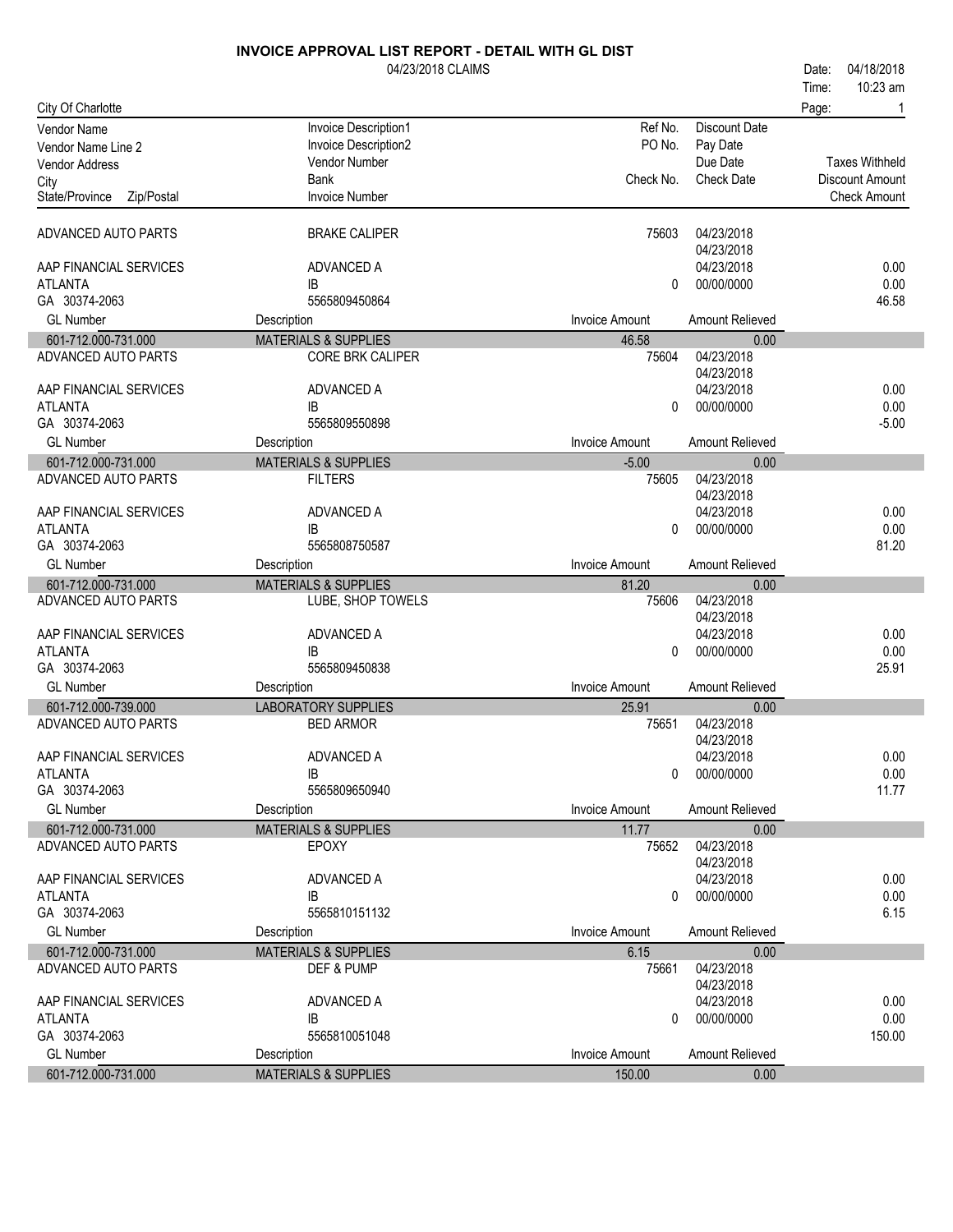| Time:<br>City Of Charlotte<br>2<br>Page:<br>Ref No.<br>Invoice Description1<br><b>Discount Date</b><br>Vendor Name<br>PO No.<br>Invoice Description2<br>Pay Date<br>Vendor Name Line 2<br>Due Date<br><b>Taxes Withheld</b><br>Vendor Number<br>Vendor Address<br>Check No.<br><b>Check Date</b><br><b>Bank</b><br><b>Discount Amount</b><br>City<br><b>Invoice Number</b><br>State/Province<br>Zip/Postal<br><b>Check Amount</b><br>04/23/2018<br>ADVANCED AUTO PARTS<br><b>BATTERY &amp; CORE</b><br>75662<br>04/23/2018<br>04/23/2018<br>AAP FINANCIAL SERVICES<br>ADVANCED A<br>0.00<br>00/00/0000<br>0.00<br><b>ATLANTA</b><br>IB<br>0<br>123.94<br>GA 30374-2063<br>5565810382156<br><b>GL Number</b><br><b>Invoice Amount</b><br>Amount Relieved<br>Description<br><b>MATERIALS &amp; SUPPLIES</b><br>601-712.000-731.000<br>123.94<br>0.00<br>Check No.<br>0<br>440.55<br>Total:<br>440.55<br>Total for<br>ADVANCED AUTO PARTS<br>75611<br>04/23/2018<br>ALLIED MECHANICAL SERVICE<br><b>REPAIR #4 TERTIARY PIPING</b><br>04/23/2018<br>04/23/2018<br>0.00<br>P.O. BOX 2587<br><b>ALLIED</b><br>KALAMAZOO<br>00/00/0000<br>0.00<br>IB<br>0<br>MI 49003-2587<br>14166<br>2,970.00<br><b>GL Number</b><br><b>Invoice Amount</b><br>Amount Relieved<br>Description<br>510-631.000-749.000<br>CONTRACTUAL SERVICES<br>2,970.00<br>0.00<br>2,970.00<br>Check No.<br>0<br>Total:<br>ALLIED MECHANICAL SERVICE<br>Total for<br>2,970.00<br><b>STEEL</b><br>04/23/2018<br>ALRO STEEL CORPORATION<br>75653<br>04/23/2018<br>04/23/2018<br>0.00<br><b>DEPT 771478</b><br><b>ALROST</b><br><b>DETROIT</b><br>00/00/0000<br>0.00<br>IB<br>0<br>IDC6812LZ<br>71.32<br>MI 48277-1478<br>Amount Relieved<br><b>GL Number</b><br><b>Invoice Amount</b><br>Description<br>510-631.000-731.000<br><b>MATERIALS &amp; SUPPLIES</b><br>71.32<br>0.00<br>0<br>Check No.<br>Total:<br>71.32<br>71.32<br>ALRO STEEL CORPORATION<br>Total for<br>04/23/2018<br>AVERY OIL & PROPANE, INC<br>PROPANE FOR AIRPORT<br>75763<br>04/23/2018<br>704.2 GALLONS<br>04/23/2018<br>402 NORTH STREET<br><b>AVERY</b><br>0.00<br><b>MASON</b><br>00/00/0000<br>IB<br>0.00<br>0<br>MI 48854<br>6444<br>1,168.27<br><b>GL Number</b><br><b>Invoice Amount</b><br>Amount Relieved<br>Description<br>280-830.000-745.000<br><b>UTILITIES</b><br>1,168.27<br>0.00<br>Check No.<br>1,168.27<br>0<br>Total:<br>Total for<br>AVERY OIL & PROPANE, INC<br>1,168.27<br>04/23/2018<br>AYLES TREE SERVICE INC.<br><b>REMOVED 2 TREES</b><br>75697<br>04/23/2018<br>04/23/2018<br>4079 E GRESHAM HWY<br><b>AYLES TR</b><br>0.00<br><b>POTTERVILLE</b><br>IB<br>00/00/0000<br>0.00<br>0<br>MI 48876<br>380151<br>1,600.00<br><b>GL Number</b><br>Description<br>Invoice Amount<br>Amount Relieved | 04/23/2018 CLAIMS |  | 04/18/2018<br>Date: |
|--------------------------------------------------------------------------------------------------------------------------------------------------------------------------------------------------------------------------------------------------------------------------------------------------------------------------------------------------------------------------------------------------------------------------------------------------------------------------------------------------------------------------------------------------------------------------------------------------------------------------------------------------------------------------------------------------------------------------------------------------------------------------------------------------------------------------------------------------------------------------------------------------------------------------------------------------------------------------------------------------------------------------------------------------------------------------------------------------------------------------------------------------------------------------------------------------------------------------------------------------------------------------------------------------------------------------------------------------------------------------------------------------------------------------------------------------------------------------------------------------------------------------------------------------------------------------------------------------------------------------------------------------------------------------------------------------------------------------------------------------------------------------------------------------------------------------------------------------------------------------------------------------------------------------------------------------------------------------------------------------------------------------------------------------------------------------------------------------------------------------------------------------------------------------------------------------------------------------------------------------------------------------------------------------------------------------------------------------------------------------------------------------------------------------------------------------------------------------------------------------------------------------------------------------------------------------------------------------------------------------------------------------------------------------------------------------------------------------------------------------------|-------------------|--|---------------------|
|                                                                                                                                                                                                                                                                                                                                                                                                                                                                                                                                                                                                                                                                                                                                                                                                                                                                                                                                                                                                                                                                                                                                                                                                                                                                                                                                                                                                                                                                                                                                                                                                                                                                                                                                                                                                                                                                                                                                                                                                                                                                                                                                                                                                                                                                                                                                                                                                                                                                                                                                                                                                                                                                                                                                                        |                   |  | 10:23 am            |
|                                                                                                                                                                                                                                                                                                                                                                                                                                                                                                                                                                                                                                                                                                                                                                                                                                                                                                                                                                                                                                                                                                                                                                                                                                                                                                                                                                                                                                                                                                                                                                                                                                                                                                                                                                                                                                                                                                                                                                                                                                                                                                                                                                                                                                                                                                                                                                                                                                                                                                                                                                                                                                                                                                                                                        |                   |  |                     |
|                                                                                                                                                                                                                                                                                                                                                                                                                                                                                                                                                                                                                                                                                                                                                                                                                                                                                                                                                                                                                                                                                                                                                                                                                                                                                                                                                                                                                                                                                                                                                                                                                                                                                                                                                                                                                                                                                                                                                                                                                                                                                                                                                                                                                                                                                                                                                                                                                                                                                                                                                                                                                                                                                                                                                        |                   |  |                     |
|                                                                                                                                                                                                                                                                                                                                                                                                                                                                                                                                                                                                                                                                                                                                                                                                                                                                                                                                                                                                                                                                                                                                                                                                                                                                                                                                                                                                                                                                                                                                                                                                                                                                                                                                                                                                                                                                                                                                                                                                                                                                                                                                                                                                                                                                                                                                                                                                                                                                                                                                                                                                                                                                                                                                                        |                   |  |                     |
|                                                                                                                                                                                                                                                                                                                                                                                                                                                                                                                                                                                                                                                                                                                                                                                                                                                                                                                                                                                                                                                                                                                                                                                                                                                                                                                                                                                                                                                                                                                                                                                                                                                                                                                                                                                                                                                                                                                                                                                                                                                                                                                                                                                                                                                                                                                                                                                                                                                                                                                                                                                                                                                                                                                                                        |                   |  |                     |
|                                                                                                                                                                                                                                                                                                                                                                                                                                                                                                                                                                                                                                                                                                                                                                                                                                                                                                                                                                                                                                                                                                                                                                                                                                                                                                                                                                                                                                                                                                                                                                                                                                                                                                                                                                                                                                                                                                                                                                                                                                                                                                                                                                                                                                                                                                                                                                                                                                                                                                                                                                                                                                                                                                                                                        |                   |  |                     |
|                                                                                                                                                                                                                                                                                                                                                                                                                                                                                                                                                                                                                                                                                                                                                                                                                                                                                                                                                                                                                                                                                                                                                                                                                                                                                                                                                                                                                                                                                                                                                                                                                                                                                                                                                                                                                                                                                                                                                                                                                                                                                                                                                                                                                                                                                                                                                                                                                                                                                                                                                                                                                                                                                                                                                        |                   |  |                     |
|                                                                                                                                                                                                                                                                                                                                                                                                                                                                                                                                                                                                                                                                                                                                                                                                                                                                                                                                                                                                                                                                                                                                                                                                                                                                                                                                                                                                                                                                                                                                                                                                                                                                                                                                                                                                                                                                                                                                                                                                                                                                                                                                                                                                                                                                                                                                                                                                                                                                                                                                                                                                                                                                                                                                                        |                   |  |                     |
|                                                                                                                                                                                                                                                                                                                                                                                                                                                                                                                                                                                                                                                                                                                                                                                                                                                                                                                                                                                                                                                                                                                                                                                                                                                                                                                                                                                                                                                                                                                                                                                                                                                                                                                                                                                                                                                                                                                                                                                                                                                                                                                                                                                                                                                                                                                                                                                                                                                                                                                                                                                                                                                                                                                                                        |                   |  |                     |
|                                                                                                                                                                                                                                                                                                                                                                                                                                                                                                                                                                                                                                                                                                                                                                                                                                                                                                                                                                                                                                                                                                                                                                                                                                                                                                                                                                                                                                                                                                                                                                                                                                                                                                                                                                                                                                                                                                                                                                                                                                                                                                                                                                                                                                                                                                                                                                                                                                                                                                                                                                                                                                                                                                                                                        |                   |  |                     |
|                                                                                                                                                                                                                                                                                                                                                                                                                                                                                                                                                                                                                                                                                                                                                                                                                                                                                                                                                                                                                                                                                                                                                                                                                                                                                                                                                                                                                                                                                                                                                                                                                                                                                                                                                                                                                                                                                                                                                                                                                                                                                                                                                                                                                                                                                                                                                                                                                                                                                                                                                                                                                                                                                                                                                        |                   |  |                     |
|                                                                                                                                                                                                                                                                                                                                                                                                                                                                                                                                                                                                                                                                                                                                                                                                                                                                                                                                                                                                                                                                                                                                                                                                                                                                                                                                                                                                                                                                                                                                                                                                                                                                                                                                                                                                                                                                                                                                                                                                                                                                                                                                                                                                                                                                                                                                                                                                                                                                                                                                                                                                                                                                                                                                                        |                   |  |                     |
|                                                                                                                                                                                                                                                                                                                                                                                                                                                                                                                                                                                                                                                                                                                                                                                                                                                                                                                                                                                                                                                                                                                                                                                                                                                                                                                                                                                                                                                                                                                                                                                                                                                                                                                                                                                                                                                                                                                                                                                                                                                                                                                                                                                                                                                                                                                                                                                                                                                                                                                                                                                                                                                                                                                                                        |                   |  |                     |
|                                                                                                                                                                                                                                                                                                                                                                                                                                                                                                                                                                                                                                                                                                                                                                                                                                                                                                                                                                                                                                                                                                                                                                                                                                                                                                                                                                                                                                                                                                                                                                                                                                                                                                                                                                                                                                                                                                                                                                                                                                                                                                                                                                                                                                                                                                                                                                                                                                                                                                                                                                                                                                                                                                                                                        |                   |  |                     |
|                                                                                                                                                                                                                                                                                                                                                                                                                                                                                                                                                                                                                                                                                                                                                                                                                                                                                                                                                                                                                                                                                                                                                                                                                                                                                                                                                                                                                                                                                                                                                                                                                                                                                                                                                                                                                                                                                                                                                                                                                                                                                                                                                                                                                                                                                                                                                                                                                                                                                                                                                                                                                                                                                                                                                        |                   |  |                     |
|                                                                                                                                                                                                                                                                                                                                                                                                                                                                                                                                                                                                                                                                                                                                                                                                                                                                                                                                                                                                                                                                                                                                                                                                                                                                                                                                                                                                                                                                                                                                                                                                                                                                                                                                                                                                                                                                                                                                                                                                                                                                                                                                                                                                                                                                                                                                                                                                                                                                                                                                                                                                                                                                                                                                                        |                   |  |                     |
|                                                                                                                                                                                                                                                                                                                                                                                                                                                                                                                                                                                                                                                                                                                                                                                                                                                                                                                                                                                                                                                                                                                                                                                                                                                                                                                                                                                                                                                                                                                                                                                                                                                                                                                                                                                                                                                                                                                                                                                                                                                                                                                                                                                                                                                                                                                                                                                                                                                                                                                                                                                                                                                                                                                                                        |                   |  |                     |
|                                                                                                                                                                                                                                                                                                                                                                                                                                                                                                                                                                                                                                                                                                                                                                                                                                                                                                                                                                                                                                                                                                                                                                                                                                                                                                                                                                                                                                                                                                                                                                                                                                                                                                                                                                                                                                                                                                                                                                                                                                                                                                                                                                                                                                                                                                                                                                                                                                                                                                                                                                                                                                                                                                                                                        |                   |  |                     |
|                                                                                                                                                                                                                                                                                                                                                                                                                                                                                                                                                                                                                                                                                                                                                                                                                                                                                                                                                                                                                                                                                                                                                                                                                                                                                                                                                                                                                                                                                                                                                                                                                                                                                                                                                                                                                                                                                                                                                                                                                                                                                                                                                                                                                                                                                                                                                                                                                                                                                                                                                                                                                                                                                                                                                        |                   |  |                     |
|                                                                                                                                                                                                                                                                                                                                                                                                                                                                                                                                                                                                                                                                                                                                                                                                                                                                                                                                                                                                                                                                                                                                                                                                                                                                                                                                                                                                                                                                                                                                                                                                                                                                                                                                                                                                                                                                                                                                                                                                                                                                                                                                                                                                                                                                                                                                                                                                                                                                                                                                                                                                                                                                                                                                                        |                   |  |                     |
|                                                                                                                                                                                                                                                                                                                                                                                                                                                                                                                                                                                                                                                                                                                                                                                                                                                                                                                                                                                                                                                                                                                                                                                                                                                                                                                                                                                                                                                                                                                                                                                                                                                                                                                                                                                                                                                                                                                                                                                                                                                                                                                                                                                                                                                                                                                                                                                                                                                                                                                                                                                                                                                                                                                                                        |                   |  |                     |
|                                                                                                                                                                                                                                                                                                                                                                                                                                                                                                                                                                                                                                                                                                                                                                                                                                                                                                                                                                                                                                                                                                                                                                                                                                                                                                                                                                                                                                                                                                                                                                                                                                                                                                                                                                                                                                                                                                                                                                                                                                                                                                                                                                                                                                                                                                                                                                                                                                                                                                                                                                                                                                                                                                                                                        |                   |  |                     |
|                                                                                                                                                                                                                                                                                                                                                                                                                                                                                                                                                                                                                                                                                                                                                                                                                                                                                                                                                                                                                                                                                                                                                                                                                                                                                                                                                                                                                                                                                                                                                                                                                                                                                                                                                                                                                                                                                                                                                                                                                                                                                                                                                                                                                                                                                                                                                                                                                                                                                                                                                                                                                                                                                                                                                        |                   |  |                     |
|                                                                                                                                                                                                                                                                                                                                                                                                                                                                                                                                                                                                                                                                                                                                                                                                                                                                                                                                                                                                                                                                                                                                                                                                                                                                                                                                                                                                                                                                                                                                                                                                                                                                                                                                                                                                                                                                                                                                                                                                                                                                                                                                                                                                                                                                                                                                                                                                                                                                                                                                                                                                                                                                                                                                                        |                   |  |                     |
|                                                                                                                                                                                                                                                                                                                                                                                                                                                                                                                                                                                                                                                                                                                                                                                                                                                                                                                                                                                                                                                                                                                                                                                                                                                                                                                                                                                                                                                                                                                                                                                                                                                                                                                                                                                                                                                                                                                                                                                                                                                                                                                                                                                                                                                                                                                                                                                                                                                                                                                                                                                                                                                                                                                                                        |                   |  |                     |
|                                                                                                                                                                                                                                                                                                                                                                                                                                                                                                                                                                                                                                                                                                                                                                                                                                                                                                                                                                                                                                                                                                                                                                                                                                                                                                                                                                                                                                                                                                                                                                                                                                                                                                                                                                                                                                                                                                                                                                                                                                                                                                                                                                                                                                                                                                                                                                                                                                                                                                                                                                                                                                                                                                                                                        |                   |  |                     |
|                                                                                                                                                                                                                                                                                                                                                                                                                                                                                                                                                                                                                                                                                                                                                                                                                                                                                                                                                                                                                                                                                                                                                                                                                                                                                                                                                                                                                                                                                                                                                                                                                                                                                                                                                                                                                                                                                                                                                                                                                                                                                                                                                                                                                                                                                                                                                                                                                                                                                                                                                                                                                                                                                                                                                        |                   |  |                     |
|                                                                                                                                                                                                                                                                                                                                                                                                                                                                                                                                                                                                                                                                                                                                                                                                                                                                                                                                                                                                                                                                                                                                                                                                                                                                                                                                                                                                                                                                                                                                                                                                                                                                                                                                                                                                                                                                                                                                                                                                                                                                                                                                                                                                                                                                                                                                                                                                                                                                                                                                                                                                                                                                                                                                                        |                   |  |                     |
|                                                                                                                                                                                                                                                                                                                                                                                                                                                                                                                                                                                                                                                                                                                                                                                                                                                                                                                                                                                                                                                                                                                                                                                                                                                                                                                                                                                                                                                                                                                                                                                                                                                                                                                                                                                                                                                                                                                                                                                                                                                                                                                                                                                                                                                                                                                                                                                                                                                                                                                                                                                                                                                                                                                                                        |                   |  |                     |
|                                                                                                                                                                                                                                                                                                                                                                                                                                                                                                                                                                                                                                                                                                                                                                                                                                                                                                                                                                                                                                                                                                                                                                                                                                                                                                                                                                                                                                                                                                                                                                                                                                                                                                                                                                                                                                                                                                                                                                                                                                                                                                                                                                                                                                                                                                                                                                                                                                                                                                                                                                                                                                                                                                                                                        |                   |  |                     |
|                                                                                                                                                                                                                                                                                                                                                                                                                                                                                                                                                                                                                                                                                                                                                                                                                                                                                                                                                                                                                                                                                                                                                                                                                                                                                                                                                                                                                                                                                                                                                                                                                                                                                                                                                                                                                                                                                                                                                                                                                                                                                                                                                                                                                                                                                                                                                                                                                                                                                                                                                                                                                                                                                                                                                        |                   |  |                     |
|                                                                                                                                                                                                                                                                                                                                                                                                                                                                                                                                                                                                                                                                                                                                                                                                                                                                                                                                                                                                                                                                                                                                                                                                                                                                                                                                                                                                                                                                                                                                                                                                                                                                                                                                                                                                                                                                                                                                                                                                                                                                                                                                                                                                                                                                                                                                                                                                                                                                                                                                                                                                                                                                                                                                                        |                   |  |                     |
|                                                                                                                                                                                                                                                                                                                                                                                                                                                                                                                                                                                                                                                                                                                                                                                                                                                                                                                                                                                                                                                                                                                                                                                                                                                                                                                                                                                                                                                                                                                                                                                                                                                                                                                                                                                                                                                                                                                                                                                                                                                                                                                                                                                                                                                                                                                                                                                                                                                                                                                                                                                                                                                                                                                                                        |                   |  |                     |
|                                                                                                                                                                                                                                                                                                                                                                                                                                                                                                                                                                                                                                                                                                                                                                                                                                                                                                                                                                                                                                                                                                                                                                                                                                                                                                                                                                                                                                                                                                                                                                                                                                                                                                                                                                                                                                                                                                                                                                                                                                                                                                                                                                                                                                                                                                                                                                                                                                                                                                                                                                                                                                                                                                                                                        |                   |  |                     |
|                                                                                                                                                                                                                                                                                                                                                                                                                                                                                                                                                                                                                                                                                                                                                                                                                                                                                                                                                                                                                                                                                                                                                                                                                                                                                                                                                                                                                                                                                                                                                                                                                                                                                                                                                                                                                                                                                                                                                                                                                                                                                                                                                                                                                                                                                                                                                                                                                                                                                                                                                                                                                                                                                                                                                        |                   |  |                     |
|                                                                                                                                                                                                                                                                                                                                                                                                                                                                                                                                                                                                                                                                                                                                                                                                                                                                                                                                                                                                                                                                                                                                                                                                                                                                                                                                                                                                                                                                                                                                                                                                                                                                                                                                                                                                                                                                                                                                                                                                                                                                                                                                                                                                                                                                                                                                                                                                                                                                                                                                                                                                                                                                                                                                                        |                   |  |                     |
|                                                                                                                                                                                                                                                                                                                                                                                                                                                                                                                                                                                                                                                                                                                                                                                                                                                                                                                                                                                                                                                                                                                                                                                                                                                                                                                                                                                                                                                                                                                                                                                                                                                                                                                                                                                                                                                                                                                                                                                                                                                                                                                                                                                                                                                                                                                                                                                                                                                                                                                                                                                                                                                                                                                                                        |                   |  |                     |
|                                                                                                                                                                                                                                                                                                                                                                                                                                                                                                                                                                                                                                                                                                                                                                                                                                                                                                                                                                                                                                                                                                                                                                                                                                                                                                                                                                                                                                                                                                                                                                                                                                                                                                                                                                                                                                                                                                                                                                                                                                                                                                                                                                                                                                                                                                                                                                                                                                                                                                                                                                                                                                                                                                                                                        |                   |  |                     |
|                                                                                                                                                                                                                                                                                                                                                                                                                                                                                                                                                                                                                                                                                                                                                                                                                                                                                                                                                                                                                                                                                                                                                                                                                                                                                                                                                                                                                                                                                                                                                                                                                                                                                                                                                                                                                                                                                                                                                                                                                                                                                                                                                                                                                                                                                                                                                                                                                                                                                                                                                                                                                                                                                                                                                        |                   |  |                     |
|                                                                                                                                                                                                                                                                                                                                                                                                                                                                                                                                                                                                                                                                                                                                                                                                                                                                                                                                                                                                                                                                                                                                                                                                                                                                                                                                                                                                                                                                                                                                                                                                                                                                                                                                                                                                                                                                                                                                                                                                                                                                                                                                                                                                                                                                                                                                                                                                                                                                                                                                                                                                                                                                                                                                                        |                   |  |                     |
|                                                                                                                                                                                                                                                                                                                                                                                                                                                                                                                                                                                                                                                                                                                                                                                                                                                                                                                                                                                                                                                                                                                                                                                                                                                                                                                                                                                                                                                                                                                                                                                                                                                                                                                                                                                                                                                                                                                                                                                                                                                                                                                                                                                                                                                                                                                                                                                                                                                                                                                                                                                                                                                                                                                                                        |                   |  |                     |
|                                                                                                                                                                                                                                                                                                                                                                                                                                                                                                                                                                                                                                                                                                                                                                                                                                                                                                                                                                                                                                                                                                                                                                                                                                                                                                                                                                                                                                                                                                                                                                                                                                                                                                                                                                                                                                                                                                                                                                                                                                                                                                                                                                                                                                                                                                                                                                                                                                                                                                                                                                                                                                                                                                                                                        |                   |  |                     |
|                                                                                                                                                                                                                                                                                                                                                                                                                                                                                                                                                                                                                                                                                                                                                                                                                                                                                                                                                                                                                                                                                                                                                                                                                                                                                                                                                                                                                                                                                                                                                                                                                                                                                                                                                                                                                                                                                                                                                                                                                                                                                                                                                                                                                                                                                                                                                                                                                                                                                                                                                                                                                                                                                                                                                        |                   |  |                     |
|                                                                                                                                                                                                                                                                                                                                                                                                                                                                                                                                                                                                                                                                                                                                                                                                                                                                                                                                                                                                                                                                                                                                                                                                                                                                                                                                                                                                                                                                                                                                                                                                                                                                                                                                                                                                                                                                                                                                                                                                                                                                                                                                                                                                                                                                                                                                                                                                                                                                                                                                                                                                                                                                                                                                                        |                   |  |                     |
|                                                                                                                                                                                                                                                                                                                                                                                                                                                                                                                                                                                                                                                                                                                                                                                                                                                                                                                                                                                                                                                                                                                                                                                                                                                                                                                                                                                                                                                                                                                                                                                                                                                                                                                                                                                                                                                                                                                                                                                                                                                                                                                                                                                                                                                                                                                                                                                                                                                                                                                                                                                                                                                                                                                                                        |                   |  |                     |
|                                                                                                                                                                                                                                                                                                                                                                                                                                                                                                                                                                                                                                                                                                                                                                                                                                                                                                                                                                                                                                                                                                                                                                                                                                                                                                                                                                                                                                                                                                                                                                                                                                                                                                                                                                                                                                                                                                                                                                                                                                                                                                                                                                                                                                                                                                                                                                                                                                                                                                                                                                                                                                                                                                                                                        |                   |  |                     |
|                                                                                                                                                                                                                                                                                                                                                                                                                                                                                                                                                                                                                                                                                                                                                                                                                                                                                                                                                                                                                                                                                                                                                                                                                                                                                                                                                                                                                                                                                                                                                                                                                                                                                                                                                                                                                                                                                                                                                                                                                                                                                                                                                                                                                                                                                                                                                                                                                                                                                                                                                                                                                                                                                                                                                        |                   |  |                     |
|                                                                                                                                                                                                                                                                                                                                                                                                                                                                                                                                                                                                                                                                                                                                                                                                                                                                                                                                                                                                                                                                                                                                                                                                                                                                                                                                                                                                                                                                                                                                                                                                                                                                                                                                                                                                                                                                                                                                                                                                                                                                                                                                                                                                                                                                                                                                                                                                                                                                                                                                                                                                                                                                                                                                                        |                   |  |                     |
|                                                                                                                                                                                                                                                                                                                                                                                                                                                                                                                                                                                                                                                                                                                                                                                                                                                                                                                                                                                                                                                                                                                                                                                                                                                                                                                                                                                                                                                                                                                                                                                                                                                                                                                                                                                                                                                                                                                                                                                                                                                                                                                                                                                                                                                                                                                                                                                                                                                                                                                                                                                                                                                                                                                                                        |                   |  |                     |
|                                                                                                                                                                                                                                                                                                                                                                                                                                                                                                                                                                                                                                                                                                                                                                                                                                                                                                                                                                                                                                                                                                                                                                                                                                                                                                                                                                                                                                                                                                                                                                                                                                                                                                                                                                                                                                                                                                                                                                                                                                                                                                                                                                                                                                                                                                                                                                                                                                                                                                                                                                                                                                                                                                                                                        |                   |  |                     |
|                                                                                                                                                                                                                                                                                                                                                                                                                                                                                                                                                                                                                                                                                                                                                                                                                                                                                                                                                                                                                                                                                                                                                                                                                                                                                                                                                                                                                                                                                                                                                                                                                                                                                                                                                                                                                                                                                                                                                                                                                                                                                                                                                                                                                                                                                                                                                                                                                                                                                                                                                                                                                                                                                                                                                        |                   |  |                     |
|                                                                                                                                                                                                                                                                                                                                                                                                                                                                                                                                                                                                                                                                                                                                                                                                                                                                                                                                                                                                                                                                                                                                                                                                                                                                                                                                                                                                                                                                                                                                                                                                                                                                                                                                                                                                                                                                                                                                                                                                                                                                                                                                                                                                                                                                                                                                                                                                                                                                                                                                                                                                                                                                                                                                                        |                   |  |                     |
|                                                                                                                                                                                                                                                                                                                                                                                                                                                                                                                                                                                                                                                                                                                                                                                                                                                                                                                                                                                                                                                                                                                                                                                                                                                                                                                                                                                                                                                                                                                                                                                                                                                                                                                                                                                                                                                                                                                                                                                                                                                                                                                                                                                                                                                                                                                                                                                                                                                                                                                                                                                                                                                                                                                                                        |                   |  |                     |
|                                                                                                                                                                                                                                                                                                                                                                                                                                                                                                                                                                                                                                                                                                                                                                                                                                                                                                                                                                                                                                                                                                                                                                                                                                                                                                                                                                                                                                                                                                                                                                                                                                                                                                                                                                                                                                                                                                                                                                                                                                                                                                                                                                                                                                                                                                                                                                                                                                                                                                                                                                                                                                                                                                                                                        |                   |  |                     |
|                                                                                                                                                                                                                                                                                                                                                                                                                                                                                                                                                                                                                                                                                                                                                                                                                                                                                                                                                                                                                                                                                                                                                                                                                                                                                                                                                                                                                                                                                                                                                                                                                                                                                                                                                                                                                                                                                                                                                                                                                                                                                                                                                                                                                                                                                                                                                                                                                                                                                                                                                                                                                                                                                                                                                        |                   |  |                     |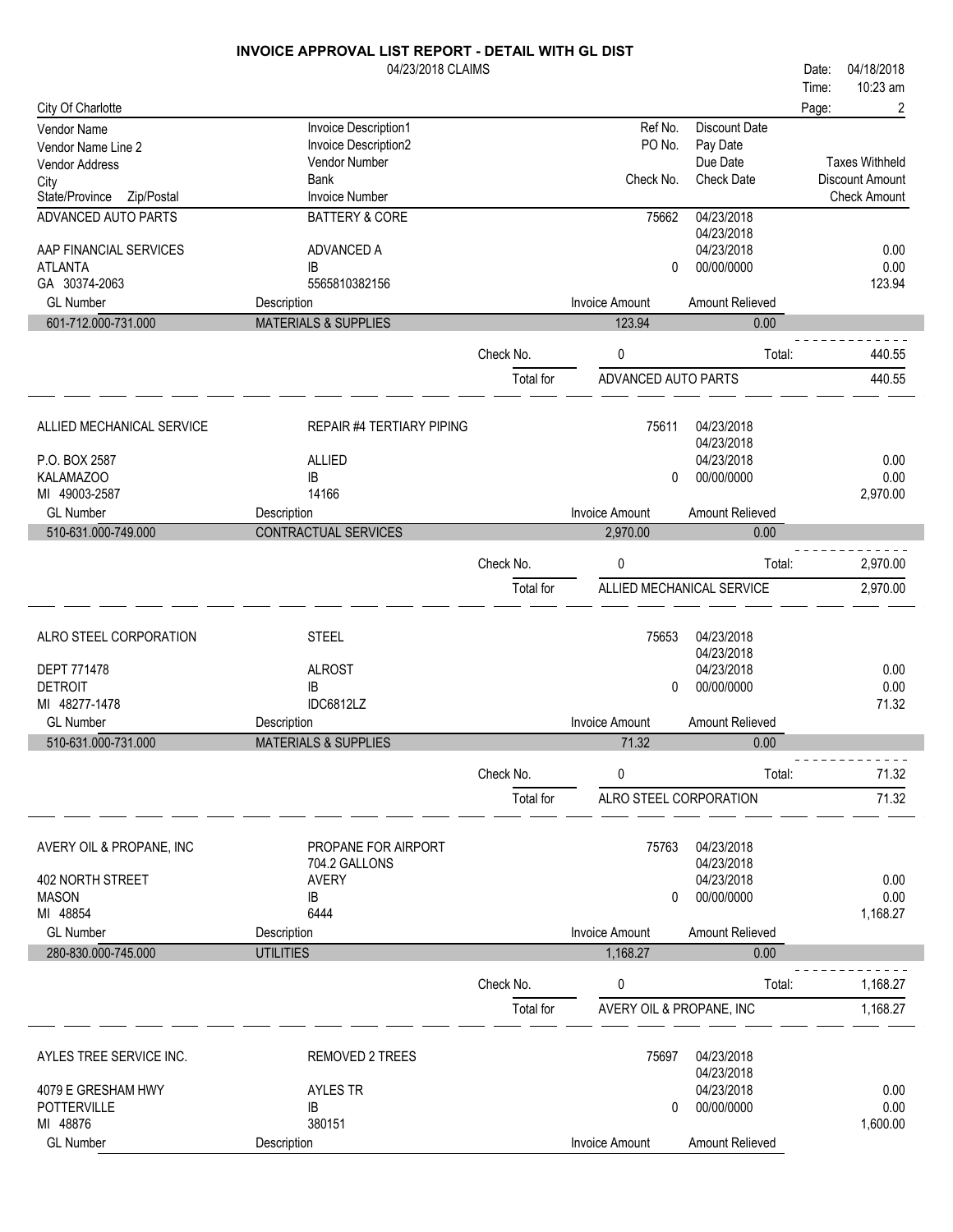#### 04/23/2018 CLAIMS City Of Charlotte Time: Date: 04/18/2018 Page: 3 Vendor Name **Invoice Description1** Medical School Charles Account Date Vendor Name Line 2 (No. 2013)<br>
Vendor Name Line 2 (No. 2014) Invoice Description 2 (No. 2014) PO No. 2014 PO No. 2016 Vendor Name Line 2 Invoice Description<br>1 Vendor Address Politics Poince Poince Poince Poince Poince Poince Poince Poince Poince Poince Poince Poince P Due Date Vendor Address Vendor Number Vendor Number of Vendor Vendor Vendor Vendor Vendor Vendor Vendor Vendor Vendor V<br>City Sank Taxes Withheld

10:23 am

| City<br>State/Province Zip/Postal | Bank<br><b>Invoice Number</b>    |           | Check No.                    | <b>Check Date</b>        | Discount Amount<br><b>Check Amount</b> |
|-----------------------------------|----------------------------------|-----------|------------------------------|--------------------------|----------------------------------------|
| 101-452.000-749.000               | CONTRACTUAL SERVICES             |           | 1,600.00                     | 0.00                     |                                        |
|                                   |                                  | Check No. | 0                            | Total:                   | 1.600.00                               |
|                                   |                                  | Total for | AYLES TREE SERVICE INC.      |                          | 1,600.00                               |
| <b>BLUE CARE NETWORK</b>          | 2018 MAY BCN PREM (ACTIVE)       |           | 75632                        | 04/23/2018<br>04/23/2018 |                                        |
| P.O. BOX 33608                    | <b>BLUECARE</b>                  |           |                              | 04/23/2018               | 0.00                                   |
| <b>DETROIT</b>                    | IB                               |           | 0                            | 00/00/0000               | 0.00                                   |
| MI 48232-5608                     | 180960045283.00                  |           |                              |                          | 35,246.52                              |
| <b>GL Number</b>                  | Description                      |           | <b>Invoice Amount</b>        | Amount Relieved          |                                        |
| 101-950.000-727.000               | <b>HEALTH INSURANCE PREMIUMS</b> |           | 35,246.52                    | 0.00                     |                                        |
| <b>BLUE CARE NETWORK</b>          | 2018 MAY BCN PREM (UNDER 65)     |           | 75633                        | 04/23/2018<br>04/23/2018 |                                        |
| P.O. BOX 33608                    | <b>BLUECARE</b>                  |           |                              | 04/23/2018               | 0.00                                   |
| <b>DETROIT</b>                    | <b>IB</b>                        |           | 0                            | 00/00/0000               | 0.00                                   |
| MI 48232-5608                     | 180960045448.00                  |           |                              |                          | 3,190.08                               |
| <b>GL Number</b>                  | Description                      |           | <b>Invoice Amount</b>        | Amount Relieved          |                                        |
| 101-955.000-727.000               | HEALTH INSURANCE PREMIUMS        |           | 3,190.08                     | 0.00                     |                                        |
|                                   |                                  | Check No. | 0                            | Total:                   | 38,436.60                              |
|                                   |                                  | Total for | <b>BLUE CARE NETWORK</b>     |                          | 38,436.60                              |
| <b>BULLSEYE PEST DEFENSE</b>      | TREATMENT - FIRE DEPT            |           | 75634                        | 04/23/2018<br>04/23/2018 |                                        |
| P.O.BOX 129                       | <b>BULLS</b>                     |           |                              | 04/23/2018               | 0.00                                   |
| <b>CHARLOTTE</b>                  | IB                               |           | 0                            | 00/00/0000               | 0.00                                   |
| MI 48813                          | APRIL 2018                       |           |                              |                          | 50.00                                  |
| <b>GL Number</b>                  | Description                      |           | <b>Invoice Amount</b>        | Amount Relieved          |                                        |
| 101-664.000-749.000               | <b>CONTRACTUAL SERVICES</b>      |           | 50.00                        | 0.00                     |                                        |
|                                   |                                  | Check No. | 0                            | Total:                   | 50.00                                  |
|                                   |                                  |           |                              |                          |                                        |
|                                   |                                  | Total for | <b>BULLSEYE PEST DEFENSE</b> |                          | 50.00                                  |

| BYRUM ACE HARDWARE                     | MALE HOSE END, COUPLINGS        | 75585          | 04/23/2018<br>04/23/2018 |              |
|----------------------------------------|---------------------------------|----------------|--------------------------|--------------|
| 515 LANSING STREET<br><b>CHARLOTTE</b> | <b>BYRUTR</b><br>IB             | 0              | 04/23/2018<br>00/00/0000 | 0.00<br>0.00 |
| MI 48813                               | 1804-126735                     |                |                          | 12.76        |
| <b>GL Number</b>                       | Description                     | Invoice Amount | <b>Amount Relieved</b>   |              |
| 601-713.000-731.000                    | <b>MATERIALS &amp; SUPPLIES</b> | 12.76          | 0.00                     |              |
| BYRUM ACE HARDWARE                     | <b>CHAIN SASH</b>               | 75589          | 04/23/2018<br>04/23/2018 |              |
| 515 LANSING STREET                     | <b>BYRUTR</b>                   |                | 04/23/2018               | 0.00         |
| <b>CHARLOTTE</b>                       | IB                              | 0              | 00/00/0000               | 0.00         |
| MI 48813                               | 1804-126969                     |                |                          | 6.44         |
| <b>GL Number</b>                       | Description                     | Invoice Amount | Amount Relieved          |              |
| 601-712.000-731.000                    | <b>MATERIALS &amp; SUPPLIES</b> | 6.44           | 0.00                     |              |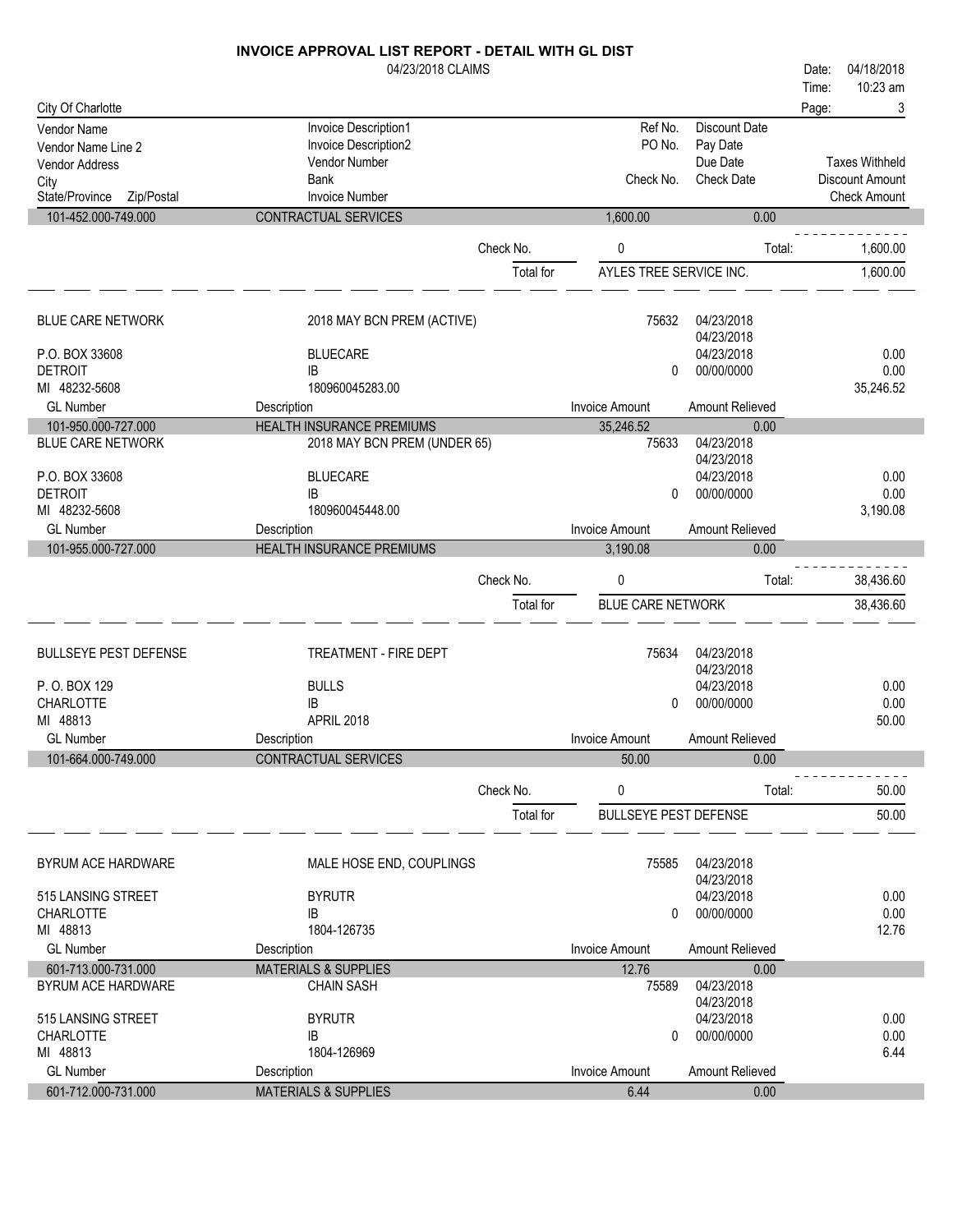|                                           | 04/23/2018 CLAIMS                                     |                       |                          | 04/18/2018<br>Date:   |
|-------------------------------------------|-------------------------------------------------------|-----------------------|--------------------------|-----------------------|
|                                           |                                                       |                       |                          | 10:23 am<br>Time:     |
| City Of Charlotte                         |                                                       |                       |                          | Page:<br>4            |
| Vendor Name                               | Invoice Description1                                  | Ref No.               | <b>Discount Date</b>     |                       |
| Vendor Name Line 2                        | Invoice Description2                                  | PO No.                | Pay Date                 |                       |
| <b>Vendor Address</b>                     | Vendor Number                                         |                       | Due Date                 | <b>Taxes Withheld</b> |
| City                                      | <b>Bank</b>                                           | Check No.             | <b>Check Date</b>        | Discount Amount       |
| State/Province Zip/Postal                 | <b>Invoice Number</b>                                 |                       |                          | <b>Check Amount</b>   |
| <b>BYRUM ACE HARDWARE</b>                 | NITRILE GLOVES                                        | 75590                 | 04/23/2018               |                       |
|                                           |                                                       |                       | 04/23/2018               |                       |
| 515 LANSING STREET                        | <b>BYRUTR</b>                                         |                       | 04/23/2018               | 0.00                  |
| <b>CHARLOTTE</b>                          | IB                                                    | 0                     | 00/00/0000               | 0.00                  |
| MI 48813                                  | 1804-127099                                           |                       |                          | 26.98                 |
| <b>GL Number</b>                          | Description                                           | <b>Invoice Amount</b> | Amount Relieved          |                       |
| 101-825.000-731.000                       | <b>MATERIALS &amp; SUPPLIES</b>                       | 26.98                 | 0.00                     |                       |
| BYRUM ACE HARDWARE                        | <b>BULBS, VELCRO</b>                                  | 75601                 | 04/23/2018               |                       |
|                                           |                                                       |                       | 04/23/2018               |                       |
| 515 LANSING STREET                        | <b>BYRUTR</b>                                         |                       | 04/23/2018               | 0.00                  |
| <b>CHARLOTTE</b>                          | ΙB                                                    | 0                     | 00/00/0000               | 0.00                  |
| MI 48813                                  | 1804-126703                                           |                       |                          | 29.29                 |
| <b>GL Number</b>                          | Description                                           | <b>Invoice Amount</b> | Amount Relieved          |                       |
| 601-713.000-731.000                       | <b>MATERIALS &amp; SUPPLIES</b>                       | 29.29                 | 0.00                     |                       |
| <b>BYRUM ACE HARDWARE</b>                 | <b>CLEANING SUPPLIES</b>                              | 75614                 | 04/23/2018               |                       |
|                                           |                                                       |                       | 04/23/2018               |                       |
| 515 LANSING STREET                        | <b>BYRUTR</b>                                         |                       | 04/23/2018               | 0.00                  |
| <b>CHARLOTTE</b>                          | IB                                                    | 0                     | 00/00/0000               | 0.00                  |
| MI 48813                                  | 1803-120822                                           |                       |                          | 5.39                  |
| <b>GL Number</b>                          | Description                                           | <b>Invoice Amount</b> | Amount Relieved          |                       |
| 510-661.000-731.000                       | <b>MATERIALS &amp; SUPPLIES</b>                       | 5.39                  | 0.00                     |                       |
| BYRUM ACE HARDWARE                        | <b>LUMBER CRAYON</b>                                  | 75635                 | 04/23/2018               |                       |
|                                           |                                                       |                       | 04/23/2018               |                       |
| 515 LANSING STREET                        | <b>BYRUTR</b>                                         |                       | 04/23/2018               | 0.00                  |
| <b>CHARLOTTE</b>                          | IB                                                    | $\mathbf{0}$          | 00/00/0000               | 0.00                  |
| MI 48813                                  | 1804-127713                                           |                       |                          | 1.25                  |
| <b>GL Number</b>                          | Description                                           | <b>Invoice Amount</b> | Amount Relieved          |                       |
| 280-830.000-731.000                       | <b>MATERIALS &amp; SUPPLIES</b>                       | 1.25                  | 0.00                     |                       |
| <b>BYRUM ACE HARDWARE</b>                 | PATCH, KNIFE, DRYWALL MUD                             | 75636                 | 04/23/2018               |                       |
|                                           |                                                       |                       | 04/23/2018               |                       |
| 515 LANSING STREET                        | <b>BYRUTR</b>                                         |                       | 04/23/2018               | 0.00                  |
| CHARLOTTE                                 | IB                                                    |                       | 0 00/00/0000             | 0.00                  |
| MI 48813                                  | 1804-128520                                           |                       |                          | 21.75                 |
| <b>GL</b> Number                          | Description                                           | <b>Invoice Amount</b> | Amount Relieved          |                       |
| 280-830.000-731.000                       | <b>MATERIALS &amp; SUPPLIES</b>                       | 21.75                 | 0.00                     |                       |
| <b>BYRUM ACE HARDWARE</b>                 | PAINT SUPPLIES - CITY HALL                            | 75642                 | 04/23/2018               |                       |
| 515 LANSING STREET                        | <b>BYRUTR</b>                                         |                       | 04/23/2018<br>04/23/2018 | 0.00                  |
| <b>CHARLOTTE</b>                          | IB                                                    | $\mathbf{0}$          | 00/00/0000               | 0.00                  |
| MI 48813                                  | 1804-129708                                           |                       |                          | 29.63                 |
| <b>GL Number</b>                          |                                                       |                       |                          |                       |
|                                           | Description                                           | <b>Invoice Amount</b> | Amount Relieved          |                       |
| 101-664.000-862.000                       | CAP. OUTLAY-IMPROVEMENTS                              | 29.63<br>75654        | 0.00<br>04/23/2018       |                       |
| BYRUM ACE HARDWARE                        | <b>FORKLIFT PROPANE</b>                               |                       | 04/23/2018               |                       |
| 515 LANSING STREET                        | <b>BYRUTR</b>                                         |                       | 04/23/2018               | 0.00                  |
| <b>CHARLOTTE</b>                          | IB                                                    | $\mathbf{0}$          | 00/00/0000               | 0.00                  |
| MI 48813                                  | 1804-126491                                           |                       |                          | 27.50                 |
| <b>GL Number</b>                          | Description                                           | <b>Invoice Amount</b> | Amount Relieved          |                       |
|                                           |                                                       |                       |                          |                       |
| 500-841.000-731.000<br>BYRUM ACE HARDWARE | <b>MATERIALS &amp; SUPPLIES</b><br><b>JOINT KNIFE</b> | 27.50<br>75663        | 0.00<br>04/23/2018       |                       |
|                                           |                                                       |                       | 04/23/2018               |                       |
| 515 LANSING STREET                        | <b>BYRUTR</b>                                         |                       | 04/23/2018               | 0.00                  |
| <b>CHARLOTTE</b>                          | IB                                                    | 0                     | 00/00/0000               | 0.00                  |
| MI 48813                                  | 1804-128807                                           |                       |                          | 13.18                 |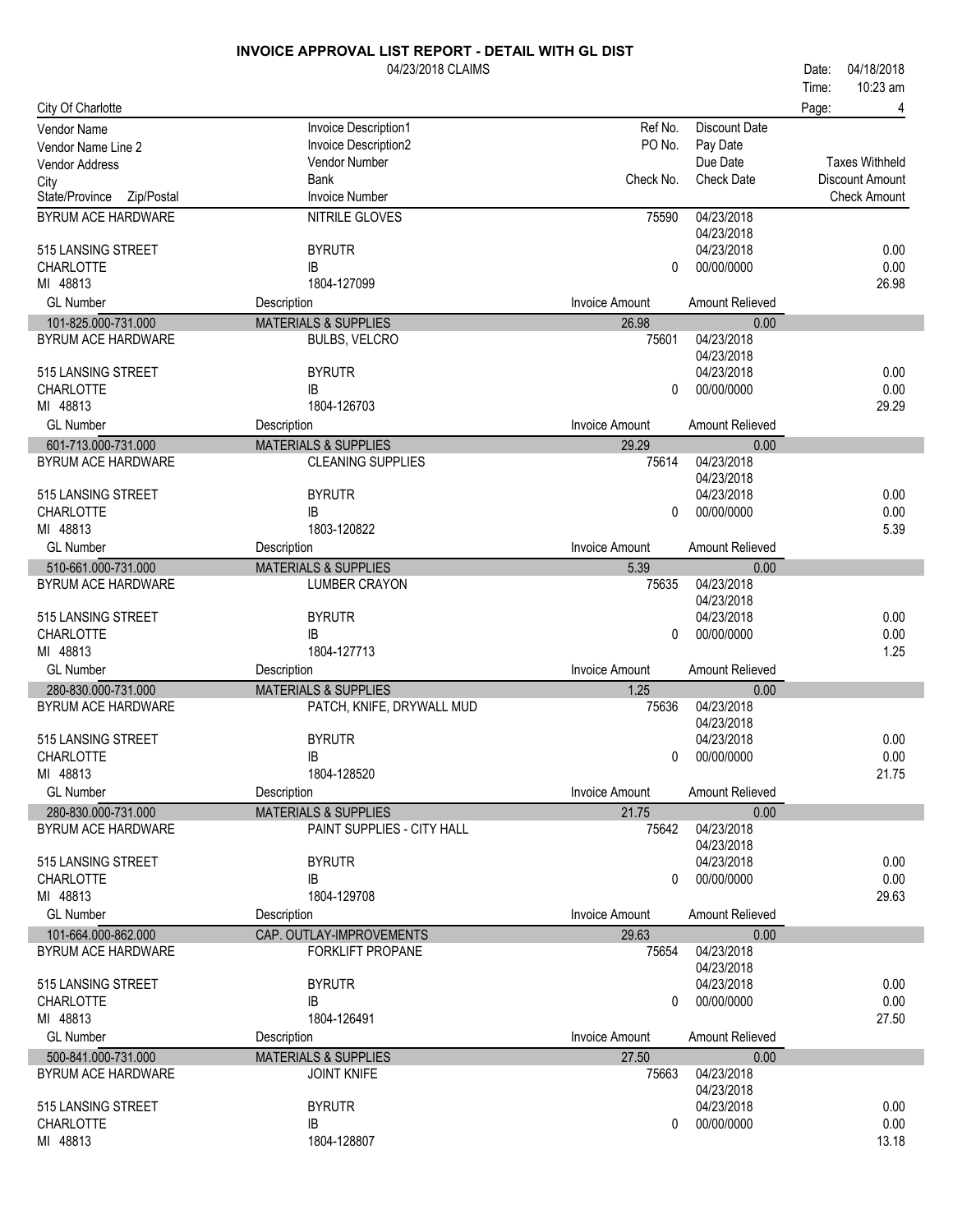|                              | <b>INVOICE APPROVAL LIST REPORT - DETAIL WITH GL DIST</b> |                       |                          |                        |
|------------------------------|-----------------------------------------------------------|-----------------------|--------------------------|------------------------|
|                              | 04/23/2018 CLAIMS                                         |                       |                          | 04/18/2018<br>Date:    |
|                              |                                                           |                       |                          | 10:23 am<br>Time:      |
| City Of Charlotte            |                                                           |                       |                          | Page:<br>5             |
| <b>Vendor Name</b>           | Invoice Description1                                      | Ref No.               | Discount Date            |                        |
| Vendor Name Line 2           | Invoice Description2                                      | PO No.                | Pay Date                 |                        |
| <b>Vendor Address</b>        | Vendor Number                                             |                       | Due Date                 | <b>Taxes Withheld</b>  |
| City                         | <b>Bank</b>                                               | Check No.             | <b>Check Date</b>        | <b>Discount Amount</b> |
| State/Province<br>Zip/Postal | <b>Invoice Number</b>                                     |                       |                          | <b>Check Amount</b>    |
| <b>GL Number</b>             | Description                                               | <b>Invoice Amount</b> | Amount Relieved          |                        |
| 601-712.000-731.000          | <b>MATERIALS &amp; SUPPLIES</b>                           | 13.18                 | 0.00                     |                        |
| <b>BYRUM ACE HARDWARE</b>    | <b>GITTER HANGER</b>                                      | 75664                 | 04/23/2018               |                        |
|                              |                                                           |                       | 04/23/2018               |                        |
| 515 LANSING STREET           | <b>BYRUTR</b>                                             |                       | 04/23/2018               | 0.00                   |
| <b>CHARLOTTE</b>             | IB                                                        | 0                     | 00/00/0000               | 0.00                   |
| MI 48813                     | 1804-129567                                               |                       |                          | 23.30                  |
| <b>GL Number</b>             | Description                                               | <b>Invoice Amount</b> | Amount Relieved          |                        |
| 601-713.000-731.000          | <b>MATERIALS &amp; SUPPLIES</b>                           | 23.30                 | 0.00                     |                        |
| BYRUM ACE HARDWARE           | LED BULBS                                                 | 75665                 | 04/23/2018               |                        |
|                              |                                                           |                       | 04/23/2018               |                        |
| 515 LANSING STREET           | <b>BYRUTR</b>                                             |                       | 04/23/2018               | 0.00                   |
| <b>CHARLOTTE</b>             | IB                                                        | $\Omega$              | 00/00/0000               | 0.00                   |
| MI 48813                     | 1804-128505                                               |                       |                          | 8.99                   |
| <b>GL Number</b>             | Description                                               | Invoice Amount        | Amount Relieved          |                        |
| 510-661.000-731.000          | <b>MATERIALS &amp; SUPPLIES</b>                           | 8.99                  | 0.00                     |                        |
| <b>BYRUM ACE HARDWARE</b>    | <b>FASTNERS</b>                                           | 75666                 | 04/23/2018               |                        |
|                              |                                                           |                       | 04/23/2018               |                        |
| 515 LANSING STREET           | <b>BYRUTR</b>                                             |                       | 04/23/2018               | 0.00                   |
| <b>CHARLOTTE</b>             | IB                                                        | 0                     | 00/00/0000               | 0.00                   |
| MI 48813                     | 1804-129804                                               |                       |                          | 3.20                   |
| <b>GL Number</b>             | Description                                               | <b>Invoice Amount</b> | Amount Relieved          |                        |
| 510-631.000-731.000          | <b>MATERIALS &amp; SUPPLIES</b>                           | 3.20                  | 0.00                     |                        |
| BYRUM ACE HARDWARE           | <b>HEX BRUSHES</b>                                        | 75667                 | 04/23/2018               |                        |
|                              |                                                           |                       | 04/23/2018               |                        |
| 515 LANSING STREET           | <b>BYRUTR</b>                                             |                       | 04/23/2018               | 0.00                   |
| <b>CHARLOTTE</b>             | IB                                                        | 0                     | 00/00/0000               | 0.00                   |
| MI 48813                     | 1804-129883                                               |                       |                          | 12.92                  |
| <b>GL Number</b>             | Description                                               | <b>Invoice Amount</b> | Amount Relieved          |                        |
| 510-631.000-731.000          | <b>MATERIALS &amp; SUPPLIES</b>                           | 12.92                 | 0.00                     |                        |
| <b>BYRUM ACE HARDWARE</b>    | <b>FASTNERS</b>                                           | 75691                 | 04/23/2018               |                        |
| 515 LANSING STREET           | <b>BYRUTR</b>                                             |                       | 04/23/2018<br>04/23/2018 | 0.00                   |
| CHARLOTTE                    | IB                                                        | 0                     | 00/00/0000               | 0.00                   |
| MI 48813                     | 1804-130739                                               |                       |                          | 4.03                   |
| <b>GL Number</b>             | Description                                               | Invoice Amount        | Amount Relieved          |                        |
| 101-300.000-731.000          | <b>MATERIALS &amp; SUPPLIES</b>                           | 4.03                  | 0.00                     |                        |
| BYRUM ACE HARDWARE           | SPRAY BOTTLES                                             | 75694                 | 04/23/2018               |                        |
|                              |                                                           |                       | 04/23/2018               |                        |
| 515 LANSING STREET           | <b>BYRUTR</b>                                             |                       | 04/23/2018               | 0.00                   |
| <b>CHARLOTTE</b>             | IB                                                        | 0                     | 00/00/0000               | 0.00                   |
| MI 48813                     | 1804-130720                                               |                       |                          | 9.32                   |
| <b>GL Number</b>             | Description                                               | Invoice Amount        | Amount Relieved          |                        |
| 601-713.000-731.000          | <b>MATERIALS &amp; SUPPLIES</b>                           | 9.32                  | 0.00                     |                        |
| BYRUM ACE HARDWARE           | <b>CLEAR TUBING</b>                                       | 75695                 | 04/23/2018               |                        |
|                              |                                                           |                       | 04/23/2018               |                        |
| 515 LANSING STREET           | <b>BYRUTR</b>                                             |                       | 04/23/2018               | 0.00                   |
| <b>CHARLOTTE</b>             | IB                                                        | 0                     | 00/00/0000               | 0.00                   |
| MI 48813                     | 1804-130655                                               |                       |                          | 24.15                  |
| <b>GL Number</b>             | Description                                               | <b>Invoice Amount</b> | Amount Relieved          |                        |
| 601-712.000-731.000          | <b>MATERIALS &amp; SUPPLIES</b>                           | 24.15                 | 0.00                     |                        |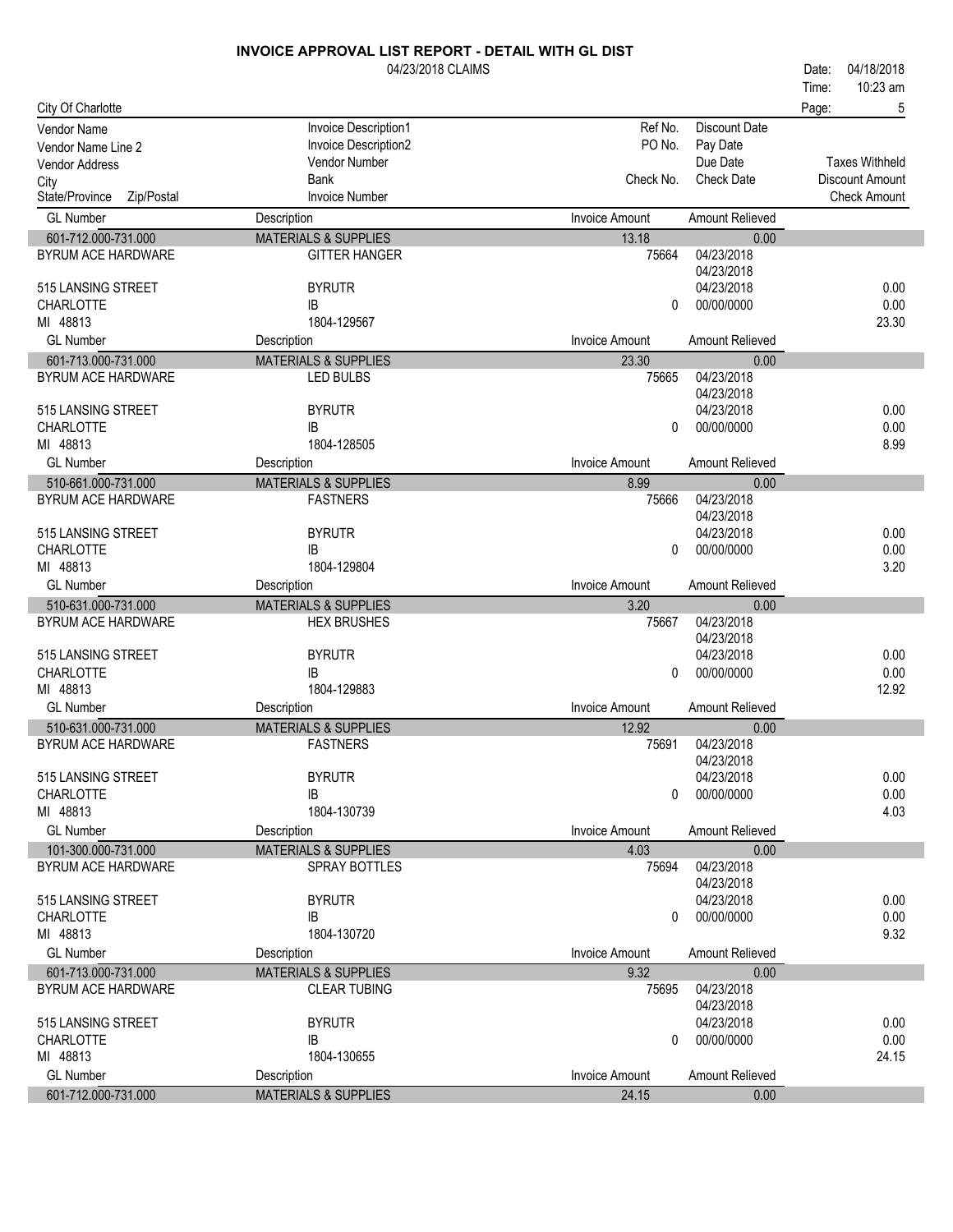|                                        | 04/23/2018 CLAIMS                     |           |                       |                          | Date: | 04/18/2018            |
|----------------------------------------|---------------------------------------|-----------|-----------------------|--------------------------|-------|-----------------------|
|                                        |                                       |           |                       |                          | Time: | 10:23 am              |
| City Of Charlotte                      |                                       |           |                       |                          | Page: | 6                     |
| <b>Vendor Name</b>                     | Invoice Description1                  |           | Ref No.               | <b>Discount Date</b>     |       |                       |
| Vendor Name Line 2                     | Invoice Description2<br>Vendor Number |           | PO No.                | Pay Date<br>Due Date     |       | <b>Taxes Withheld</b> |
| <b>Vendor Address</b>                  | <b>Bank</b>                           |           | Check No.             | <b>Check Date</b>        |       | Discount Amount       |
| City<br>State/Province Zip/Postal      | <b>Invoice Number</b>                 |           |                       |                          |       | <b>Check Amount</b>   |
| BYRUM ACE HARDWARE                     | PARTS TO REPIAR AIR LINE              |           | 75748                 | 04/23/2018               |       |                       |
|                                        | DOWNTOWN FIRE STATION                 |           |                       | 04/23/2018               |       |                       |
| 515 LANSING STREET                     | <b>BYRUTR</b>                         |           |                       | 04/23/2018               |       | 0.00                  |
| <b>CHARLOTTE</b>                       | IB                                    |           | $\mathbf{0}$          | 00/00/0000               |       | 0.00                  |
| MI 48813                               | 126610                                |           |                       |                          |       | 11.86                 |
| <b>GL Number</b>                       | Description                           |           | <b>Invoice Amount</b> | Amount Relieved          |       |                       |
| 101-350.000-741.000                    | MAINTENANCE - EQ/BLDG/GRNDS           |           | 11.86                 | 0.00                     |       |                       |
| <b>BYRUM ACE HARDWARE</b>              | PARTS TO REPAIR AIR LINE              |           | 75749                 | 04/23/2018               |       |                       |
|                                        | DOWNTOWN FIRE STATION                 |           |                       | 04/23/2018               |       |                       |
| 515 LANSING STREET                     | <b>BYRUTR</b>                         |           |                       | 04/23/2018               |       | 0.00                  |
| <b>CHARLOTTE</b><br>MI 48813           | IB<br>127764                          |           | $\Omega$              | 00/00/0000               |       | 0.00<br>6.29          |
| <b>GL Number</b>                       | Description                           |           | <b>Invoice Amount</b> | Amount Relieved          |       |                       |
| 101-350.000-741.000                    | MAINTENANCE - EQ/BLDG/GRNDS           |           | 6.29                  | 0.00                     |       |                       |
| BYRUM ACE HARDWARE                     | PARTS TO REPAIR AIR                   |           | 75750                 | 04/23/2018               |       |                       |
|                                        | LINE DOWNTOWN FIRE STATION            |           |                       | 04/23/2018               |       |                       |
| 515 LANSING STREET                     | <b>BYRUTR</b>                         |           |                       | 04/23/2018               |       | 0.00                  |
| <b>CHARLOTTE</b>                       | IB                                    |           | $\mathbf{0}$          | 00/00/0000               |       | 0.00                  |
| MI 48813                               | 128180                                |           |                       |                          |       | 44.66                 |
| <b>GL Number</b>                       | Description                           |           | <b>Invoice Amount</b> | Amount Relieved          |       |                       |
| 101-350.000-741.000                    | MAINTENANCE - EQ/BLDG/GRNDS           |           | 44.66                 | 0.00                     |       |                       |
| <b>BYRUM ACE HARDWARE</b>              | PARTS TO REPAIR AIR                   |           | 75751                 | 04/23/2018               |       |                       |
|                                        | LINE DOWNTOWN FIRE STATION            |           |                       | 04/23/2018               |       |                       |
| 515 LANSING STREET<br><b>CHARLOTTE</b> | <b>BYRUTR</b><br>IB                   |           | $\Omega$              | 04/23/2018<br>00/00/0000 |       | 0.00<br>0.00          |
| MI 48813                               | 130218                                |           |                       |                          |       | 5.33                  |
| <b>GL Number</b>                       | Description                           |           | <b>Invoice Amount</b> | Amount Relieved          |       |                       |
| 101-350.000-741.000                    | MAINTENANCE - EQ/BLDG/GRNDS           |           | 5.33                  | 0.00                     |       |                       |
| BYRUM ACE HARDWARE                     | <b>SPRAY FOAM</b>                     |           | 75769                 | 04/23/2018               |       |                       |
|                                        |                                       |           |                       | 04/23/2018               |       |                       |
| 515 LANSING STREET                     | <b>BYRUTR</b>                         |           |                       | 04/23/2018               |       | 0.00                  |
| CHARLOTTE                              | ΙB                                    |           | 0                     | 00/00/0000               |       | 0.00                  |
| MI 48813                               | 1804-127669                           |           |                       |                          |       | 9.18                  |
| <b>GL Number</b>                       | Description                           |           | <b>Invoice Amount</b> | Amount Relieved          |       |                       |
| 280-830.000-731.000                    | <b>MATERIALS &amp; SUPPLIES</b>       |           | 9.18                  | 0.00                     |       |                       |
|                                        |                                       | Check No. | 0                     | Total:                   |       | 337.40                |
|                                        |                                       | Total for | BYRUM ACE HARDWARE    |                          |       | 337.40                |
|                                        |                                       |           |                       |                          |       |                       |
|                                        |                                       |           |                       |                          |       |                       |
| CANDY FORD, INC.                       | REPLACE TRAC BALL JOINT               |           | 75752                 | 04/23/2018               |       |                       |
| 403 LANSING                            | ALIGN FRONT END #311<br><b>CANDFO</b> |           |                       | 04/23/2018<br>04/23/2018 |       | 0.00                  |
| <b>CHARLOTTE</b>                       | IB                                    |           | 0                     | 00/00/0000               |       | 0.00                  |
| MI 48813                               | 87830                                 |           |                       |                          |       | 443.74                |
| <b>GL Number</b>                       | Description                           |           | <b>Invoice Amount</b> | Amount Relieved          |       |                       |
| 101-350.000-740.000                    | <b>VEHICLE MAINTENANCE</b>            |           | 443.74                | 0.00                     |       |                       |
|                                        |                                       |           |                       |                          |       |                       |
|                                        |                                       | Check No. | 0                     | Total:                   |       | 443.74                |
|                                        |                                       | Total for | CANDY FORD, INC.      |                          |       | 443.74                |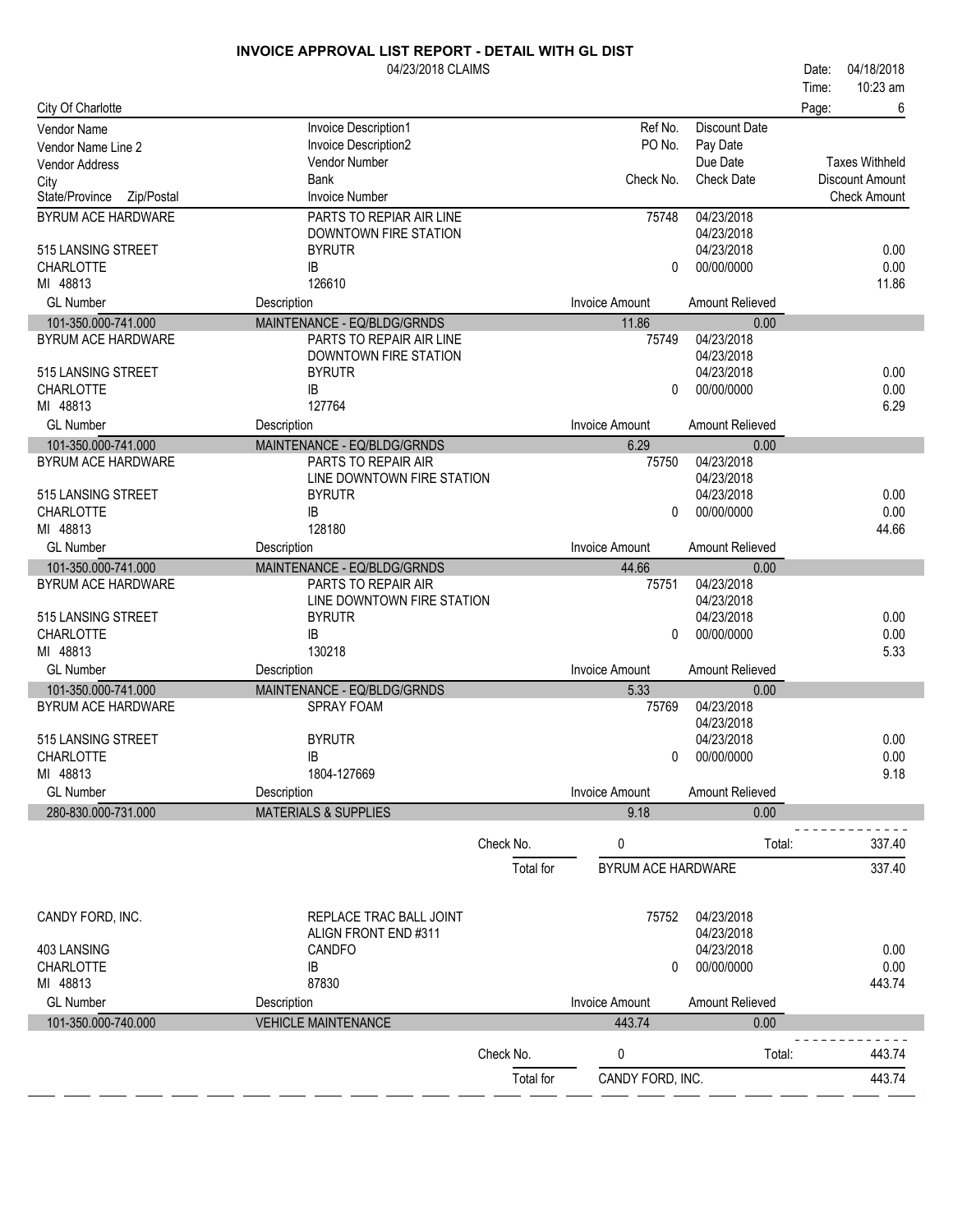|                                            | 04/23/2018 CLAIMS                              |           |                       |                                  | Date: | 04/18/2018            |
|--------------------------------------------|------------------------------------------------|-----------|-----------------------|----------------------------------|-------|-----------------------|
|                                            |                                                |           |                       |                                  | Time: | 10:23 am              |
| City Of Charlotte                          |                                                |           |                       |                                  | Page: | 7                     |
| Vendor Name<br>Vendor Name Line 2          | Invoice Description1<br>Invoice Description2   |           | Ref No.<br>PO No.     | <b>Discount Date</b><br>Pay Date |       |                       |
| Vendor Address                             | Vendor Number                                  |           |                       | Due Date                         |       | <b>Taxes Withheld</b> |
| City                                       | <b>Bank</b>                                    |           | Check No.             | <b>Check Date</b>                |       | Discount Amount       |
| Zip/Postal<br>State/Province               | <b>Invoice Number</b>                          |           |                       |                                  |       | <b>Check Amount</b>   |
| CANON FINANCIAL SERVICES, IN               | 2018 MAY                                       |           | 75762                 | 04/23/2018<br>04/23/2018         |       |                       |
| 14904 COLLECTIONS CENTER DRIVE             | <b>CANNFI</b>                                  |           |                       | 04/23/2018                       |       | 0.00                  |
| <b>CHICAGO</b>                             | IB                                             |           | 0                     | 00/00/0000                       |       | 0.00                  |
| IL 60693-0149                              | 18495952                                       |           |                       |                                  |       | 328.75                |
| <b>GL Number</b>                           | Description                                    |           | <b>Invoice Amount</b> | Amount Relieved                  |       |                       |
| 101-150.000-737.000                        | PRINTING & PUBLISHING                          |           | 8.46                  | 0.00                             |       |                       |
| 101-200.000-737.000                        | PRINTING & PUBLISHING                          |           | 13.54                 | 0.00                             |       |                       |
| 101-210.000-737.000<br>101-220.000-737.000 | PRINTING & PUBLISHING<br>PRINTING & PUBLISHING |           | 8.46<br>13.54         | 0.00<br>0.00                     |       |                       |
| 101-230.000-737.000                        | PRINTING & PUBLISHING                          |           | 5.08                  | 0.00                             |       |                       |
| 101-300.000-737.000                        | PRINTING & PUBLISHING                          |           | 159.55                | 0.00                             |       |                       |
| 101-350.000-737.000                        | PRINTING & PUBLISHING                          |           | 37.22                 | 0.00                             |       |                       |
| 101-410.000-737.000                        | PRINTING & PUBLISHING                          |           | 82.90                 | 0.00                             |       |                       |
|                                            |                                                | Check No. | 0                     | Total:                           |       | 328.75                |
|                                            |                                                | Total for |                       | CANON FINANCIAL SERVICES, IN     |       | 328.75                |
|                                            |                                                |           |                       |                                  |       |                       |
| CARDIAC SCIENCE CORP                       | NEW FLECTRODES FOR AED                         |           | 75607                 | 04/23/2018<br>04/23/2018         |       |                       |
| P.O. BOX 776401                            | CARDIAC                                        |           |                       | 04/23/2018                       |       | 0.00                  |
| <b>CHICAGO</b>                             | IB                                             |           | $\mathbf{0}$          | 00/00/0000                       |       | 0.00                  |
| IL 60677-6401                              | 7316214                                        |           |                       |                                  |       | 242.87                |
| <b>GL Number</b>                           | Description                                    |           | <b>Invoice Amount</b> | Amount Relieved                  |       |                       |
| 101-300.000-731.000                        | <b>MATERIALS &amp; SUPPLIES</b>                |           | 242.87                | 0.00                             |       |                       |
|                                            |                                                | Check No. | 0                     | Total:                           |       | 242.87                |
|                                            |                                                | Total for | CARDIAC SCIENCE CORP  |                                  |       | 242.87                |
|                                            |                                                |           |                       |                                  |       |                       |
| CHARLOTTE AIR SERVICES LLC                 | MARCH 2018 FUEL SALES SHARE                    |           | 75641                 | 04/23/2018<br>04/23/2018         |       |                       |
| 425 SPRING STREET                          | <b>CHARAIR</b>                                 |           |                       | 04/23/2018                       |       | 0.00                  |
| <b>GRAND LEDGE</b>                         | IB                                             |           | 0                     | 00/00/0000                       |       | 0.00                  |
| MI 48837                                   | 2018 MARCH                                     |           |                       |                                  |       | 85.86                 |
| <b>GL Number</b>                           | Description                                    |           | <b>Invoice Amount</b> | Amount Relieved                  |       |                       |
| 280-000.000-592.000                        | <b>FUEL SALES</b>                              |           | 85.86                 | 0.00                             |       |                       |
|                                            |                                                | Check No. | 0                     | Total:                           |       | 85.86                 |
|                                            |                                                | Total for |                       | CHARLOTTE AIR SERVICES LLC       |       | 85.86                 |
|                                            |                                                |           |                       |                                  |       |                       |
| CHARLOTTE FAMILY & U.C. CENTER             | DOT PHYSICAL-MAXSON                            |           | 75668                 | 04/23/2018<br>04/23/2018         |       |                       |
| PO BOX 327                                 | <b>CHARFAM</b>                                 |           |                       | 04/23/2018                       |       | 0.00                  |
| <b>CHARLOTTE</b>                           | $\sf IB$                                       |           | 0                     | 00/00/0000                       |       | 0.00                  |
| MI 48813                                   | 697                                            |           |                       |                                  |       | 125.00                |
| <b>GL Number</b>                           | Description                                    |           | <b>Invoice Amount</b> | Amount Relieved                  |       |                       |
| 101-200.000-746.000                        | PROFESSIONAL SERVICES                          |           | 125.00                | 0.00                             |       |                       |
|                                            |                                                | Check No. | 0                     | Total:                           |       | 125.00                |
|                                            |                                                | Total for |                       | CHARLOTTE FAMILY & U.C. CENT     |       | 125.00                |
|                                            |                                                |           |                       |                                  |       |                       |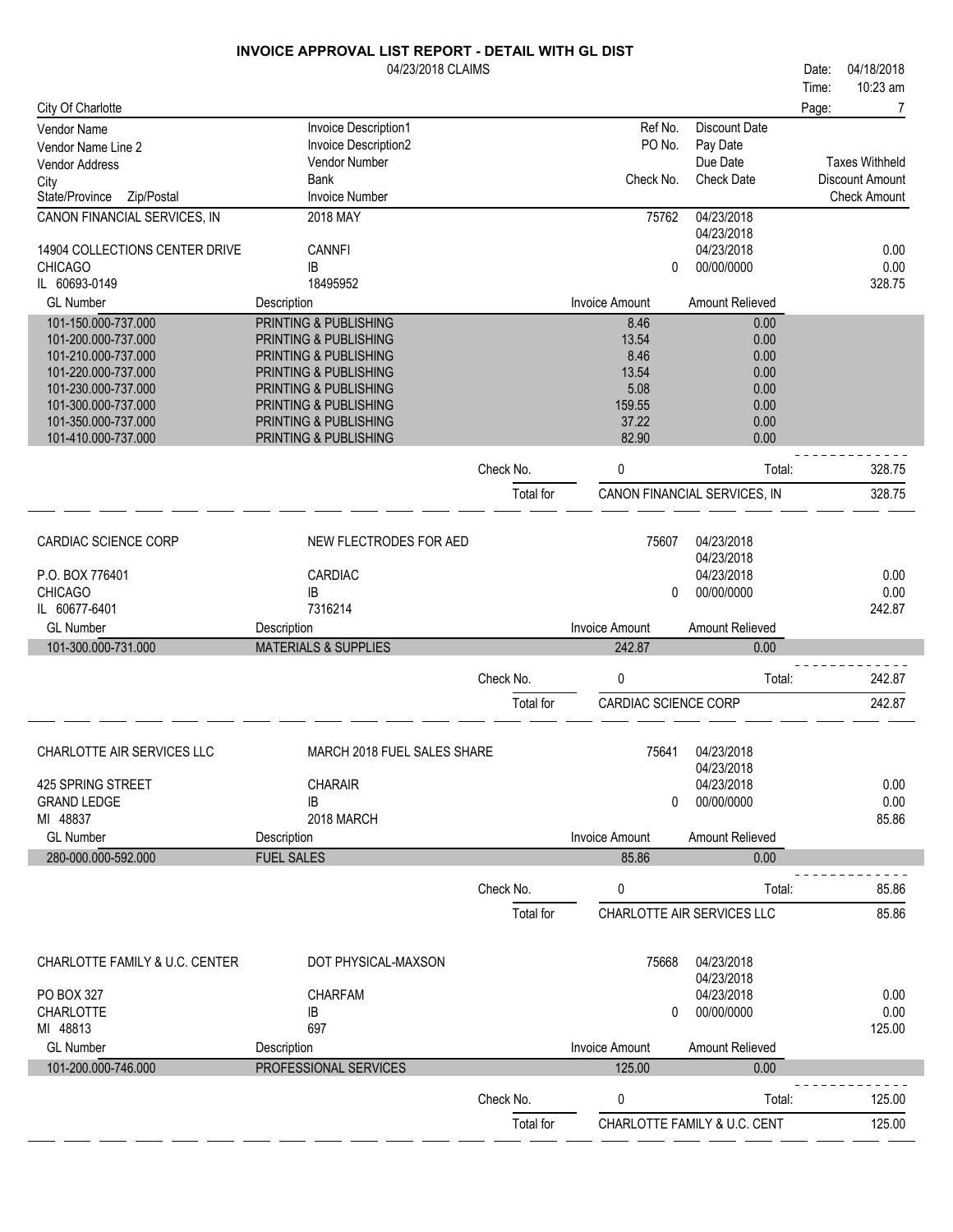|                                            | 04/23/2018 CLAIMS                                                      |           |                       |                                  | Date: | 04/18/2018            |
|--------------------------------------------|------------------------------------------------------------------------|-----------|-----------------------|----------------------------------|-------|-----------------------|
|                                            |                                                                        |           |                       |                                  | Time: | 10:23 am              |
| City Of Charlotte                          |                                                                        |           |                       |                                  | Page: | 8                     |
| <b>Vendor Name</b>                         | Invoice Description1                                                   |           | Ref No.               | <b>Discount Date</b>             |       |                       |
| Vendor Name Line 2                         | Invoice Description2<br>Vendor Number                                  |           | PO No.                | Pay Date<br>Due Date             |       | <b>Taxes Withheld</b> |
| Vendor Address                             | Bank                                                                   |           | Check No.             | <b>Check Date</b>                |       | Discount Amount       |
| City<br>Zip/Postal<br>State/Province       | <b>Invoice Number</b>                                                  |           |                       |                                  |       | <b>Check Amount</b>   |
|                                            |                                                                        |           |                       |                                  |       |                       |
| CHARLOTTE ROTARY CLUB                      | <b>QUARTERLY DUES</b>                                                  |           | 75683                 | 04/23/2018                       |       |                       |
| P.O. BOX 484                               | <b>CHROTA</b>                                                          |           |                       | 04/23/2018<br>04/23/2018         |       | 0.00                  |
| CHARLOTTE                                  | IB                                                                     |           | 0                     | 00/00/0000                       |       | 0.00                  |
| MI 48813                                   | 1985408                                                                |           |                       |                                  |       | 227.75                |
| <b>GL Number</b>                           | Description                                                            |           | <b>Invoice Amount</b> | Amount Relieved                  |       |                       |
| 101-410.000-735.000                        | <b>DUES &amp; SUBSCRIPTIONS</b>                                        |           | 227.75                | 0.00                             |       |                       |
|                                            |                                                                        | Check No. | 0                     | Total:                           |       | 227.75                |
|                                            |                                                                        | Total for | CHARLOTTE ROTARY CLUB |                                  |       | 227.75                |
|                                            |                                                                        |           |                       |                                  |       |                       |
| CITY OF CHAR-CLERKS PETTY CASH             | 3/21/18-4/16/18 PETTY CASH                                             |           | 75747                 | 04/23/2018                       |       |                       |
|                                            | <b>REIMBURSEMENT</b>                                                   |           |                       | 04/23/2018                       |       |                       |
| <b>111 EAST LAWRENCE AVENUE</b>            | CHARCI02                                                               |           |                       | 04/23/2018                       |       | 0.00                  |
| <b>CHARLOTTE</b>                           | IB                                                                     |           | 0                     | 00/00/0000                       |       | 0.00                  |
| MI 48813                                   | $3/21/18 - 4/16/18$                                                    |           |                       |                                  |       | 693.99                |
| <b>GL Number</b>                           | Description                                                            |           | <b>Invoice Amount</b> | Amount Relieved                  |       |                       |
| 101-100.000-748.000<br>101-200.000-731.000 | <b>CONFERENCES &amp; TRAINING</b><br><b>MATERIALS &amp; SUPPLIES</b>   |           | 53.24<br>10.00        | 0.00<br>0.00                     |       |                       |
| 101-200.000-748.000                        | <b>CONFERENCES &amp; TRAINING</b>                                      |           | 98.10                 | 0.00                             |       |                       |
| 101-200.000-748.000                        | <b>CONFERENCES &amp; TRAINING</b>                                      |           | 27.26                 | 0.00                             |       |                       |
| 101-200.000-748.000                        | <b>CONFERENCES &amp; TRAINING</b>                                      |           | 98.20                 | 0.00                             |       |                       |
| 101-200.000-748.000                        | <b>CONFERENCES &amp; TRAINING</b>                                      |           | 10.05                 | 0.00                             |       |                       |
| 101-220.000-732.000                        | <b>POSTAGE</b>                                                         |           | 0.53                  | 0.00                             |       |                       |
| 101-300.000-731.000                        | <b>MATERIALS &amp; SUPPLIES</b>                                        |           | 11.98                 | 0.00                             |       |                       |
| 500-841.000-731.000                        | <b>MATERIALS &amp; SUPPLIES</b>                                        |           | 30.00                 | 0.00                             |       |                       |
| 510-610.000-748.000<br>510-610.000-748.000 | <b>CONFERENCES &amp; TRAINING</b>                                      |           | 70.15<br>90.48        | 0.00                             |       |                       |
| 510-631.000-748.000                        | <b>CONFERENCES &amp; TRAINING</b><br><b>CONFERENCES &amp; TRAINING</b> |           | 97.00                 | 0.00<br>0.00                     |       |                       |
| 510-661.000-748.000                        | <b>CONFERENCES &amp; TRAINING</b>                                      |           | 97.00                 | 0.00                             |       |                       |
|                                            |                                                                        | Check No. | 0                     | Total:                           |       | 693.99                |
|                                            |                                                                        |           |                       | CITY OF CHAR-CLERKS PETTY C/     |       |                       |
|                                            |                                                                        | Total for |                       |                                  |       | 693.99                |
| CLEARWATER TREATMENT SYSTEMS               | <b>REBUILD SOFTENER FOR</b>                                            |           | 75615                 | 04/23/2018                       |       |                       |
|                                            | ODOR CONTROL                                                           |           |                       | 04/23/2018                       |       |                       |
| 4700 INDUSTRIAL DRIVE                      | <b>CLEARWAT</b>                                                        |           |                       | 04/23/2018                       |       | 0.00                  |
| <b>CLARKLAKE</b>                           | IB                                                                     |           | 0                     | 00/00/0000                       |       | 0.00                  |
| MI 49234                                   | 57852                                                                  |           |                       |                                  |       | 1,224.85              |
| <b>GL Number</b>                           | Description                                                            |           | <b>Invoice Amount</b> | Amount Relieved                  |       |                       |
| 510-631.000-749.000                        | CONTRACTUAL SERVICES                                                   |           | 1,224.85              | 0.00                             |       |                       |
|                                            |                                                                        | Check No. | 0                     | Total:                           |       | 1,224.85              |
|                                            |                                                                        | Total for |                       | <b>CLEARWATER TREATMENT SYST</b> |       | 1,224.85              |
|                                            |                                                                        |           |                       |                                  |       |                       |
| COMPLI CHECK-ENVIRONMENTAL                 | ASBSTOS SAMPLING                                                       |           | 75669                 | 04/23/2018<br>04/23/2018         |       |                       |
| 2709 GEERT COURT                           | <b>COMPLI</b>                                                          |           |                       | 04/23/2018                       |       | 0.00                  |
| LANSING                                    | IB                                                                     |           | 0                     | 00/00/0000                       |       | 0.00                  |
| MI 48910                                   | CC-041018-2                                                            |           |                       |                                  |       | 194.00                |
| <b>GL Number</b>                           | Description                                                            |           | <b>Invoice Amount</b> | Amount Relieved                  |       |                       |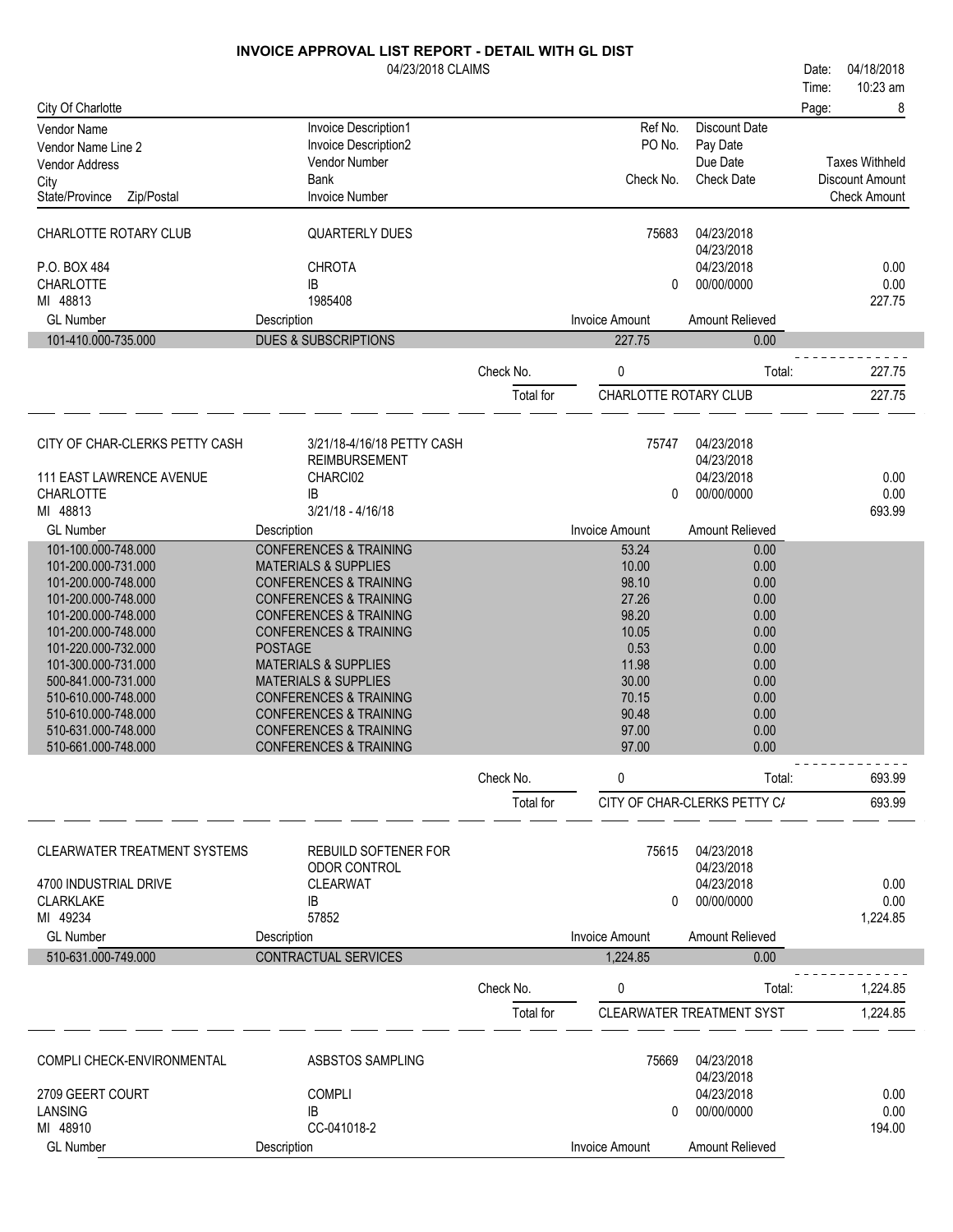|                                            | 04/23/2018 CLAIMS                                            |           |                          |                            | 04/18/2018<br>Date:   |
|--------------------------------------------|--------------------------------------------------------------|-----------|--------------------------|----------------------------|-----------------------|
|                                            |                                                              |           |                          |                            | 10:23 am<br>Time:     |
| City Of Charlotte                          |                                                              |           |                          |                            | 9<br>Page:            |
| Vendor Name                                | Invoice Description1                                         |           | Ref No.                  | <b>Discount Date</b>       |                       |
| Vendor Name Line 2                         | Invoice Description2                                         |           | PO No.                   | Pay Date                   |                       |
| Vendor Address                             | <b>Vendor Number</b>                                         |           |                          | Due Date                   | <b>Taxes Withheld</b> |
| City                                       | Bank                                                         |           | Check No.                | <b>Check Date</b>          | Discount Amount       |
| State/Province<br>Zip/Postal               | <b>Invoice Number</b>                                        |           |                          |                            | <b>Check Amount</b>   |
| 280-830.000-749.000                        | CONTRACTUAL SERVICES                                         |           | 194.00                   | 0.00                       |                       |
|                                            |                                                              | Check No. | 0                        | Total:                     | 194.00                |
|                                            |                                                              | Total for |                          | COMPLI CHECK-ENVIRONMENTAL | 194.00                |
| CONSULTANTS ON CALL, LLC                   | IT SERVICE THRU 4/14/2018                                    |           | 75741                    | 04/23/2018<br>04/23/2018   |                       |
| 6294 HAAG RD                               | COC <sub>1</sub>                                             |           |                          | 04/23/2018                 | 0.00                  |
| LANSING                                    | IB                                                           |           | 0                        | 00/00/0000                 | 0.00                  |
| MI 48911                                   | 2018-9463                                                    |           |                          |                            | 4,200.00              |
| <b>GL Number</b>                           | Description                                                  |           | <b>Invoice Amount</b>    | Amount Relieved            |                       |
| 101-150.000-746.000                        | PROFESSIONAL SERVICES                                        |           | 294.00                   | 0.00                       |                       |
| 101-200.000-746.000                        | PROFESSIONAL SERVICES                                        |           | 168.00                   | 0.00                       |                       |
| 101-210.000-746.000                        | PROFESSIONAL SERVICES                                        |           | 168.00                   | 0.00                       |                       |
| 101-220.000-746.000                        | PROFESSIONAL SERVICES                                        |           | 462.00                   | 0.00                       |                       |
| 101-230.000-746.000                        | PROFESSIONAL SERVICES                                        |           | 84.00<br>1,008.00        | 0.00<br>0.00               |                       |
| 101-300.000-746.000<br>101-350.000-746.000 | PROFESSIONAL SERVICES<br>PROFESSIONAL SERVICES               |           | 1,176.00                 | 0.00                       |                       |
| 101-410.000-746.000                        | PROFESSIONAL SERVICES                                        |           | 840.00                   | 0.00                       |                       |
| CONSULTANTS ON CALL, LLC                   | 2018 MAY-HOSTING SERVICES                                    |           | 75742                    | 04/23/2018                 |                       |
|                                            |                                                              |           |                          | 04/23/2018                 |                       |
| 6294 HAAG RD                               | COC1                                                         |           |                          | 04/23/2018                 | 0.00                  |
| <b>LANSING</b>                             | IB                                                           |           | 0                        | 00/00/0000                 | 0.00                  |
| MI 48911                                   | 2018-9464                                                    |           |                          |                            | 187.50                |
| <b>GL Number</b>                           | Description                                                  |           | <b>Invoice Amount</b>    | Amount Relieved            |                       |
| 101-150.000-865.000                        | CAP. OUTLAY - COMPUTER EQUIP                                 |           | 5.63                     | 0.00                       |                       |
| 101-200.000-865.000                        | CAP. OUTLAY - COMPUTER EQUIP                                 |           | 9.38                     | 0.00                       |                       |
| 101-210.000-865.000                        | CAP. OUTLAY - COMPUTER EQUIP                                 |           | 5.63                     | 0.00                       |                       |
| 101-220.000-865.000                        | CAP. OUTLAY - COMPUTER EQUIP                                 |           | 9.38                     | 0.00                       |                       |
| 101-230.000-865.000<br>101-300.000-865.000 | CAP. OUTLAY - COMPUTER EQUIP<br>CAP. OUTLAY - COMPUTER EQUIP |           | 1.88<br>65.59            | 0.00<br>0.00               |                       |
| 101-350.000-865.000                        | CAP. OUTLAY - COMPUTER EQUIP                                 |           | 24.38                    | 0.00                       |                       |
| 101-410.000-865.000                        | CAP. OUTLAY - COMPUTER EQUIP                                 |           | 65.63                    | 0.00                       |                       |
| CONSULTANTS ON CALL, LLC                   | 50 PAGE EPSON DUPLEXING                                      |           | 75743                    | 04/23/2018                 |                       |
|                                            | <b>SCANNER</b>                                               |           |                          | 04/23/2018                 |                       |
| 6294 HAAG RD                               | COC1                                                         |           |                          | 04/23/2018                 | 0.00                  |
| <b>LANSING</b>                             | IB                                                           |           | 0                        | 00/00/0000                 | 0.00                  |
| MI 48911                                   | 2018-9465                                                    |           |                          |                            | 449.95                |
| <b>GL Number</b>                           | Description                                                  |           | <b>Invoice Amount</b>    | Amount Relieved            |                       |
| 101-210.000-865.000                        | CAP. OUTLAY - COMPUTER EQUIP                                 |           | 449.95                   | 0.00                       |                       |
| CONSULTANTS ON CALL, LLC                   | 1-DATABASE PROGRAMMER                                        |           | 75744                    | 04/23/2018                 |                       |
|                                            | PRS CHANGES                                                  |           |                          | 04/23/2018                 |                       |
| 6294 HAAG RD<br><b>LANSING</b>             | COC1<br>IB                                                   |           | 0                        | 04/23/2018<br>00/00/0000   | 0.00<br>0.00          |
| MI 48911                                   | 2018-9466                                                    |           |                          |                            | 500.00                |
| <b>GL Number</b>                           | Description                                                  |           | <b>Invoice Amount</b>    | Amount Relieved            |                       |
| 101-300.000-865.000                        | CAP. OUTLAY - COMPUTER EQUIP                                 |           | 500.00                   | 0.00                       |                       |
|                                            |                                                              |           |                          |                            |                       |
|                                            |                                                              | Check No. | 0                        | Total:                     | 5,337.45              |
|                                            |                                                              | Total for | CONSULTANTS ON CALL, LLC |                            | 5,337.45              |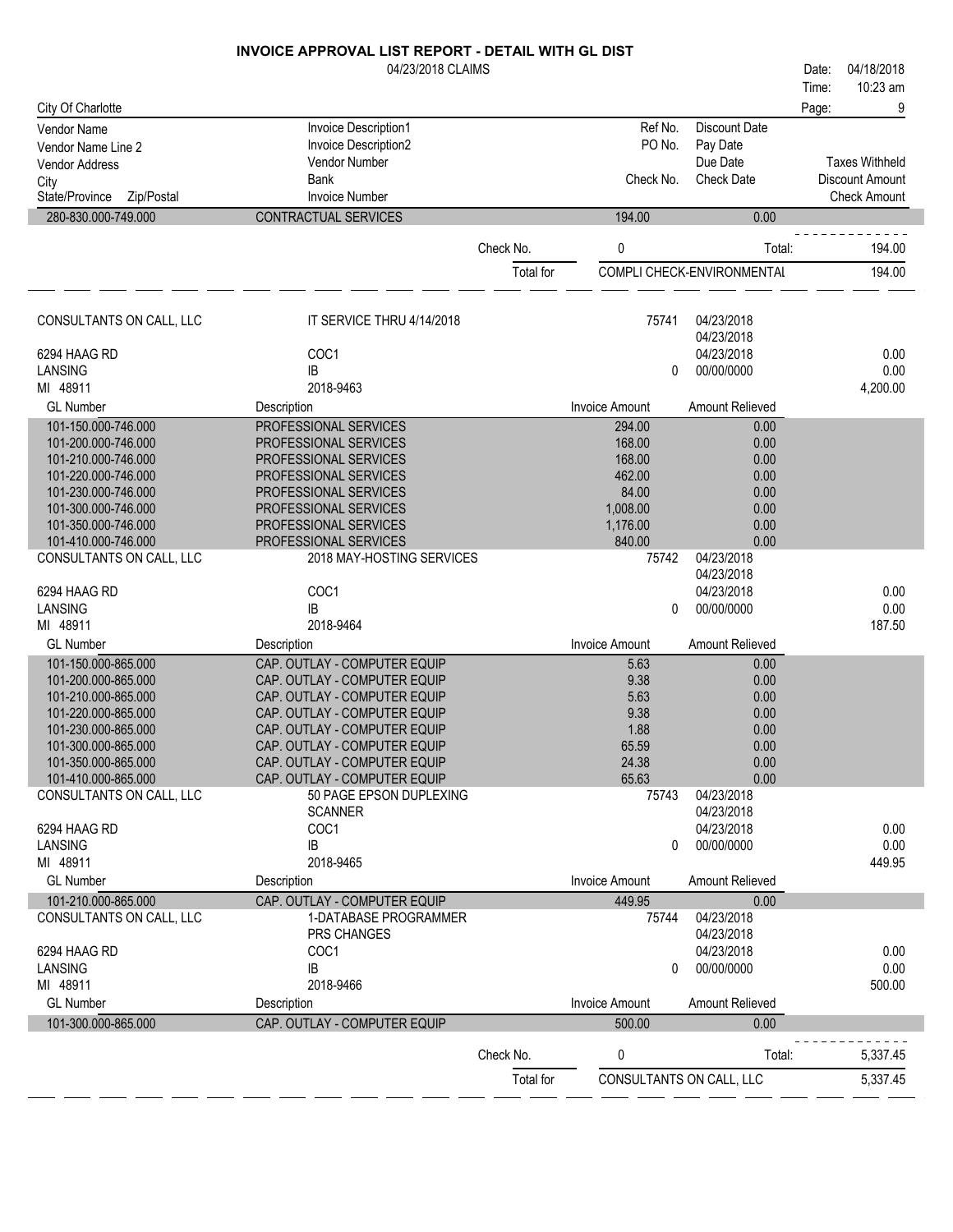|                              | 04/23/2018 CLAIMS           |           |                         |                              | Date: | 04/18/2018            |
|------------------------------|-----------------------------|-----------|-------------------------|------------------------------|-------|-----------------------|
|                              |                             |           |                         |                              | Time: | 10:23 am              |
| City Of Charlotte            |                             |           |                         |                              | Page: | 10                    |
| Vendor Name                  | Invoice Description1        |           | Ref No.                 | <b>Discount Date</b>         |       |                       |
| Vendor Name Line 2           | Invoice Description2        |           | PO No.                  | Pay Date                     |       |                       |
| <b>Vendor Address</b>        | Vendor Number               |           |                         | Due Date                     |       | <b>Taxes Withheld</b> |
| City                         | <b>Bank</b>                 |           | Check No.               | <b>Check Date</b>            |       | Discount Amount       |
| Zip/Postal<br>State/Province | <b>Invoice Number</b>       |           |                         |                              |       | <b>Check Amount</b>   |
| <b>CONSUMERS ENERGY</b>      | 2018 APRIL                  |           | 75765                   | 04/23/2018<br>04/23/2018     |       |                       |
| PAYMENT CENTER               | CONSEN                      |           |                         | 04/23/2018                   |       | 0.00                  |
| <b>CINCINNATI</b>            | IB                          |           | 0                       | 00/00/0000                   |       | 0.00                  |
| OH 45274-0309                | 2018 APRIL                  |           |                         |                              |       | 25,301.05             |
| <b>GL Number</b>             | Description                 |           | <b>Invoice Amount</b>   | Amount Relieved              |       |                       |
| 101-424.000-745.000          | <b>UTILITIES</b>            |           | 1,002.39                | 0.00                         |       |                       |
| 101-663.000-745.000          | <b>UTILITIES</b>            |           | 6,747.35                | 0.00                         |       |                       |
| 202-563.000-745.000          | <b>UTILITIES</b>            |           | 317.90                  | 0.00                         |       |                       |
| 500-841.000-745.000          | <b>UTILITIES</b>            |           | 133.66                  | 0.00                         |       |                       |
| 510-623.000-745.000          | <b>UTILITIES</b>            |           | $-6.39$                 | 0.00                         |       |                       |
| 510-626.000-745.000          | <b>UTILITIES</b>            |           | 1,163.37                | 0.00                         |       |                       |
| 510-631.000-745.000          | <b>UTILITIES</b>            |           | 10,548.21               | 0.00                         |       |                       |
| 510-661.000-745.000          | <b>UTILITIES</b>            |           | 4,878.44                | 0.00                         |       |                       |
| 601-713.000-745.000          | <b>UTILITIES</b>            |           | 516.12                  | 0.00                         |       |                       |
|                              |                             | Check No. | 0                       | Total:                       |       | 25,301.05             |
|                              |                             | Total for | <b>CONSUMERS ENERGY</b> |                              |       | 25,301.05             |
|                              |                             |           |                         |                              |       |                       |
|                              |                             |           |                         |                              |       |                       |
| <b>TODD COTTER</b>           | AIRPORT MNG SERVICE         |           | 75588                   | 04/23/2018                   |       |                       |
|                              | APRIL 2018                  |           |                         | 04/23/2018                   |       |                       |
| 1325 ISLAND HWY              | <b>COTTERT</b>              |           |                         | 04/23/2018                   |       | 0.00                  |
| CHARLOTTE                    | IB                          |           | 0                       | 00/00/0000                   |       | 0.00                  |
| MI 48813                     | 2018 APRIL                  |           |                         |                              |       | 833.33                |
| <b>GL Number</b>             | Description                 |           | <b>Invoice Amount</b>   | Amount Relieved              |       |                       |
| 280-830.000-746.000          | PROFESSIONAL SERVICES       |           | 833.33                  | 0.00                         |       |                       |
|                              |                             | Check No. | 0                       | Total:                       |       | 833.33                |
|                              |                             |           |                         |                              |       |                       |
|                              |                             | Total for | TODD COTTER             |                              |       | 833.33                |
|                              |                             |           |                         |                              |       |                       |
| CRAIG ELECTRIC & TEL COM INC | TAXIWAY OUTLINE LIGHTING    |           | 75764                   | 04/23/2018                   |       |                       |
|                              | & TIMER REPAIR              |           |                         | 04/23/2018                   |       |                       |
| P.O. BOX 38                  | <b>CRAIG</b>                |           |                         | 04/23/2018                   |       | 0.00                  |
| <b>MULLIKEN</b>              | IB                          |           | 0                       | 00/00/0000                   |       | 0.00                  |
| MI 48861                     | 5227                        |           |                         |                              |       | 465.19                |
| <b>GL Number</b>             | Description                 |           | <b>Invoice Amount</b>   | Amount Relieved              |       |                       |
| 280-830.000-741.000          | MAINTENANCE - EQ/BLDG/GRNDS |           | 465.19                  | 0.00                         |       |                       |
|                              |                             | Check No. | 0                       | Total:                       |       | 465.19                |
|                              |                             |           |                         |                              |       |                       |
|                              |                             | Total for |                         | CRAIG ELECTRIC & TEL COM INC |       | 465.19                |
|                              |                             |           |                         |                              |       |                       |
| <b>KIMBERLY CURRAN</b>       | BOARD OF REVIEW 3/2018      |           | 75595                   | 04/23/2018                   |       |                       |
|                              |                             |           |                         | 04/23/2018                   |       |                       |
| <b>129 PLEASANT STREET</b>   | <b>CURRANK</b>              |           |                         | 04/23/2018                   |       | 0.00                  |
| CHARLOTTE                    | IB                          |           | 0                       | 00/00/0000                   |       | 0.00                  |
| MI 48813                     | <b>MARCH 2018</b>           |           |                         |                              |       | 87.50                 |
| <b>GL Number</b>             | Description                 |           | <b>Invoice Amount</b>   | Amount Relieved              |       |                       |
| 101-210.000-709.000          | OTHER COMPENSATION          |           | 87.50                   | 0.00                         |       |                       |
|                              |                             | Check No. | 0                       | Total:                       |       | 87.50                 |
|                              |                             |           |                         |                              |       |                       |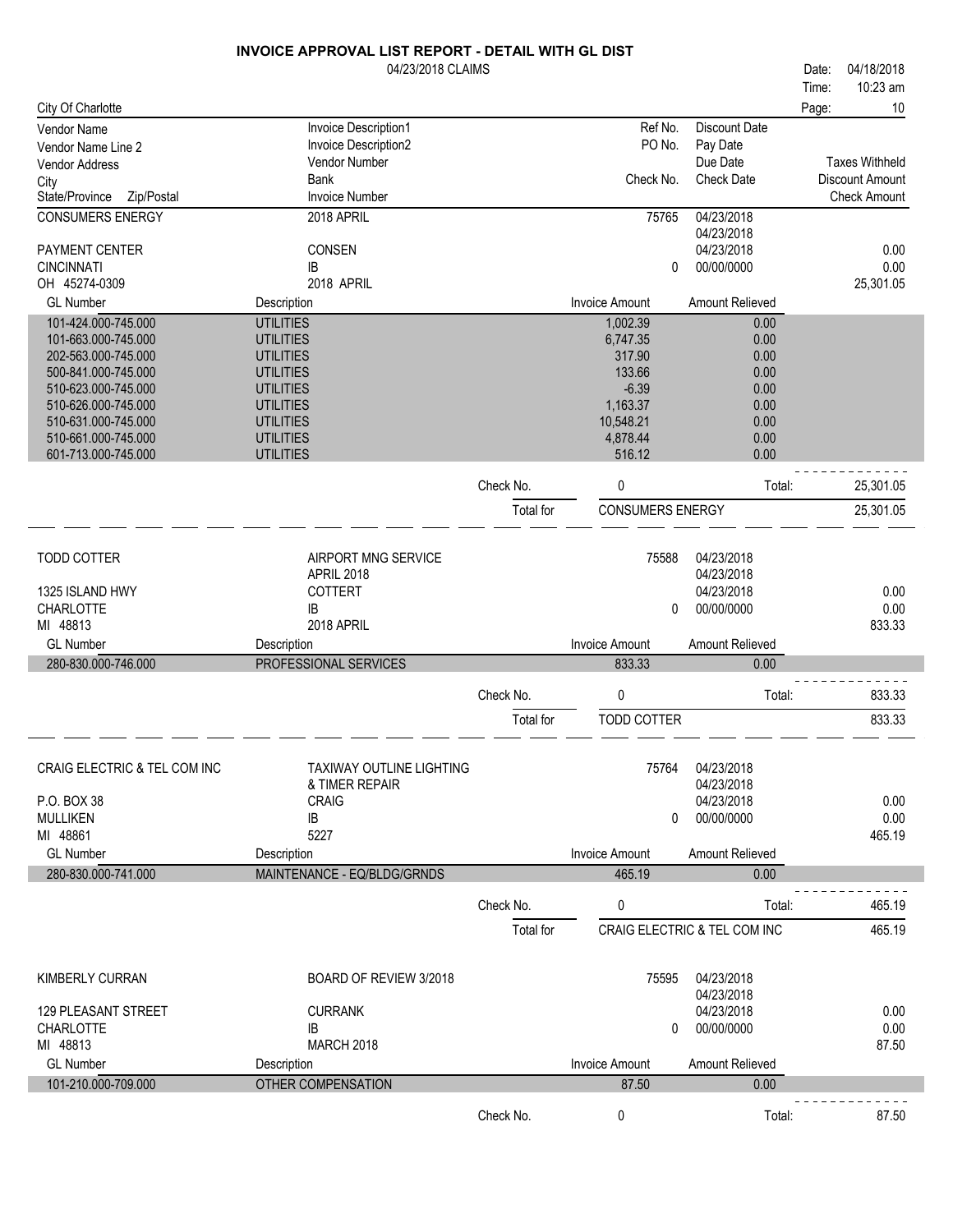|                              | 04/23/2018 CLAIMS               |           |                                    |                          | Date: | 04/18/2018             |
|------------------------------|---------------------------------|-----------|------------------------------------|--------------------------|-------|------------------------|
|                              |                                 |           |                                    |                          | Time: | 10:23 am               |
| City Of Charlotte            |                                 |           |                                    |                          | Page: | 11                     |
| <b>Vendor Name</b>           | Invoice Description1            |           | Ref No.                            | <b>Discount Date</b>     |       |                        |
| Vendor Name Line 2           | Invoice Description2            |           | PO No.                             | Pay Date                 |       |                        |
| <b>Vendor Address</b>        | Vendor Number                   |           |                                    | Due Date                 |       | <b>Taxes Withheld</b>  |
| City                         | Bank                            |           | Check No.                          | <b>Check Date</b>        |       | <b>Discount Amount</b> |
| State/Province<br>Zip/Postal | <b>Invoice Number</b>           |           |                                    |                          |       | <b>Check Amount</b>    |
|                              |                                 | Total for | KIMBERLY CURRAN                    |                          |       | 87.50                  |
|                              |                                 |           |                                    |                          |       |                        |
| DELAU FIRE & SAFETY INC      | ANNUAL FIRE EXTINGUISHER        |           | 75594                              | 04/23/2018               |       |                        |
|                              |                                 |           |                                    | 04/23/2018               |       |                        |
| 823 TERMINAL ROAD            | <b>DELAFI</b>                   |           |                                    | 04/23/2018               |       | 0.00                   |
| LANSING                      | IB                              |           | $\Omega$                           | 00/00/0000               |       | 0.00                   |
| MI 48906                     | 338216                          |           |                                    |                          |       | 50.00                  |
| <b>GL Number</b>             | Description                     |           | <b>Invoice Amount</b>              | Amount Relieved          |       |                        |
| 280-830.000-746.000          | PROFESSIONAL SERVICES           |           | 50.00                              | 0.00                     |       |                        |
| DELAU FIRE & SAFETY INC      | FRIE EXTINGUISHERS/INSPECTION   |           | 75657                              | 04/23/2018               |       |                        |
| 823 TERMINAL ROAD            | <b>NEW EXTINGUISHERS</b>        |           |                                    | 04/23/2018<br>04/23/2018 |       | 0.00                   |
| LANSING                      | <b>DELAFI</b><br>IB             |           | $\Omega$                           | 00/00/0000               |       | 0.00                   |
| MI 48906                     | 338110                          |           |                                    |                          |       | 341.20                 |
| <b>GL Number</b>             | Description                     |           | <b>Invoice Amount</b>              | Amount Relieved          |       |                        |
| 601-713.000-731.000          | <b>MATERIALS &amp; SUPPLIES</b> |           | 96.00                              | 0.00                     |       |                        |
| 601-713.000-749.000          | CONTRACTUAL SERVICES            |           | 245.20                             | 0.00                     |       |                        |
| DELAU FIRE & SAFETY INC      | ANNUAL FIRE EXT CITY HALL &     |           | 75753                              | 04/23/2018               |       |                        |
|                              | WSFS FILL ON TRUCKS/REPAIRS     |           |                                    | 04/23/2018               |       |                        |
| 823 TERMINAL ROAD            | <b>DELAFI</b>                   |           |                                    | 04/23/2018               |       | 0.00                   |
| LANSING                      | IB                              |           | $\mathbf{0}$                       | 00/00/0000               |       | 0.00                   |
| MI 48906                     | 338111                          |           |                                    |                          |       | 129.60                 |
| <b>GL Number</b>             | Description                     |           | <b>Invoice Amount</b>              | Amount Relieved          |       |                        |
| 101-664.000-749.000          | CONTRACTUAL SERVICES            |           | 129.60                             | 0.00                     |       |                        |
| DELAU FIRE & SAFETY INC      | ANNUAL FIRE EXT REFILL AND      |           | 75754                              | 04/23/2018<br>04/23/2018 |       |                        |
| 823 TERMINAL ROAD            | <b>REPAIR</b><br><b>DELAFI</b>  |           |                                    | 04/23/2018               |       | 0.00                   |
| LANSING                      | IB                              |           | $\Omega$                           | 00/00/0000               |       | 0.00                   |
| MI 48906                     | 338109                          |           |                                    |                          |       | 330.75                 |
| <b>GL Number</b>             | Description                     |           | <b>Invoice Amount</b>              | Amount Relieved          |       |                        |
| 101-350.000-749.000          | CONTRACTUAL SERVICES            |           | 330.75                             | 0.00                     |       |                        |
|                              |                                 |           |                                    |                          |       |                        |
|                              | Check No.                       |           | 0                                  | Total:                   |       | 851.55                 |
|                              |                                 | Total for | <b>DELAU FIRE &amp; SAFETY INC</b> |                          |       | 851.55                 |
|                              |                                 |           |                                    |                          |       |                        |
|                              |                                 |           |                                    |                          |       |                        |
| DORNBOS SIGN & SAFETY INC.   | <b>SIGNS</b>                    |           | 75616                              | 04/23/2018               |       |                        |
| 619 W HARRIS STREET          | <b>DORN</b>                     |           |                                    | 04/23/2018<br>04/23/2018 |       | 0.00                   |
| <b>CHARLOTTE</b>             | IB                              |           | 0                                  | 00/00/0000               |       | 0.00                   |
| MI 48813                     | <b>INV37687</b>                 |           |                                    |                          |       | 250.75                 |
| <b>GL Number</b>             | Description                     |           | <b>Invoice Amount</b>              | Amount Relieved          |       |                        |
| 203-540.000-731.000          | <b>MATERIALS &amp; SUPPLIES</b> |           | 250.75                             | 0.00                     |       |                        |
| DORNBOS SIGN & SAFETY INC.   | <b>U-CHANNEL POST</b>           |           | 75670                              | 04/23/2018               |       |                        |
|                              |                                 |           |                                    | 04/23/2018               |       |                        |
| 619 W HARRIS STREET          | <b>DORN</b>                     |           |                                    | 04/23/2018               |       | 0.00                   |
| <b>CHARLOTTE</b>             | IB                              |           | 0                                  | 00/00/0000               |       | 0.00                   |
| MI 48813                     | <b>INV37785</b>                 |           |                                    |                          |       | 108.00                 |
| <b>GL Number</b>             | Description                     |           | <b>Invoice Amount</b>              | Amount Relieved          |       |                        |
| 203-540.000-731.000          | <b>MATERIALS &amp; SUPPLIES</b> |           | 108.00                             | 0.00                     |       |                        |
|                              | Check No.                       |           | 0                                  | Total:                   |       | 358.75                 |
|                              |                                 |           |                                    |                          |       |                        |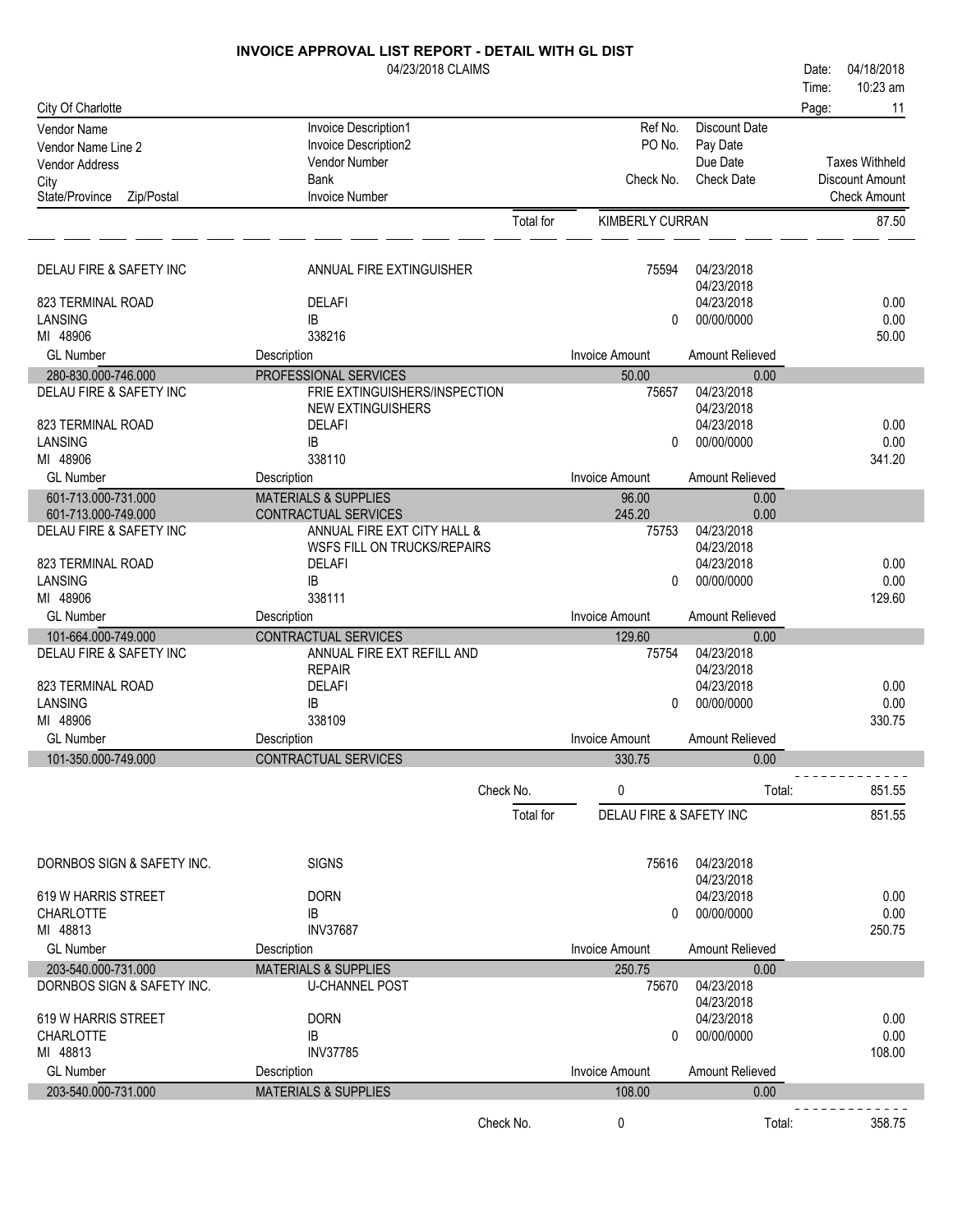|                                            | 04/23/2018 CLAIMS                      |           |                        |                            | Date: | 04/18/2018             |
|--------------------------------------------|----------------------------------------|-----------|------------------------|----------------------------|-------|------------------------|
|                                            |                                        |           |                        |                            | Time: | 10:23 am               |
| City Of Charlotte                          |                                        |           |                        |                            | Page: | 12                     |
| Vendor Name                                | Invoice Description1                   |           | Ref No.                | <b>Discount Date</b>       |       |                        |
| Vendor Name Line 2                         | Invoice Description2<br>Vendor Number  |           | PO No.                 | Pay Date<br>Due Date       |       | <b>Taxes Withheld</b>  |
| <b>Vendor Address</b>                      | <b>Bank</b>                            |           | Check No.              | <b>Check Date</b>          |       | <b>Discount Amount</b> |
| City<br>Zip/Postal<br>State/Province       | <b>Invoice Number</b>                  |           |                        |                            |       | <b>Check Amount</b>    |
|                                            |                                        | Total for |                        | DORNBOS SIGN & SAFETY INC. |       | 358.75                 |
|                                            |                                        |           |                        |                            |       |                        |
| <b>EARTH NETWORKS</b>                      | <b>WEATHER RADAR - 1YR</b>             |           | 75756                  | 04/23/2018                 |       |                        |
| DBA WEATHER BUG                            | <b>SUBSCRIPTION</b>                    |           |                        | 04/23/2018                 |       |                        |
| <b>DEPT 0152</b>                           | <b>EARTHNET</b>                        |           |                        | 04/23/2018                 |       | 0.00                   |
| <b>DALLAS</b>                              | IB                                     |           | 0                      | 00/00/0000                 |       | 0.00                   |
| TX 20876                                   | WBB0035832                             |           |                        |                            |       | 1,500.00               |
| <b>GL Number</b>                           | Description                            |           | <b>Invoice Amount</b>  | Amount Relieved            |       |                        |
| 101-350.000-735.000                        | <b>DUES &amp; SUBSCRIPTIONS</b>        |           | 1,500.00               | 0.00                       |       |                        |
|                                            |                                        | Check No. | 0                      | Total:                     |       | 1,500.00               |
|                                            |                                        | Total for | <b>EARTH NETWORKS</b>  |                            |       | 1,500.00               |
| EATON COUNTY-TREASURER                     | PRINTIN FOR PERSONAL                   |           | 75618                  | 04/23/2018                 |       |                        |
|                                            | PROPERTY STATEMENTS                    |           |                        | 04/23/2018                 |       |                        |
| 1045 INDEPENDENCE BLVD                     | EATOCO06                               |           |                        | 04/23/2018                 |       | 0.00                   |
| <b>CHARLOTTE</b>                           | IB                                     |           | $\mathbf{0}$           | 00/00/0000                 |       | 0.00                   |
| MI 48813                                   | 200-2018                               |           |                        |                            |       | 250.24                 |
| <b>GL Number</b>                           | Description                            |           | <b>Invoice Amount</b>  | Amount Relieved            |       |                        |
| 101-210.000-737.000                        | PRINTING & PUBLISHING                  |           | 250.24                 | 0.00                       |       |                        |
| EATON COUNTY-TREASURER                     | DECEMBER 2017 PROPERTY                 |           | 75643                  | 04/23/2017                 |       |                        |
|                                            | TAXES ON PURCHASED PROPERTY            |           |                        | 04/23/2018<br>04/23/2018   |       |                        |
| 1045 INDEPENDENCE BLVD<br><b>CHARLOTTE</b> | EATOCO06<br>IB                         |           | 0                      | 00/00/0000                 |       | 0.00<br>0.00           |
| MI 48813                                   | <b>DEC 2017</b>                        |           |                        |                            |       | 228.23                 |
| <b>GL Number</b>                           | Description                            |           | <b>Invoice Amount</b>  | Amount Relieved            |       |                        |
| 101-664.000-972.000                        | <b>SUNDRY</b>                          |           | 228.23                 | 0.00                       |       |                        |
| EATON COUNTY-TREASURER                     | DECEMBER 2017 HANGAR                   |           | 75644                  | 04/23/2018                 |       |                        |
|                                            | PROPERTY TAXES                         |           |                        | 04/23/2018                 |       |                        |
| 1045 INDEPENDENCE BLVD                     | EATOCO06                               |           |                        | 04/23/2018                 |       | 0.00                   |
| <b>CHARLOTTE</b>                           | IB                                     |           | 0                      | 00/00/0000                 |       | 0.00                   |
| MI 48813                                   | DECEMBER 2017                          |           |                        |                            |       | 2,935.07               |
| <b>GL Number</b>                           | Description                            |           | <b>Invoice Amount</b>  | Amount Relieved            |       |                        |
| 280-830.000-743.000                        | <b>TAXES</b>                           |           | 2,935.07               | 0.00<br>04/23/2018         |       |                        |
| EATON COUNTY-TREASURER                     | DECEMBER 2017 PROPERTY<br><b>TAXES</b> |           | 75738                  | 04/23/2018                 |       |                        |
| 1045 INDEPENDENCE BLVD                     | EATOCO06                               |           |                        | 04/23/2018                 |       | 0.00                   |
| <b>CHARLOTTE</b>                           | IB                                     |           | 0                      | 00/00/0000                 |       | 0.00                   |
| MI 48813                                   | <b>DEC-17</b>                          |           |                        |                            |       | 80.37                  |
| <b>GL Number</b>                           | Description                            |           | <b>Invoice Amount</b>  | Amount Relieved            |       |                        |
| 101-664.000-972.000                        | <b>SUNDRY</b>                          |           | 80.37                  | 0.00                       |       |                        |
|                                            |                                        | Check No. | 0                      | Total:                     |       | 3,493.91               |
|                                            |                                        | Total for | EATON COUNTY-TREASURER |                            |       | 3,493.91               |
|                                            |                                        |           |                        |                            |       |                        |
| EATON FARM BUREAU, INC.                    | 2 FRONT TIRES ON #311                  |           | 75757                  | 04/23/2018<br>04/23/2018   |       |                        |
| 2166 E CLINTON TRAIL                       | <b>EATOFA</b>                          |           |                        | 04/23/2018                 |       | 0.00                   |
| <b>CHARLOTTE</b>                           | IB                                     |           | 0                      | 00/00/0000                 |       | 0.00                   |
| MI 48813                                   | 24894                                  |           |                        |                            |       | 439.68                 |
| <b>GL Number</b>                           | Description                            |           | <b>Invoice Amount</b>  | Amount Relieved            |       |                        |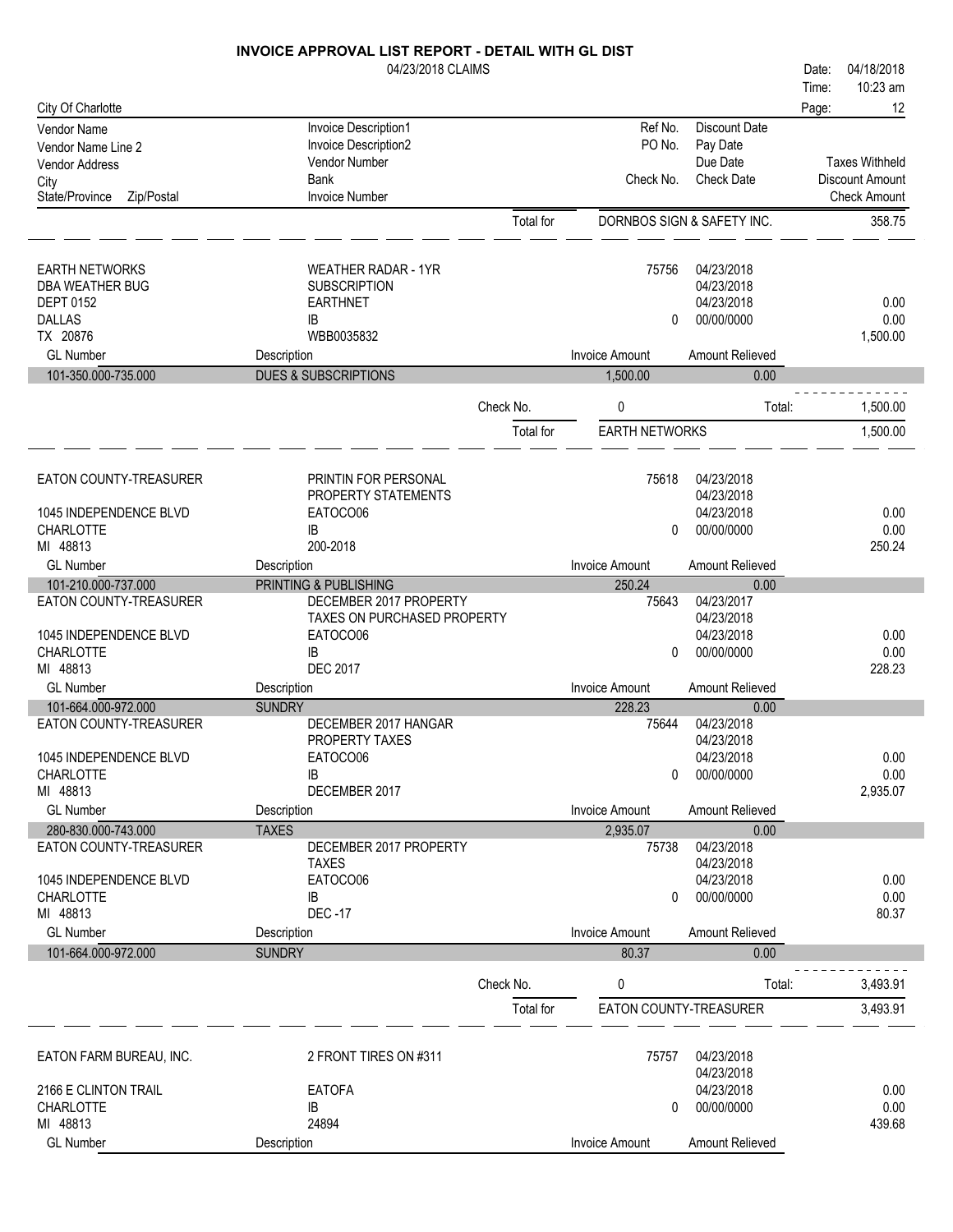| 1/23/2018 CLAIMS |  |
|------------------|--|
|------------------|--|

|                                                    | 04/23/2018 CLAIMS                            |           |                         |                            | 04/18/2018<br>Date:   |
|----------------------------------------------------|----------------------------------------------|-----------|-------------------------|----------------------------|-----------------------|
|                                                    |                                              |           |                         |                            | 10:23 am<br>Time:     |
| City Of Charlotte                                  |                                              |           |                         |                            | 13<br>Page:           |
| Vendor Name                                        | Invoice Description1<br>Invoice Description2 |           | Ref No.<br>PO No.       | <b>Discount Date</b>       |                       |
| Vendor Name Line 2<br><b>Vendor Address</b>        | Vendor Number                                |           |                         | Pay Date<br>Due Date       | <b>Taxes Withheld</b> |
| City                                               | Bank                                         |           | Check No.               | <b>Check Date</b>          | Discount Amount       |
| State/Province<br>Zip/Postal                       | <b>Invoice Number</b>                        |           |                         |                            | <b>Check Amount</b>   |
| 101-350.000-740.000                                | <b>VEHICLE MAINTENANCE</b>                   |           | 439.68                  | 0.00                       |                       |
|                                                    |                                              |           |                         |                            |                       |
|                                                    |                                              | Check No. | 0                       | Total:                     | 439.68                |
|                                                    |                                              | Total for | EATON FARM BUREAU, INC. |                            | 439.68                |
| EJ USA INC                                         | <b>HYDRANT REPAIR PARTS</b>                  |           | 75586                   | 04/23/2018                 |                       |
|                                                    |                                              |           |                         | 04/23/2018                 |                       |
| PO BOX 644873                                      | <b>EASTJO</b>                                |           |                         | 04/23/2018                 | 0.00                  |
| <b>PITTSBURG</b><br>PA 15264-4873                  | IB<br>110180017689                           |           | $\mathbf{0}$            | 00/00/0000                 | 0.00<br>180.55        |
| <b>GL Number</b>                                   | Description                                  |           | <b>Invoice Amount</b>   | Amount Relieved            |                       |
| 510-651.000-731.000                                | <b>MATERIALS &amp; SUPPLIES</b>              |           | 180.55                  | 0.00                       |                       |
| EJ USA INC                                         | <b>HYDRANT REPAIR PARTS</b>                  |           | 75587                   | 04/23/2018                 |                       |
|                                                    |                                              |           |                         | 04/23/2018                 |                       |
| PO BOX 644873                                      | <b>EASTJO</b>                                |           |                         | 04/23/2018                 | 0.00                  |
| <b>PITTSBURG</b>                                   | IB                                           |           | $\mathbf{0}$            | 00/00/0000                 | 0.00                  |
| PA 15264-4873                                      | 110180017641                                 |           |                         |                            | 497.80                |
| <b>GL Number</b>                                   | Description                                  |           | <b>Invoice Amount</b>   | Amount Relieved            |                       |
| 510-651.000-731.000                                | <b>MATERIALS &amp; SUPPLIES</b>              |           | 497.80                  | 0.00                       |                       |
| EJ USA INC                                         | STORM RISERS, LOCITE                         |           | 75649                   | 04/23/2018<br>04/23/2018   |                       |
| PO BOX 644873                                      | <b>EASTJO</b>                                |           |                         | 04/23/2018                 | 0.00                  |
| <b>PITTSBURG</b>                                   | IB                                           |           | $\Omega$                | 00/00/0000                 | 0.00                  |
| PA 15264-4873                                      | 110180019824                                 |           |                         |                            | 466.16                |
| <b>GL Number</b>                                   | Description                                  |           | <b>Invoice Amount</b>   | Amount Relieved            |                       |
| 202-430.000-731.000                                | <b>MATERIALS &amp; SUPPLIES</b>              |           | 233.08                  | 0.00                       |                       |
| 203-430.000-731.000                                | <b>MATERIALS &amp; SUPPLIES</b>              |           | 233.08                  | 0.00                       |                       |
| EJ USA INC                                         | <b>CREDIT</b>                                |           | 75650                   | 04/23/2018                 |                       |
| PO BOX 644873                                      | <b>EASTJO</b>                                |           |                         | 04/23/2018<br>04/23/2018   | 0.00                  |
| <b>PITTSBURG</b>                                   | <b>IB</b>                                    |           | 0                       | 00/00/0000                 | 0.00                  |
| PA 15264-4873                                      | 110180019908                                 |           |                         |                            | $-392.06$             |
| <b>GL Number</b>                                   | Description                                  |           | <b>Invoice Amount</b>   | Amount Relieved            |                       |
| 203-430.000-731.000                                | <b>MATERIALS &amp; SUPPLIES</b>              |           | $-392.06$               | 0.00                       |                       |
|                                                    |                                              |           |                         |                            |                       |
|                                                    |                                              | Check No. | 0                       | Total:                     | 752.45                |
|                                                    |                                              | Total for | EJ USA INC              |                            | 752.45                |
| ENVIRNOMENTAL SYSTEMS RESEARCH<br><b>INSTITUTE</b> | ERA QA/OC SAMPLES                            |           | 75622                   | 04/23/2018<br>04/23/2018   |                       |
| FILE 54630                                         | <b>ESRI</b>                                  |           |                         | 04/23/2018                 | 0.00                  |
| <b>LOS ANGELES</b>                                 | IB                                           |           | 0                       | 00/00/0000                 | 0.00                  |
| CA 90074-4630                                      | 857466                                       |           |                         |                            | 1,143.44              |
| <b>GL Number</b>                                   | Description                                  |           | <b>Invoice Amount</b>   | Amount Relieved            |                       |
| 510-631.000-739.000                                | <b>LABORATORY SUPPLIES</b>                   |           | 1,143.44                | 0.00                       |                       |
|                                                    |                                              | Check No. | 0                       | Total:                     | 1,143.44              |
|                                                    |                                              | Total for |                         | ENVIRNOMENTAL SYSTEMS RESI | 1,143.44              |
|                                                    |                                              |           |                         |                            |                       |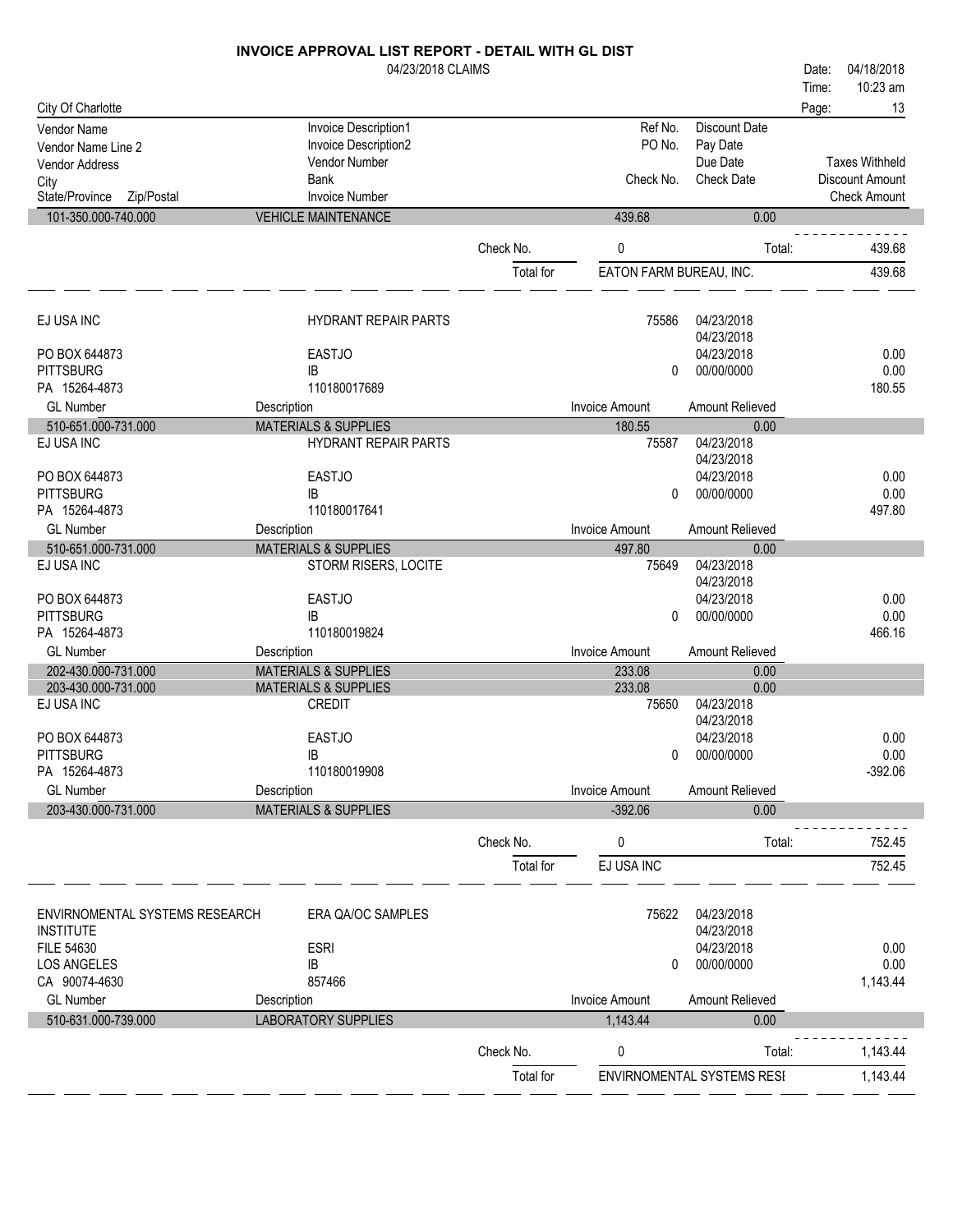|                                             | 04/23/2018 CLAIMS                     |           |                       |                      | 04/18/2018<br>Date:    |    |
|---------------------------------------------|---------------------------------------|-----------|-----------------------|----------------------|------------------------|----|
|                                             |                                       |           |                       |                      | 10:23 am<br>Time:      |    |
| City Of Charlotte                           |                                       |           |                       |                      | Page:                  | 14 |
| Vendor Name                                 | Invoice Description1                  |           | Ref No.               | <b>Discount Date</b> |                        |    |
| Vendor Name Line 2                          | Invoice Description2<br>Vendor Number |           | PO No.                | Pay Date<br>Due Date | <b>Taxes Withheld</b>  |    |
| <b>Vendor Address</b>                       | <b>Bank</b>                           |           | Check No.             | <b>Check Date</b>    | <b>Discount Amount</b> |    |
| City<br>State/Province<br>Zip/Postal        | <b>Invoice Number</b>                 |           |                       |                      | <b>Check Amount</b>    |    |
| FASTENAL COMPANY                            | <b>ANCHORS</b>                        |           | 75673                 | 04/23/2018           |                        |    |
|                                             |                                       |           |                       | 04/23/2018           |                        |    |
| PO BOX 1286                                 | <b>FASTENAL</b>                       |           |                       | 04/23/2018           | 0.00                   |    |
| <b>WINONA</b>                               | IB                                    |           | 0                     | 00/00/0000           | 0.00                   |    |
| MN 55987-1286                               | MILA180977                            |           |                       |                      | 34.59                  |    |
| <b>GL Number</b>                            | Description                           |           | <b>Invoice Amount</b> | Amount Relieved      |                        |    |
| 510-631.000-731.000                         | <b>MATERIALS &amp; SUPPLIES</b>       |           | 34.59                 | 0.00                 |                        |    |
|                                             |                                       | Check No. | 0                     | Total:               | 34.59                  |    |
|                                             |                                       |           |                       |                      |                        |    |
|                                             |                                       | Total for | FASTENAL COMPANY      |                      | 34.59                  |    |
| FIRST DUE FIRE SUPPLY                       | NEW FIRE COAT ASST CHIEF              |           | 75755                 | 04/23/2018           |                        |    |
|                                             |                                       |           |                       | 04/23/2018           |                        |    |
| 207 E KIPP RD STE A                         | <b>FIRST DUE</b>                      |           |                       | 04/23/2018           | 0.00                   |    |
| <b>MASON</b>                                | IB                                    |           | $\mathbf{0}$          | 00/00/0000           | 0.00                   |    |
| MI 48854                                    | 18-247                                |           |                       |                      | 1,229.88               |    |
| <b>GL Number</b>                            | Description                           |           | <b>Invoice Amount</b> | Amount Relieved      |                        |    |
| 101-350.000-733.000                         | UNIFORM & CLEANING                    |           | 1,229.88              | 0.00                 |                        |    |
|                                             |                                       | Check No. | 0                     | Total:               | 1,229.88               |    |
|                                             |                                       | Total for | FIRST DUE FIRE SUPPLY |                      | 1,229.88               |    |
|                                             |                                       |           |                       |                      |                        |    |
| FISH WINDOW CLEANING                        | <b>WINDOW CLEANING CITY HALL</b>      |           | 75672                 | 04/23/2018           |                        |    |
|                                             | <b>BUILDING</b>                       |           |                       | 04/23/2018           |                        |    |
| P.O. BOX 460                                | <b>FISH</b>                           |           |                       | 04/23/2018           | 0.00                   |    |
| <b>HOLT</b>                                 | <b>IB</b>                             |           | 0                     | 00/00/0000           | 0.00                   |    |
| MI 48842                                    | 2883-16421                            |           |                       |                      | 110.00                 |    |
| <b>GL Number</b>                            | Description                           |           | <b>Invoice Amount</b> | Amount Relieved      |                        |    |
| 101-664.000-749.000                         | <b>CONTRACTUAL SERVICES</b>           |           | 110.00                | 0.00                 |                        |    |
|                                             |                                       | Check No. | 0                     | Total:               | 110.00                 |    |
|                                             |                                       |           | FISH WINDOW CLEANING  |                      | 110.00                 |    |
|                                             |                                       | Total for |                       |                      |                        |    |
| FLUID CONNECTION INC                        | HYDRILAC FITTINGS, BALL VALVE         |           | 75591                 | 04/23/2018           |                        |    |
|                                             |                                       |           |                       | 04/23/2018           |                        |    |
| 3720 HAGEN DR. SE                           | <b>FLUCONN</b>                        |           |                       | 04/23/2018           | 0.00                   |    |
| <b>GRAND RAPIDS</b>                         | IB                                    |           | 0                     | 00/00/0000           | 0.00                   |    |
| MI 49548                                    | 442054                                |           |                       |                      | 41.79                  |    |
| <b>GL Number</b>                            | Description                           |           | <b>Invoice Amount</b> | Amount Relieved      |                        |    |
| 601-712.000-731.000<br>FLUID CONNECTION INC | <b>MATERIALS &amp; SUPPLIES</b>       |           | 41.79<br>75648        | 0.00<br>04/23/2018   |                        |    |
|                                             | <b>SEWER HOSE</b>                     |           |                       | 04/23/2018           |                        |    |
| 3720 HAGEN DR. SE                           | <b>FLUCONN</b>                        |           |                       | 04/23/2018           | 0.00                   |    |
| <b>GRAND RAPIDS</b>                         | IB                                    |           | 0                     | 00/00/0000           | 0.00                   |    |
| MI 49548                                    | 44290                                 |           |                       |                      | 388.27                 |    |
| <b>GL Number</b>                            | Description                           |           | <b>Invoice Amount</b> | Amount Relieved      |                        |    |
| 510-622.000-731.000                         | <b>MATERIALS &amp; SUPPLIES</b>       |           | 388.27                | 0.00                 |                        |    |
|                                             |                                       |           |                       |                      |                        |    |
|                                             |                                       | Check No. | 0                     | Total:               | 430.06                 |    |
|                                             |                                       | Total for | FLUID CONNECTION INC  |                      | 430.06                 |    |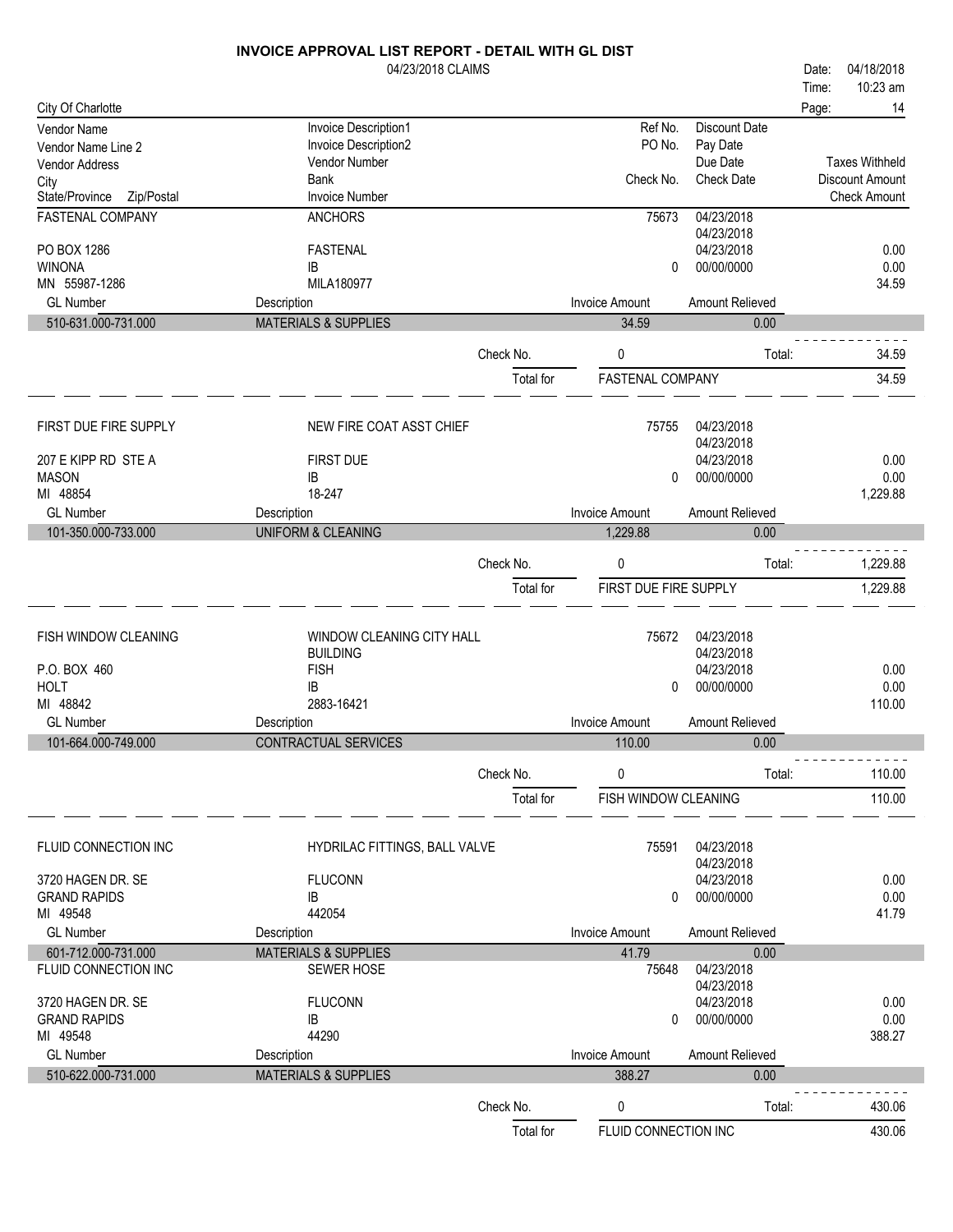|                                              | 04/23/2018 CLAIMS                                 |           |                       |                             | 04/18/2018<br>Date:    |
|----------------------------------------------|---------------------------------------------------|-----------|-----------------------|-----------------------------|------------------------|
|                                              |                                                   |           |                       |                             | 10:23 am<br>Time:      |
| City Of Charlotte                            |                                                   |           |                       |                             | 15<br>Page:            |
| Vendor Name                                  | Invoice Description1                              |           | Ref No.               | <b>Discount Date</b>        |                        |
| Vendor Name Line 2                           | Invoice Description2                              |           | PO No.                | Pay Date                    |                        |
| <b>Vendor Address</b>                        | Vendor Number                                     |           |                       | Due Date                    | <b>Taxes Withheld</b>  |
| City                                         | <b>Bank</b>                                       |           | Check No.             | <b>Check Date</b>           | <b>Discount Amount</b> |
| Zip/Postal<br>State/Province                 | <b>Invoice Number</b>                             |           |                       |                             | <b>Check Amount</b>    |
| <b>FULLERTON FIRE SERVICES LLC</b>           | MAY 2018                                          |           | 75687                 | 04/23/2018                  |                        |
|                                              |                                                   |           |                       | 04/23/2018                  |                        |
| 650 W KALAMO HWY                             | <b>FULLERTON</b>                                  |           |                       | 04/23/2018                  | 0.00                   |
| <b>CHARLOTTE</b>                             | IB                                                |           | 0                     | 00/00/0000                  | 0.00                   |
| MI 48813                                     | MAY 2018                                          |           |                       |                             | 3,843.34               |
| <b>GL Number</b>                             | Description                                       |           | <b>Invoice Amount</b> | Amount Relieved             |                        |
| 101-350.000-746.000                          | PROFESSIONAL SERVICES                             |           | 3,843.34              | 0.00                        |                        |
|                                              |                                                   | Check No. | 0                     | Total:                      | 3,843.34               |
|                                              |                                                   |           |                       |                             |                        |
|                                              |                                                   | Total for |                       | FULLERTON FIRE SERVICES LLC | 3,843.34               |
|                                              |                                                   |           |                       |                             |                        |
| FULTON LUMBER COMPANY                        | <b>HYDRAULIC CEMENT</b>                           |           | 75608                 | 04/23/2018                  |                        |
|                                              |                                                   |           |                       | 04/23/2018                  |                        |
| 316 NORTH WASHINGTON                         | <b>FULTLU</b>                                     |           |                       | 04/23/2018                  | 0.00                   |
| <b>CHARLOTTE</b><br>MI 48813                 | IB                                                |           | 0                     | 00/00/0000                  | 0.00                   |
| <b>GL Number</b>                             | 2514536                                           |           | <b>Invoice Amount</b> | Amount Relieved             | 63.16                  |
| 510-621.000-731.000                          | Description<br><b>MATERIALS &amp; SUPPLIES</b>    |           | 63.16                 | 0.00                        |                        |
| FULTON LUMBER COMPANY                        | WHITE PINE, STAKES                                |           | 75637                 | 04/23/2018                  |                        |
|                                              |                                                   |           |                       | 04/23/2018                  |                        |
| 316 NORTH WASHINGTON                         | <b>FULTLU</b>                                     |           |                       | 04/23/2018                  | 0.00                   |
| <b>CHARLOTTE</b>                             | IB                                                |           | 0                     | 00/00/0000                  | 0.00                   |
| MI 48813                                     | 2514617                                           |           |                       |                             | 90.78                  |
| <b>GL Number</b>                             | Description                                       |           | <b>Invoice Amount</b> | Amount Relieved             |                        |
| 510-651.000-731.000                          | <b>MATERIALS &amp; SUPPLIES</b>                   |           | 90.78                 | 0.00                        |                        |
| FULTON LUMBER COMPANY                        | PAINT & SUPPLIES                                  |           | 75639                 | 04/23/2018                  |                        |
| 316 NORTH WASHINGTON                         | <b>BASEMENT HALLWAY</b><br><b>FULTLU</b>          |           |                       | 04/23/2018<br>04/23/2018    | 0.00                   |
| <b>CHARLOTTE</b>                             | IB                                                |           | 0                     | 00/00/0000                  | 0.00                   |
| MI 48813                                     | 2514687                                           |           |                       |                             | 191.94                 |
| <b>GL Number</b>                             | Description                                       |           | <b>Invoice Amount</b> | Amount Relieved             |                        |
| 101-664.000-862.000                          | CAP. OUTLAY-IMPROVEMENTS                          |           | 191.94                | 0.00                        |                        |
| FULTON LUMBER COMPANY                        | PAINT SUPPLIES-BASEMENT                           |           | 75671                 | 04/23/2018                  |                        |
|                                              | <b>CITY HALL</b>                                  |           |                       | 04/23/2018                  |                        |
| 316 NORTH WASHINGTON                         | <b>FULTLU</b>                                     |           |                       | 04/23/2018                  | 0.00                   |
| CHARLOTTE                                    | IB                                                |           | 0                     | 00/00/0000                  | 0.00                   |
| MI 48813                                     | 2514753                                           |           |                       |                             | 63.98                  |
| <b>GL Number</b>                             | Description                                       |           | <b>Invoice Amount</b> | Amount Relieved             |                        |
| 101-664.000-862.000<br>FULTON LUMBER COMPANY | CAP. OUTLAY-IMPROVEMENTS<br><b>RANGE SUPPLIES</b> |           | 63.98<br>75690        | 0.00<br>04/23/2018          |                        |
|                                              |                                                   |           |                       | 04/23/2018                  |                        |
| 316 NORTH WASHINGTON                         | <b>FULTLU</b>                                     |           |                       | 04/23/2018                  | 0.00                   |
| <b>CHARLOTTE</b>                             | IB                                                |           | 0                     | 00/00/0000                  | 0.00                   |
| MI 48813                                     | 2514708                                           |           |                       |                             | 18.75                  |
| <b>GL Number</b>                             | Description                                       |           | <b>Invoice Amount</b> | Amount Relieved             |                        |
| 101-300.000-731.000                          | <b>MATERIALS &amp; SUPPLIES</b>                   |           | 18.75                 | 0.00                        |                        |
|                                              |                                                   |           |                       |                             |                        |
|                                              |                                                   | Check No. | 0                     | Total:                      | 428.61                 |
|                                              |                                                   | Total for | FULTON LUMBER COMPANY |                             | 428.61                 |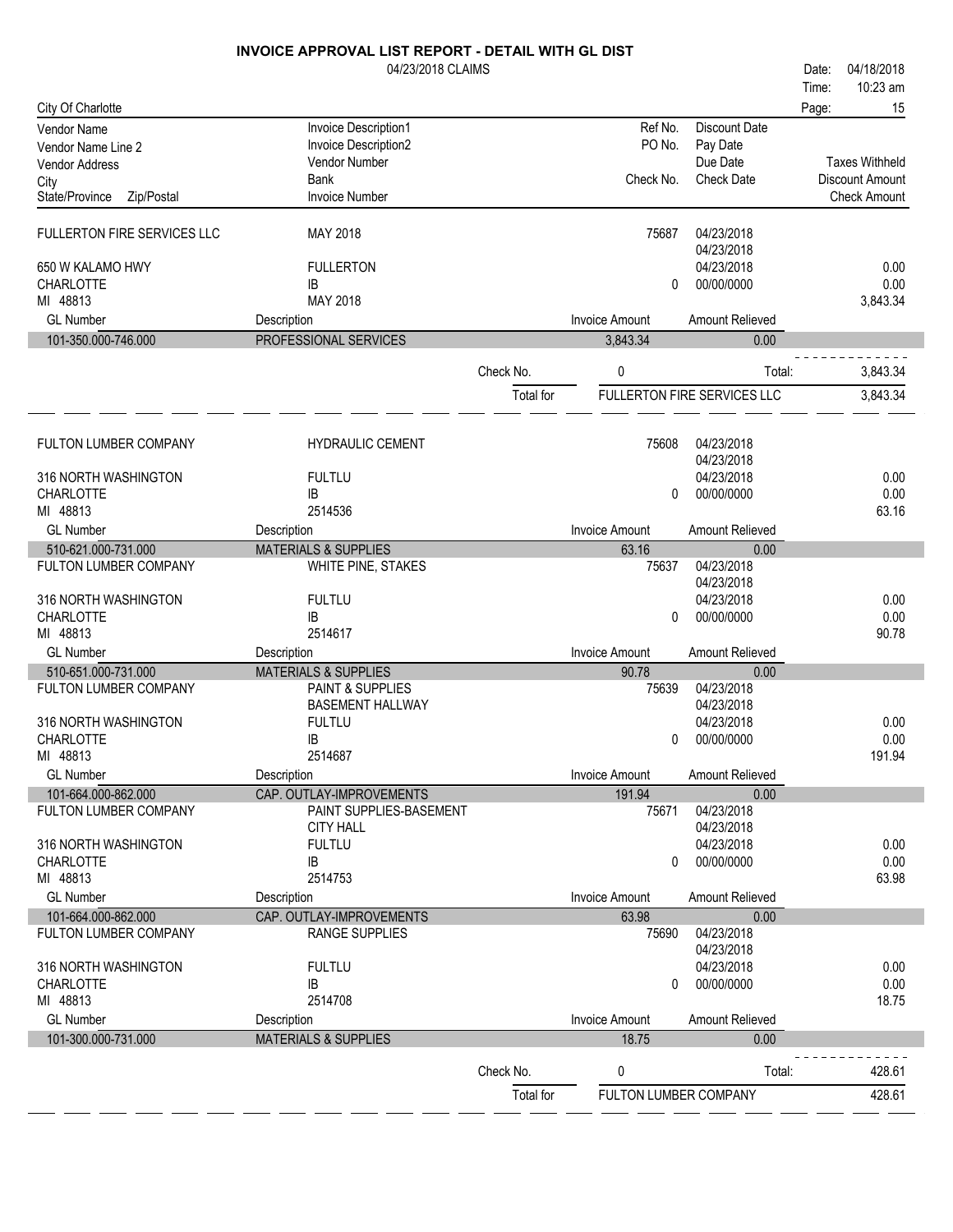|                              | 04/23/2018 CLAIMS               |           |                       |                          | Date: | 04/18/2018             |
|------------------------------|---------------------------------|-----------|-----------------------|--------------------------|-------|------------------------|
|                              |                                 |           |                       |                          | Time: | 10:23 am               |
| City Of Charlotte            |                                 |           |                       |                          | Page: | 16                     |
| Vendor Name                  | Invoice Description1            |           | Ref No.               | <b>Discount Date</b>     |       |                        |
| Vendor Name Line 2           | Invoice Description2            |           | PO No.                | Pay Date                 |       |                        |
| Vendor Address               | Vendor Number                   |           |                       | Due Date                 |       | <b>Taxes Withheld</b>  |
| City                         | <b>Bank</b>                     |           | Check No.             | <b>Check Date</b>        |       | <b>Discount Amount</b> |
| State/Province<br>Zip/Postal | <b>Invoice Number</b>           |           |                       |                          |       | <b>Check Amount</b>    |
| GALE BRIGGS, INC.            | 2.5 YDS OF CONCRETE             |           | 75693                 | 04/23/2018<br>04/23/2018 |       |                        |
| 311 STATE                    | <b>GALE BRIGG</b>               |           |                       | 04/23/2018               |       | 0.00                   |
| CHARLOTTE                    | IB                              |           | 0                     | 00/00/0000               |       | 0.00                   |
| MI 48813                     | 69997                           |           |                       |                          |       | 415.96                 |
| <b>GL Number</b>             | Description                     |           | <b>Invoice Amount</b> | Amount Relieved          |       |                        |
| 510-651.000-731.000          | <b>MATERIALS &amp; SUPPLIES</b> |           | 415.96                | 0.00                     |       |                        |
|                              |                                 |           |                       |                          |       |                        |
|                              |                                 | Check No. | 0                     | Total:                   |       | 415.96                 |
|                              |                                 | Total for | GALE BRIGGS, INC.     |                          |       | 415.96                 |
|                              |                                 |           |                       |                          |       |                        |
|                              |                                 |           |                       |                          |       |                        |
| <b>HACH COMPANY</b>          | <b>LBOD REPLACEMENT SENSOR</b>  |           | 75675                 | 04/23/2018<br>04/23/2018 |       |                        |
| 2207 COLLECTIONS CENTER DR   | <b>HACHCO</b>                   |           |                       | 04/23/2018               |       | 0.00                   |
| <b>CHICAGO</b>               | IB                              |           | 0                     | 00/00/0000               |       | 0.00                   |
| IL 60693                     | 10910222                        |           |                       |                          |       | 287.27                 |
| <b>GL Number</b>             | Description                     |           | <b>Invoice Amount</b> | Amount Relieved          |       |                        |
| 510-631.000-739.000          | <b>LABORATORY SUPPLIES</b>      |           | 287.27                | 0.00                     |       |                        |
|                              |                                 |           |                       |                          |       |                        |
|                              |                                 | Check No. | 0                     | Total:                   |       | 287.27                 |
|                              |                                 | Total for | <b>HACH COMPANY</b>   |                          |       | 287.27                 |
|                              |                                 |           |                       |                          |       |                        |
| <b>HASSEL FREE FUELS</b>     | FLEET FUEL 464.2 GALLONS        |           | 75602                 | 04/23/2018               |       |                        |
|                              |                                 |           |                       | 04/23/2018               |       |                        |
| P.O. BOX 98                  | D&LFU                           |           |                       | 04/23/2018               |       | 0.00                   |
| CHARLOTTE                    | IB                              |           | 0                     | 00/00/0000               |       | 0.00                   |
| MI 48813                     | 010107-1809001                  |           |                       |                          |       | 973.67                 |
| <b>GL Number</b>             | Description                     |           | <b>Invoice Amount</b> | Amount Relieved          |       |                        |
| 601-712.000-734.000          | <b>GASOLINE &amp; OIL</b>       |           | 973.67                | 0.00                     |       |                        |
| HASSEL FREE FUELS            | <b>FLEET FUEL</b>               |           | 75758                 | 04/23/2018               |       |                        |
| P.O. BOX 98                  | D&LFU                           |           |                       | 04/23/2018<br>04/23/2018 |       | 0.00                   |
| <b>CHARLOTTE</b>             | IB                              |           | $\mathbf{0}$          | 00/00/0000               |       | 0.00                   |
| MI 48813                     | 1809001                         |           |                       |                          |       | 526.28                 |
| <b>GL Number</b>             | Description                     |           | <b>Invoice Amount</b> | Amount Relieved          |       |                        |
| 101-350.000-734.000          | <b>GASOLINE &amp; OIL</b>       |           | 526.28                | 0.00                     |       |                        |
|                              |                                 |           |                       |                          |       |                        |
|                              |                                 | Check No. | 0                     | Total:                   |       | 1,499.95               |
|                              |                                 | Total for | HASSEL FREE FUELS     |                          |       | 1,499.95               |
|                              |                                 |           |                       |                          |       |                        |
| <b>HAVILAND</b>              | CALICIUM HYPOCHLORITE           |           | 75623                 | 04/23/2018               |       |                        |
|                              |                                 |           |                       | 04/23/2018               |       |                        |
| 421 ANN STREET, N.W.         | HAVI0                           |           |                       | 04/23/2018               |       | 0.00                   |
| <b>GRAND RAPIDS</b>          | IB                              |           | 0                     | 00/00/0000               |       | 0.00                   |
| MI 49504-2075                | 272817                          |           |                       |                          |       | 790.00                 |
| <b>GL Number</b>             | Description                     |           | <b>Invoice Amount</b> | Amount Relieved          |       |                        |
| 510-631.000-731.000          | <b>MATERIALS &amp; SUPPLIES</b> |           | 790.00                | 0.00                     |       |                        |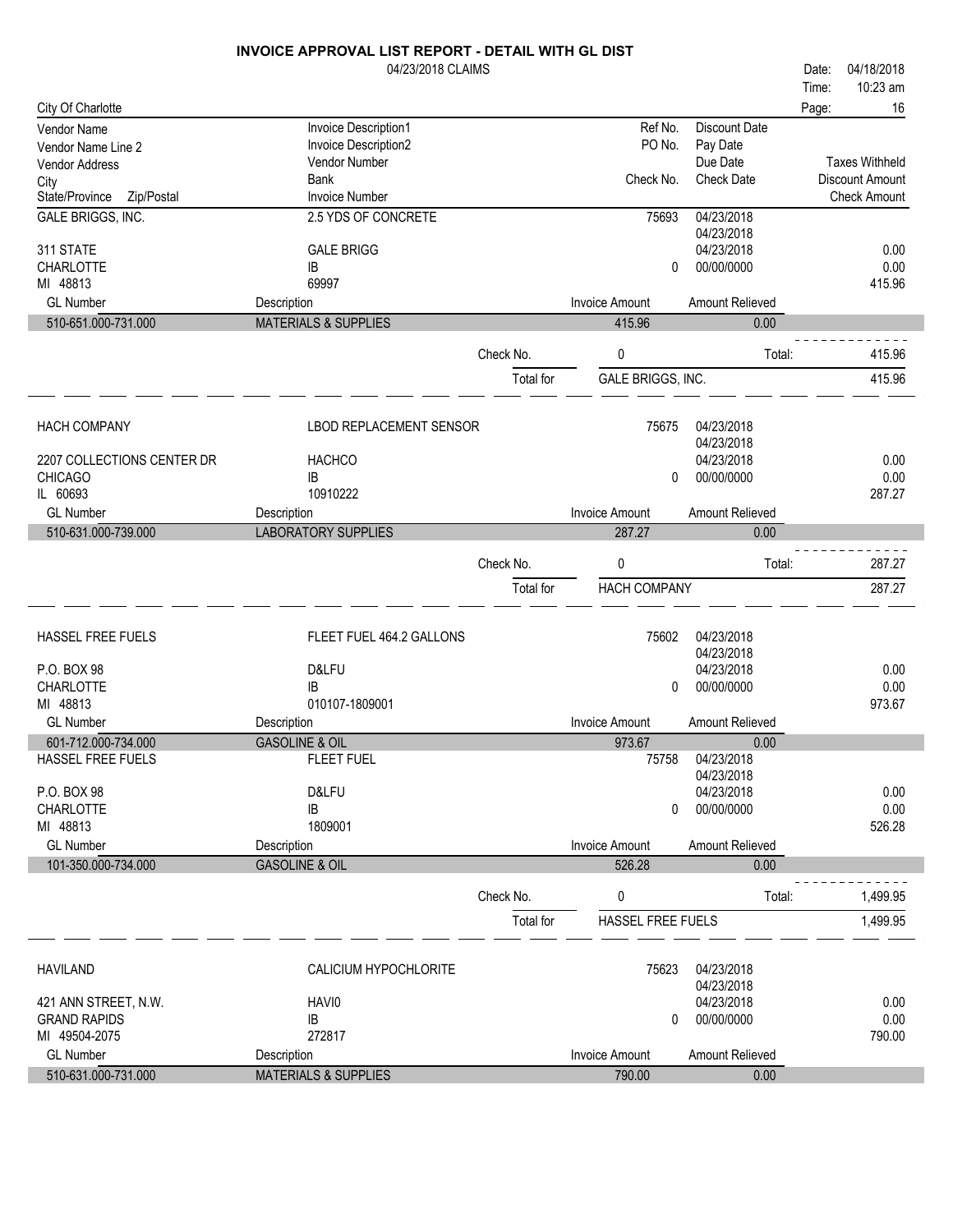|                                | 04/23/2018 CLAIMS               |           |                       |                            | 04/18/2018<br>Date:    |
|--------------------------------|---------------------------------|-----------|-----------------------|----------------------------|------------------------|
|                                |                                 |           |                       |                            | 10:23 am<br>Time:      |
| City Of Charlotte              |                                 |           |                       |                            | 17<br>Page:            |
| Vendor Name                    | Invoice Description1            |           | Ref No.               | <b>Discount Date</b>       |                        |
| Vendor Name Line 2             | Invoice Description2            |           | PO No.                | Pay Date                   |                        |
| <b>Vendor Address</b>          | Vendor Number                   |           |                       | Due Date                   | <b>Taxes Withheld</b>  |
| City                           | <b>Bank</b>                     |           | Check No.             | <b>Check Date</b>          | <b>Discount Amount</b> |
| State/Province<br>Zip/Postal   | <b>Invoice Number</b>           |           |                       |                            | <b>Check Amount</b>    |
| <b>HAVILAND</b>                | MURIATIC ACID                   |           | 75624                 | 04/23/2018<br>04/23/2018   |                        |
| 421 ANN STREET, N.W.           | HAVI0                           |           |                       | 04/23/2018                 | 0.00                   |
| <b>GRAND RAPIDS</b>            | IB                              |           | 0                     | 00/00/0000                 | 0.00                   |
| MI 49504-2075                  | 272818                          |           |                       |                            | 301.32                 |
| <b>GL Number</b>               | Description                     |           | <b>Invoice Amount</b> | Amount Relieved            |                        |
| 510-631.000-731.000            | <b>MATERIALS &amp; SUPPLIES</b> |           | 301.32                | 0.00                       |                        |
|                                |                                 |           |                       |                            |                        |
|                                |                                 | Check No. | 0                     | Total:                     | 1,091.32               |
|                                |                                 | Total for | <b>HAVILAND</b>       |                            | 1,091.32               |
|                                |                                 |           |                       |                            |                        |
| THE HUNTING NATIONAL BANK      | <b>BOND ADMIN FEE</b>           |           | 75645                 | 04/23/2018                 |                        |
| ATTN: EA2W10 TRUST FEES L-3632 |                                 |           |                       | 04/23/2018                 |                        |
| 7 EASTON OVAL                  | <b>HUNTBKTH</b>                 |           |                       | 04/23/2018                 | 0.00                   |
| <b>COLUMBUS</b>                | IB                              |           | 0                     | 00/00/0000                 | 0.00                   |
| OH 43260-3632                  | 3897                            |           |                       |                            | 500.00                 |
| <b>GL Number</b>               | Description                     |           | <b>Invoice Amount</b> | Amount Relieved            |                        |
| 510-610.000-746.000            | PROFESSIONAL SERVICES           |           | 500.00                | 0.00                       |                        |
|                                |                                 |           |                       |                            |                        |
|                                |                                 | Check No. | 0                     | Total:                     | 500.00                 |
|                                |                                 | Total for |                       | THE HUNTING NATIONAL BANK  | 500.00                 |
|                                |                                 |           |                       |                            |                        |
| JACK DOHNEY COMPANIES, INC     | <b>WORK ON PUSH CAMERA</b>      |           | 75676                 | 04/23/2018                 |                        |
|                                |                                 |           |                       | 04/23/2018                 |                        |
| L-3846                         | <b>JACK DOHNE</b>               |           |                       | 04/23/2018                 | 0.00                   |
| <b>COLUMBUS</b>                | IB                              |           | 0                     | 00/00/0000                 | 0.00                   |
| OH 43260-3846                  | W84637                          |           |                       |                            | 253.00                 |
| <b>GL Number</b>               | Description                     |           | <b>Invoice Amount</b> | Amount Relieved            |                        |
| 510-622.000-749.000            | CONTRACTUAL SERVICES            |           | 253.00                | 0.00                       |                        |
|                                |                                 | Check No. | 0                     | Total:                     | 253.00                 |
|                                |                                 |           |                       | JACK DOHNEY COMPANIES, INC | 253.00                 |
|                                |                                 | Total for |                       |                            |                        |
|                                |                                 |           |                       |                            |                        |
| <b>JEWETTS CARPET</b>          | CARPET DEPOSIT-READY ROOM       |           | 75640                 | 04/23/2018                 |                        |
|                                |                                 |           |                       | 04/23/2018                 |                        |
| 109 SOUTH COCHRAN              | <b>JEWETTS</b>                  |           |                       | 04/23/2018                 | 0.00                   |
| <b>CHARLOTTE</b>               | IB                              |           | 0                     | 00/00/0000                 | 0.00                   |
| MI 48813                       | 2018 APRIL                      |           |                       |                            | 1,020.00               |
| <b>GL Number</b>               | Description                     |           | <b>Invoice Amount</b> | Amount Relieved            |                        |
| 101-664.000-862.000            | CAP. OUTLAY-IMPROVEMENTS        |           | 1,020.00              | 0.00                       |                        |
|                                |                                 | Check No. | 0                     | Total:                     | 1,020.00               |
|                                |                                 | Total for | <b>JEWETTS CARPET</b> |                            | 1,020.00               |
|                                |                                 |           |                       |                            |                        |
| <b>REBECCA KENDALL</b>         | BOARD OF REVIEW 3/2018          |           | 75598                 | 04/23/2018                 |                        |
|                                |                                 |           |                       | 04/23/2018                 |                        |
| 734 WING COURT                 | <b>KENDALL/R</b>                |           |                       | 04/23/2018                 | 0.00                   |
| <b>CHARLOTTE</b>               | IB                              |           | 0                     | 00/00/0000                 | 0.00                   |
| MI 48813                       | <b>MARCH 2018</b>               |           |                       |                            | 87.50                  |
| <b>GL Number</b>               | Description                     |           | <b>Invoice Amount</b> | Amount Relieved            |                        |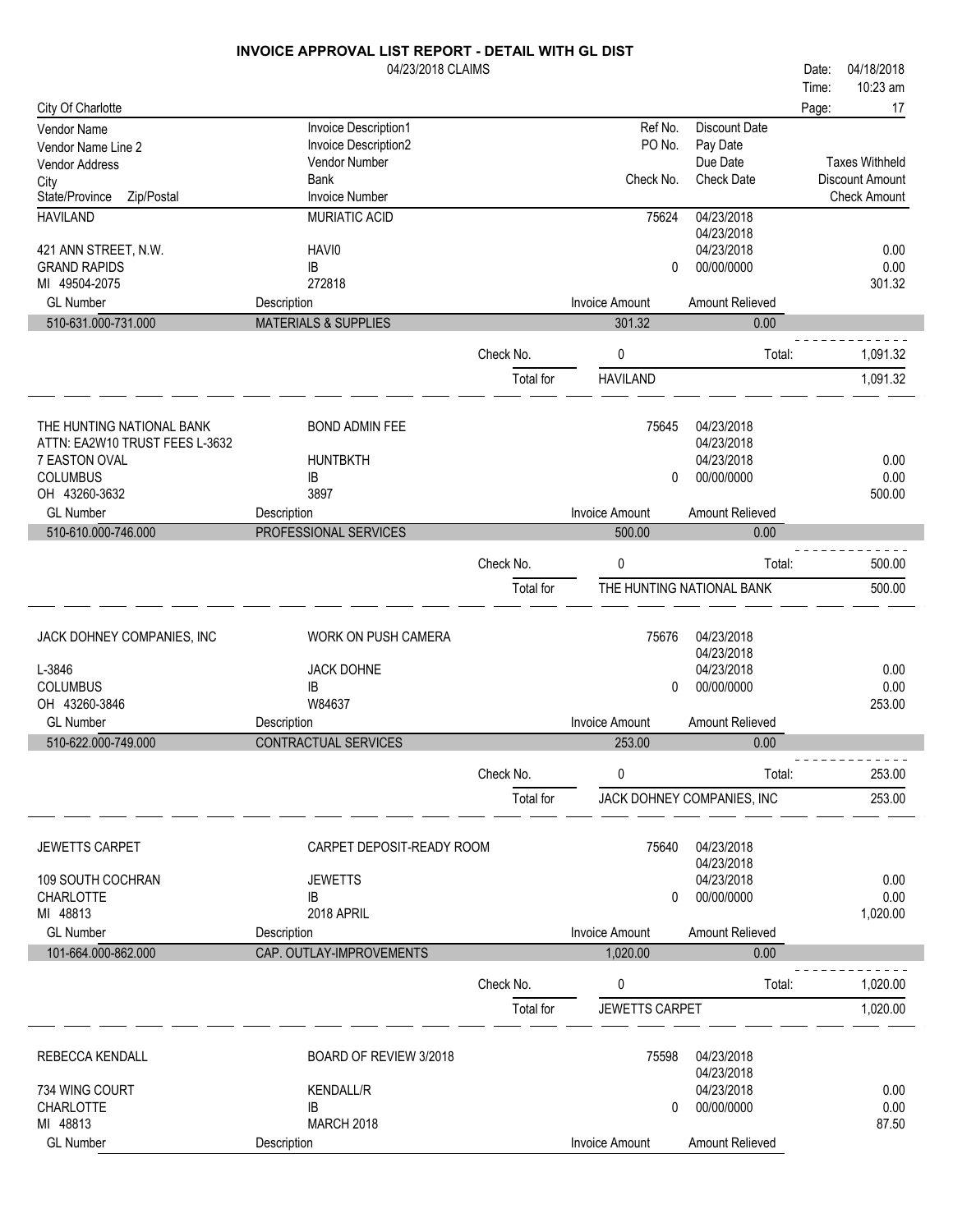|                              | 04/23/2018 CLAIMS               |           |                         |                          | Date: | 04/18/2018            |
|------------------------------|---------------------------------|-----------|-------------------------|--------------------------|-------|-----------------------|
|                              |                                 |           |                         |                          | Time: | 10:23 am              |
| City Of Charlotte            |                                 |           |                         |                          | Page: | 18                    |
| <b>Vendor Name</b>           | Invoice Description1            |           | Ref No.                 | Discount Date            |       |                       |
| Vendor Name Line 2           | Invoice Description2            |           | PO No.                  | Pay Date                 |       |                       |
| Vendor Address               | Vendor Number                   |           |                         | Due Date                 |       | <b>Taxes Withheld</b> |
| City                         | <b>Bank</b>                     |           | Check No.               | <b>Check Date</b>        |       | Discount Amount       |
| State/Province<br>Zip/Postal | <b>Invoice Number</b>           |           |                         |                          |       | <b>Check Amount</b>   |
| 101-210.000-709.000          | OTHER COMPENSATION              |           | 87.50                   | 0.00                     |       |                       |
|                              |                                 | Check No. | 0                       | Total:                   |       | 87.50                 |
|                              |                                 |           |                         |                          |       |                       |
|                              |                                 | Total for | REBECCA KENDALL         |                          |       | 87.50                 |
| <b>KIMBALL MIDWEST</b>       | CUT OFF DISC, DRILL BITS        |           | 75619                   | 04/23/2018               |       |                       |
|                              |                                 |           |                         | 04/23/2018               |       |                       |
| DEPT. L-2780                 | KIMBALLWE                       |           |                         | 04/23/2018               |       | 0.00                  |
| <b>COLUMBUS</b>              | IB                              |           | 0                       | 00/00/0000               |       | 0.00                  |
| OH 43260-2780                | 6256999                         |           |                         |                          |       | 139.13                |
| <b>GL Number</b>             | Description                     |           | <b>Invoice Amount</b>   | Amount Relieved          |       |                       |
| 601-712.000-731.000          | <b>MATERIALS &amp; SUPPLIES</b> |           | 139.13                  | 0.00                     |       |                       |
|                              |                                 | Check No. | 0                       | Total:                   |       | 139.13                |
|                              |                                 | Total for | <b>KIMBALL MIDWEST</b>  |                          |       | 139.13                |
|                              |                                 |           |                         |                          |       |                       |
| KONICA MINOLTA BUSINESS      | 2018 APRIL                      |           | 75592                   | 04/23/2018               |       |                       |
| SOLUTIONS USA INC///         |                                 |           |                         | 04/23/2018               |       |                       |
| <b>USA INC</b>               | <b>KONICA MIN</b>               |           |                         | 04/23/2018               |       | 0.00                  |
| <b>PALANTINE</b>             | IB                              |           | 0                       | 00/00/0000               |       | 0.00                  |
| IL 60055-9188                | 250940203                       |           |                         |                          |       | 645.70                |
| <b>GL Number</b>             | Description                     |           | <b>Invoice Amount</b>   | Amount Relieved          |       |                       |
| 101-150.000-737.000          | PRINTING & PUBLISHING           |           | 19.37                   | 0.00                     |       |                       |
| 101-200.000-737.000          | PRINTING & PUBLISHING           |           | 32.29                   | 0.00                     |       |                       |
| 101-210.000-737.000          | PRINTING & PUBLISHING           |           | 19.37                   | 0.00                     |       |                       |
| 101-220.000-737.000          | PRINTING & PUBLISHING           |           | 32.29                   | 0.00                     |       |                       |
| 101-230.000-737.000          | PRINTING & PUBLISHING           |           | 12.91                   | 0.00                     |       |                       |
| 101-300.000-737.000          | PRINTING & PUBLISHING           |           | 219.53                  | 0.00                     |       |                       |
| 101-350.000-737.000          | PRINTING & PUBLISHING           |           | 83.94                   | 0.00                     |       |                       |
| 101-410.000-737.000          | PRINTING & PUBLISHING           |           | 226.00                  | 0.00                     |       |                       |
|                              |                                 | Check No. | 0                       | Total:                   |       | 645.70                |
|                              |                                 | Total for | KONICA MINOLTA BUSINESS |                          |       | 645.70                |
|                              |                                 |           |                         |                          |       |                       |
| LANSING UNIFORM CO.          | UNIFORMS/EQUIP/NEW OFFICERS     |           | 75659                   | 04/23/2018<br>04/23/2018 |       |                       |
| 5310 SOUTH PENNSYLVANIA AVE  | <b>LANSUN</b>                   |           |                         | 04/23/2018               |       | 0.00                  |
| LANSING                      | IB                              |           | 0                       | 00/00/0000               |       | 0.00                  |
| MI 48911                     | 76112-A                         |           |                         |                          |       | 37.95                 |
| <b>GL Number</b>             | Description                     |           | <b>Invoice Amount</b>   | Amount Relieved          |       |                       |
| 101-300.000-733.000          | <b>UNIFORM &amp; CLEANING</b>   |           | 37.95                   | 0.00                     |       |                       |
| LANSING UNIFORM CO.          | UNIFORMS/EQUIP/NEW OFFICERS     |           | 75660                   | 04/23/2018               |       |                       |
|                              |                                 |           |                         | 04/23/2018               |       |                       |
| 5310 SOUTH PENNSYLVANIA AVE  | LANSUN                          |           |                         | 04/23/2018               |       | 0.00                  |
|                              |                                 |           |                         |                          |       |                       |

|                     | -------            |           |                | ---------       |        |
|---------------------|--------------------|-----------|----------------|-----------------|--------|
| LANSING             | IB                 |           |                | 00/00/0000      | 0.00   |
| 48911<br>МI         | 76119-A            |           |                |                 | 439.80 |
| <b>GL Number</b>    | Description        |           | Invoice Amount | Amount Relieved |        |
| 101-300.000-733.000 | UNIFORM & CLEANING |           | 439.80         | 0.00            |        |
|                     |                    |           |                |                 |        |
|                     |                    | Check No. |                | Total:          | 477.75 |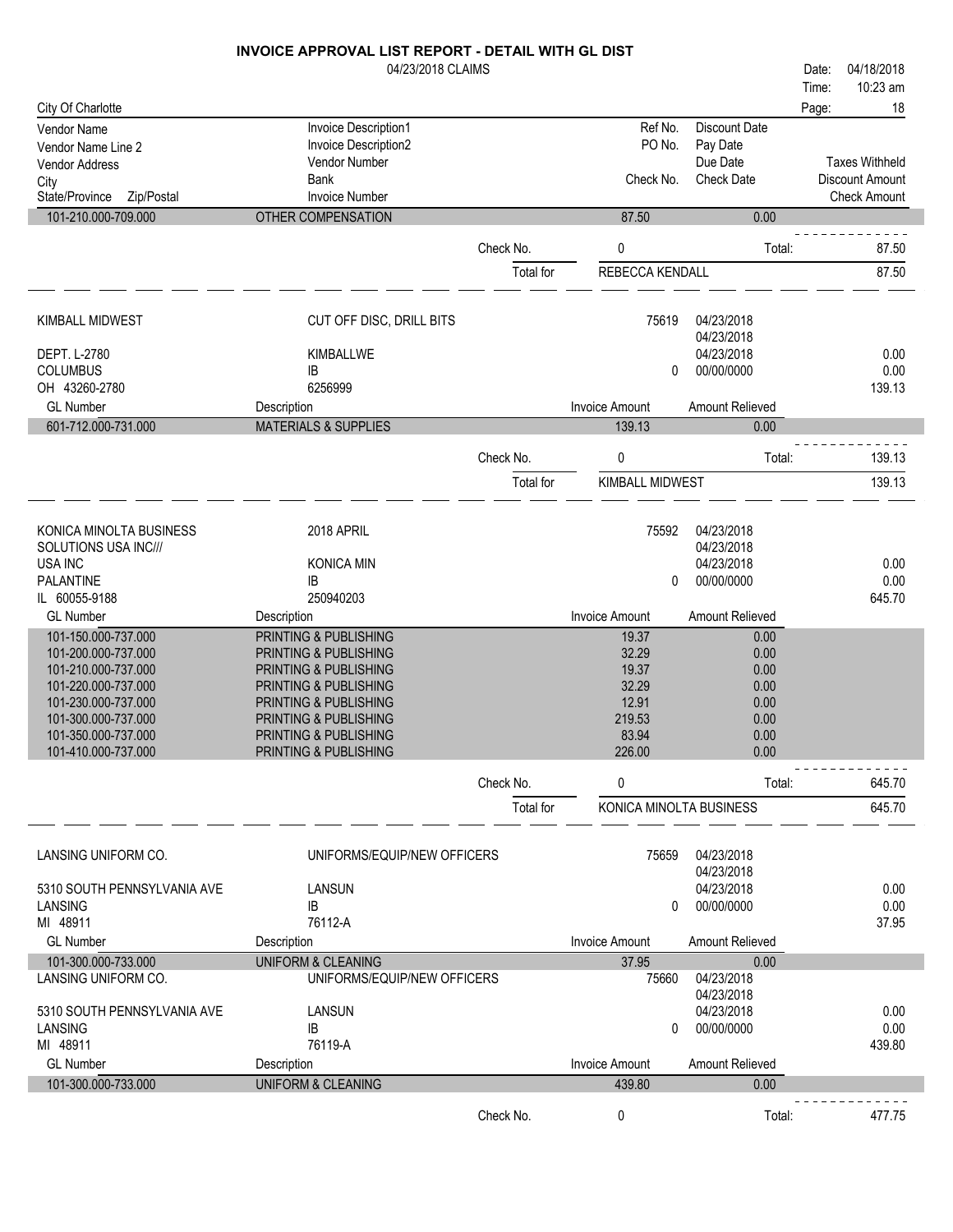|                              | INVOICE APPROVAL LIST REPORT - DETAIL WITH GL DIST |                        |                                   |                   |                        |
|------------------------------|----------------------------------------------------|------------------------|-----------------------------------|-------------------|------------------------|
|                              | 04/23/2018 CLAIMS                                  |                        |                                   |                   | 04/18/2018<br>Date:    |
|                              |                                                    |                        |                                   |                   | 10:23 am<br>Time:      |
| City Of Charlotte            |                                                    |                        |                                   |                   | 19<br>Page:            |
| Vendor Name                  | Invoice Description1                               |                        | Ref No.                           | Discount Date     |                        |
| Vendor Name Line 2           | Invoice Description2                               |                        | PO No.                            | Pay Date          |                        |
| Vendor Address               | Vendor Number                                      |                        |                                   | Due Date          | <b>Taxes Withheld</b>  |
| City                         | <b>Bank</b>                                        |                        | Check No.                         | <b>Check Date</b> | <b>Discount Amount</b> |
| State/Province<br>Zip/Postal | <b>Invoice Number</b>                              |                        |                                   |                   | <b>Check Amount</b>    |
|                              |                                                    | Total for              | LANSING UNIFORM CO.               |                   | 477.75                 |
| <b>MARTY LATCHAW</b>         | REFUND 241 BONNIE BROOK                            |                        | 75610                             | 04/23/2018        |                        |
|                              | OVERPAYMENT FINAL BILL                             |                        |                                   | 04/23/2018        |                        |
| 930 FOREST                   | LAT/MART                                           |                        |                                   | 04/23/2018        | 0.00                   |
| <b>CHARLOTTE</b>             | IB                                                 |                        | 0                                 | 00/00/0000        | 0.00                   |
| MI 48813                     | 100000236 ONLINE                                   |                        |                                   |                   | 147.23                 |
| <b>GL Number</b>             | Description                                        |                        | <b>Invoice Amount</b>             | Amount Relieved   |                        |
| 510-000.000-017.000          | <b>UTILITY BILLS RECEIVABLE</b>                    |                        | 147.23                            | 0.00              |                        |
|                              |                                                    | Check No.              | 0                                 | Total:            | 147.23                 |
|                              |                                                    | Total for              | <b>MARTY LATCHAW</b>              |                   | 147.23                 |
|                              |                                                    |                        |                                   |                   |                        |
| LEXISNEXIS RISK SOLUTIONS    | MARCH 2018 BILLING                                 |                        | 75593                             | 04/23/2018        |                        |
| <b>BILLING ID #1275544</b>   |                                                    |                        |                                   | 04/23/2018        |                        |
| P.O. BOX 7247-6157           | <b>ACCURINT</b>                                    |                        |                                   | 04/23/2018        | 0.00                   |
| PHILADEPHIA                  | IB                                                 |                        | 0                                 | 00/00/0000        | 0.00                   |
| PA 19170-6157                | 1275544-20180331                                   |                        |                                   |                   | 50.00                  |
| <b>GL Number</b>             | Description                                        |                        | <b>Invoice Amount</b>             | Amount Relieved   |                        |
|                              |                                                    |                        |                                   |                   |                        |
| 101-300.000-749.000          | CONTRACTUAL SERVICES                               |                        | 50.00                             | 0.00              |                        |
|                              |                                                    | Check No.              | 0                                 | Total:            | 50.00                  |
|                              |                                                    | Total for              | LEXISNEXIS RISK SOLUTIONS         |                   | 50.00                  |
|                              |                                                    |                        |                                   |                   |                        |
| <b>CINDY MARTENS</b>         | BOARD OF REVIEW 3/2018                             |                        | 75596                             | 04/23/2018        |                        |
|                              |                                                    |                        |                                   | 04/23/2018        |                        |
| 318 MAPLE STREET             | <b>MARTENS</b>                                     |                        |                                   | 04/23/2018        | 0.00                   |
| CHARLOTTE                    | IB                                                 |                        | $\mathbf{0}$                      | 00/00/0000        | 0.00                   |
| MI 48813                     | <b>MARCH 2018</b>                                  |                        |                                   |                   | 87.50                  |
| <b>GL Number</b>             | Description                                        |                        | <b>Invoice Amount</b>             | Amount Relieved   |                        |
| 101-210.000-709.000          | <b>OTHER COMPENSATION</b>                          |                        | 87.50                             | 0.00              |                        |
|                              |                                                    |                        |                                   |                   |                        |
|                              |                                                    | Check No.<br>Total for | 0<br><b>CINDY MARTENS</b>         | Total:            | 87.50<br>87.50         |
|                              |                                                    |                        |                                   |                   |                        |
| MCGINTY, HITCH, ET AL., P.C. | 2018 MARCH LEGAL FEES                              |                        | 75677                             | 04/23/2018        |                        |
|                              |                                                    |                        |                                   | 04/23/2018        |                        |
| PO BOX 2502                  | <b>MCGINTY</b>                                     |                        |                                   | 04/23/2018        | 0.00                   |
| <b>EAST LANSING</b>          | IB                                                 |                        | 0                                 | 00/00/0000        | 0.00                   |
| MI 48826                     | 2018 MARCH                                         |                        |                                   |                   | 9,860.35               |
| <b>GL Number</b>             | Description                                        |                        | Invoice Amount                    | Amount Relieved   |                        |
| 101-200.000-746.000          | PROFESSIONAL SERVICES                              |                        | 1,899.85                          | 0.00              |                        |
| 101-300.000-746.000          | PROFESSIONAL SERVICES                              |                        | 7,960.50                          | 0.00              |                        |
|                              |                                                    | Check No.<br>Total for | 0<br>MCGINTY, HITCH, ET AL., P.C. | Total:            | 9,860.35<br>9,860.35   |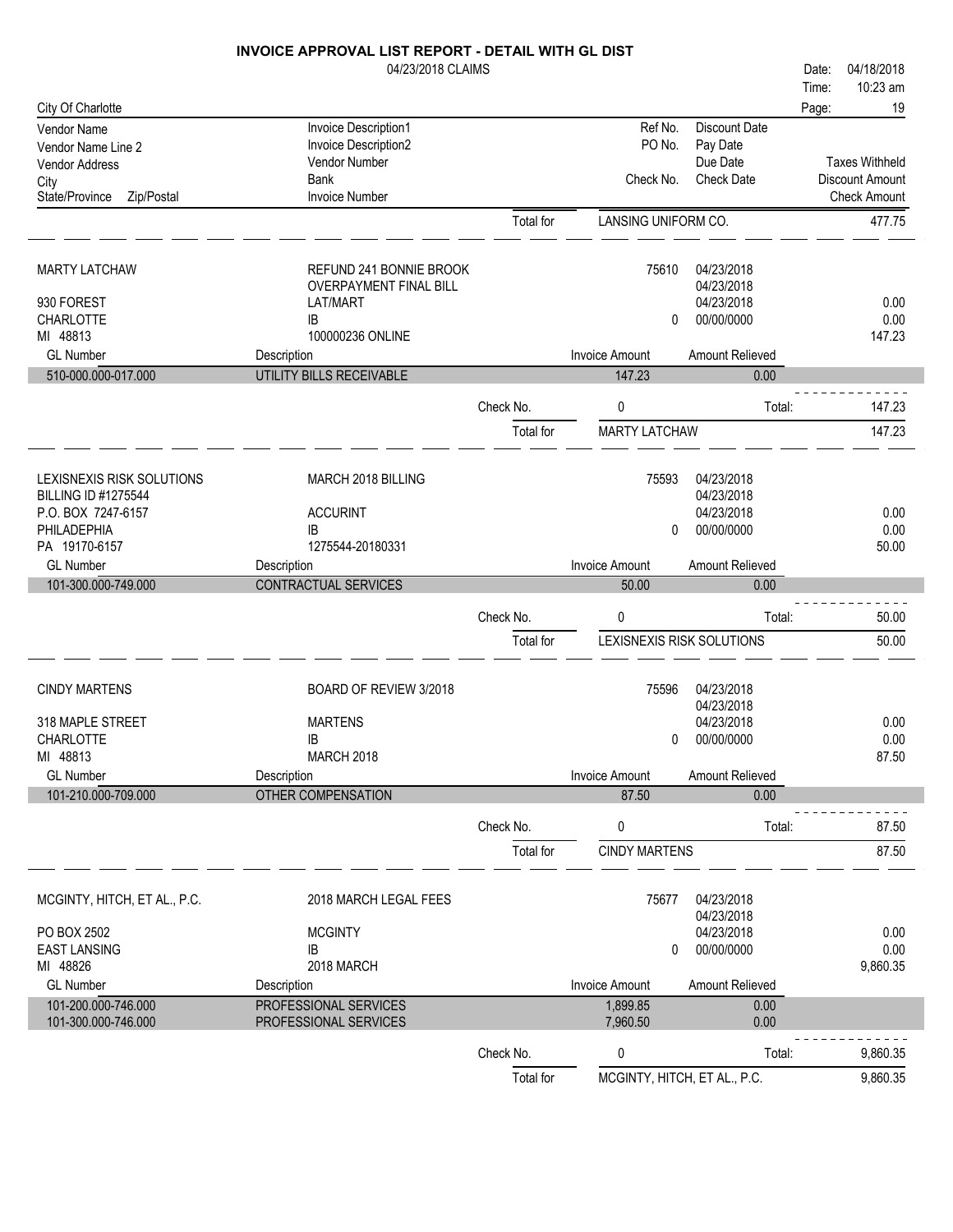|                                      | 04/23/2018 CLAIMS               |           |                         |                               | 04/18/2018<br>Date:                             |
|--------------------------------------|---------------------------------|-----------|-------------------------|-------------------------------|-------------------------------------------------|
|                                      |                                 |           |                         |                               | 10:23 am<br>Time:                               |
| City Of Charlotte                    |                                 |           |                         |                               | 20<br>Page:                                     |
| Vendor Name                          | Invoice Description1            |           | Ref No.                 | <b>Discount Date</b>          |                                                 |
| Vendor Name Line 2                   | Invoice Description2            |           | PO No.                  | Pay Date                      |                                                 |
| Vendor Address                       | Vendor Number<br><b>Bank</b>    |           | Check No.               | Due Date<br><b>Check Date</b> | <b>Taxes Withheld</b><br><b>Discount Amount</b> |
| City<br>State/Province<br>Zip/Postal | <b>Invoice Number</b>           |           |                         |                               | <b>Check Amount</b>                             |
| MCMASTER-CARR SUPPLY CO              | <b>MISC PIPING SUPPLIES</b>     |           | 75678                   | 04/23/2018                    |                                                 |
|                                      |                                 |           |                         | 04/23/2018                    |                                                 |
| P.O. BOX 7690                        | <b>MCMASTER</b>                 |           |                         | 04/23/2018                    | 0.00                                            |
| <b>CHICAGO</b>                       | IB                              |           | 0                       | 00/00/0000                    | 0.00                                            |
| IL 60680-7690                        | 60203684                        |           |                         |                               | 127.68                                          |
| <b>GL Number</b>                     | Description                     |           | <b>Invoice Amount</b>   | Amount Relieved               |                                                 |
| 510-631.000-731.000                  | <b>MATERIALS &amp; SUPPLIES</b> |           | 127.68                  | 0.00                          |                                                 |
|                                      |                                 |           |                         |                               |                                                 |
|                                      |                                 | Check No. | 0                       | Total:                        | 127.68                                          |
|                                      |                                 | Total for |                         | MCMASTER-CARR SUPPLY CO       | 127.68                                          |
|                                      |                                 |           |                         |                               |                                                 |
| MICHIGAN DEPT OF TRANS.              | <b>TRAFFIC SIGNAL ENERGY</b>    |           | 75656                   | 04/23/2018                    |                                                 |
| C/O FINANCE CASHIER                  |                                 |           |                         | 04/23/2018                    |                                                 |
| P.O. BOX 30648                       | MDOT4                           |           |                         | 04/23/2018                    | 0.00                                            |
| LANSING                              | IB                              |           | 0                       | 00/00/0000                    | 0.00                                            |
| MI 48909                             | 591-10246729                    |           |                         |                               | 256.20                                          |
| <b>GL Number</b>                     | Description                     |           | <b>Invoice Amount</b>   | Amount Relieved               |                                                 |
| 202-540.000-749.000                  | CONTRACTUAL SERVICES            |           | 256.20                  | 0.00                          |                                                 |
|                                      |                                 | Check No. | 0                       | Total:                        | 256.20                                          |
|                                      |                                 |           |                         |                               |                                                 |
|                                      |                                 | Total for | MICHIGAN DEPT OF TRANS. |                               | 256.20                                          |
|                                      |                                 |           |                         |                               |                                                 |
| MICHIGAN POLICE EQUIPMENT CO         | EQUIPMENT FOR 2 NEW OFFICERS    |           | 75689                   | 04/23/2018                    |                                                 |
|                                      |                                 |           |                         | 04/23/2018                    |                                                 |
| 6521 LANSING RD                      | <b>MICHPO</b>                   |           |                         | 04/23/2018                    | 0.00                                            |
| CHARLOTTE<br>MI 48813                | IB<br>169723                    |           | 0                       | 00/00/0000                    | 0.00<br>609.00                                  |
| <b>GL Number</b>                     | Description                     |           | <b>Invoice Amount</b>   | Amount Relieved               |                                                 |
| 101-300.000-730.000                  | <b>SAFETY SUPPLIES</b>          |           | 609.00                  | 0.00                          |                                                 |
|                                      |                                 |           |                         |                               |                                                 |
|                                      |                                 | Check No. | 0                       | Total:                        | 609.00                                          |
|                                      |                                 | Total for |                         | MICHIGAN POLICE EQUIPMENT C   | 609.00                                          |
|                                      |                                 |           |                         |                               |                                                 |
|                                      |                                 |           |                         |                               |                                                 |
| MICHIGAN RESTAURANT SERVICES         | <b>INFLUENT SAMPLER REPAIR</b>  |           | 75679                   | 04/23/2018                    |                                                 |
|                                      |                                 |           |                         | 04/23/2018                    |                                                 |
| 614 N. MAIN<br><b>OLIVET</b>         | <b>MIREST</b>                   |           |                         | 04/23/2018                    | 0.00                                            |
| MI 49076                             | IB<br>158493                    |           | 0                       | 00/00/0000                    | 0.00<br>195.00                                  |
| <b>GL Number</b>                     | Description                     |           | Invoice Amount          | Amount Relieved               |                                                 |
| 510-631.000-749.000                  | <b>CONTRACTUAL SERVICES</b>     |           | 195.00                  | 0.00                          |                                                 |
|                                      |                                 |           |                         |                               |                                                 |
|                                      |                                 | Check No. | 0                       | Total:                        | 195.00                                          |
|                                      |                                 | Total for |                         | MICHIGAN RESTAURANT SERVICI   | 195.00                                          |
|                                      |                                 |           |                         |                               |                                                 |
|                                      |                                 |           |                         |                               |                                                 |
| MICHIGAN STATE POLICE                | SEX OFFENDER REG (7)            |           | 75745                   | 04/23/2018<br>04/23/2018      |                                                 |
| <b>CASHIERS OFFICE</b>               | <b>MISTATE</b>                  |           |                         | 04/23/2018                    | 0.00                                            |
| LANSING                              | IB                              |           | 0                       | 00/00/0000                    | 0.00                                            |
| MI 48909                             | 551-512095                      |           |                         |                               | 210.00                                          |
| <b>GL Number</b>                     | Description                     |           | Invoice Amount          | Amount Relieved               |                                                 |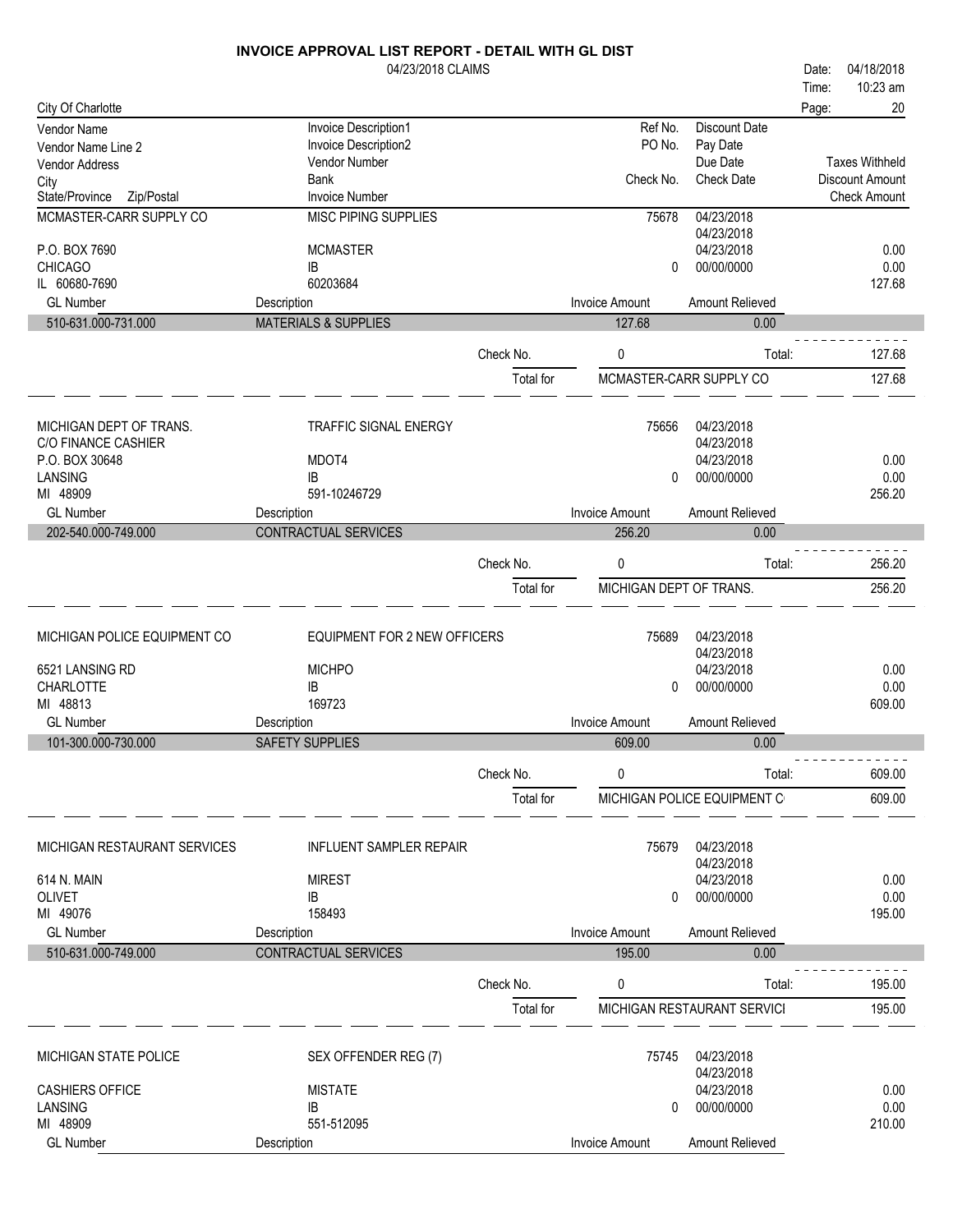#### 04/23/2018 CLAIMS INVOICE APPROVAL LIST REPORT - DETAIL WITH GL DIST City Of Charlotte Time: Date: 04/18/2018 Page: 21 Vendor Name Invoice Description 1 Ref No. Discount Date<br>
Vendor Name Invoice Description 2 Ref No. Discount Date<br>
Vendor Name Invoice Description 2 RO No. Pay Date

10:23 am

| Vendor Name Line 2                                  | <b>Invoice Description2</b>                    |           | PO No.                | Pay Date                 |                                        |
|-----------------------------------------------------|------------------------------------------------|-----------|-----------------------|--------------------------|----------------------------------------|
| Vendor Address                                      | Vendor Number                                  |           |                       | Due Date                 | <b>Taxes Withheld</b>                  |
| City                                                | <b>Bank</b>                                    |           | Check No.             | <b>Check Date</b>        | Discount Amount<br><b>Check Amount</b> |
| State/Province<br>Zip/Postal<br>101-000.000-208.000 | <b>Invoice Number</b><br>REGISTRATIONS PAYABLE |           | 210.00                | 0.00                     |                                        |
|                                                     |                                                |           |                       |                          |                                        |
|                                                     |                                                | Check No. | 0                     | Total:                   | 210.00                                 |
|                                                     |                                                | Total for | MICHIGAN STATE POLICE |                          | 210.00                                 |
|                                                     |                                                |           |                       |                          |                                        |
| MICHIGAN.COM#1051                                   | LSJ SUBSCRITION APRIL 2018                     |           | 75638                 | 04/23/2018               |                                        |
| FKA LANSING STATE JOURNAL                           |                                                |           |                       | 04/23/2018               |                                        |
| PO BOX 742530                                       | LANSST                                         |           |                       | 04/23/2018               | 0.00                                   |
| <b>CINCINNATI</b>                                   | IB                                             |           | $\mathbf{0}$          | 00/00/0000               | 0.00                                   |
| OH 45274-2530                                       | MAY-2018                                       |           |                       |                          | 34.00                                  |
| <b>GL Number</b>                                    | Description                                    |           | <b>Invoice Amount</b> | Amount Relieved          |                                        |
| 101-200.000-735.000                                 | <b>DUES &amp; SUBSCRIPTIONS</b>                |           | 34.00                 | 0.00                     |                                        |
|                                                     |                                                | Check No. | 0                     | Total:                   | 34.00                                  |
|                                                     |                                                | Total for | MICHIGAN.COM#1051     |                          | 34.00                                  |
|                                                     |                                                |           |                       |                          |                                        |
|                                                     |                                                |           |                       |                          |                                        |
| STATE OF MICHIGAN                                   | <b>BOILER INSPECTION-WSFS</b>                  |           | 75759                 | 04/23/2018               |                                        |
| DEPT OF LICENSING & REG AFFAIR                      | <b>WSFS</b>                                    |           |                       | 04/23/2018<br>04/23/2018 | 0.00                                   |
| <b>BOILER DIVISION</b><br>LANSING                   | LARA<br>IB                                     |           | 0                     | 00/00/0000               | 0.00                                   |
| MI 48909                                            | BLR412662                                      |           |                       |                          | 60.00                                  |
| <b>GL Number</b>                                    | Description                                    |           | <b>Invoice Amount</b> | Amount Relieved          |                                        |
|                                                     | <b>DUES &amp; SUBSCRIPTIONS</b>                |           | 60.00                 | 0.00                     |                                        |
|                                                     |                                                |           |                       |                          |                                        |
| 101-350.000-735.000                                 |                                                |           |                       |                          |                                        |
|                                                     |                                                | Check No. | 0                     | Total:                   | 60.00                                  |
|                                                     |                                                | Total for | STATE OF MICHIGAN     |                          | 60.00                                  |
|                                                     |                                                |           |                       |                          |                                        |
|                                                     |                                                |           |                       |                          |                                        |
| STATE OF MICHIGAN                                   | <b>WATER TESTING</b>                           |           | 75655                 | 04/23/2018               |                                        |
| <b>MDEQ</b><br>CASHIERS OFFICE - WRD-WWF            | <b>MDEQ</b>                                    |           |                       | 04/23/2018<br>04/23/2018 | 0.00                                   |
| LANSING                                             | IB                                             |           | 0                     | 00/00/0000               | 0.00                                   |
| MI 48909-8157                                       | 761-10342993                                   |           |                       |                          | 2,296.00                               |
| <b>GL Number</b>                                    | Description                                    |           | <b>Invoice Amount</b> | Amount Relieved          |                                        |
| 510-661.000-749.000                                 | CONTRACTUAL SERVICES                           |           | 2,296.00              | 0.00                     |                                        |
|                                                     |                                                |           |                       |                          |                                        |
|                                                     |                                                | Check No. | 0                     | Total:                   | 2,296.00                               |
|                                                     |                                                | Total for | STATE OF MICHIGAN     |                          | 2,296.00                               |
|                                                     |                                                |           |                       |                          |                                        |
| NCL OF WISCONSIN, INC                               | HACH SUPPLIES/ACID                             |           | 75621                 | 04/23/2018               |                                        |
|                                                     |                                                |           |                       | 04/23/2018               |                                        |
| P.O. BOX 8                                          | <b>NCL</b>                                     |           |                       | 04/23/2018               | 0.00                                   |
| <b>BIRNAMWOOD</b>                                   | IB                                             |           | 0                     | 00/00/0000               | 0.00                                   |
| WI 54414                                            | 404422                                         |           |                       |                          | 1,407.00                               |
| <b>GL Number</b>                                    | Description                                    |           | <b>Invoice Amount</b> | Amount Relieved          |                                        |
| 510-631.000-739.000                                 | <b>LABORATORY SUPPLIES</b>                     |           | 1,407.00              | 0.00                     |                                        |
|                                                     |                                                | Check No. | 0                     | Total:                   | 1,407.00                               |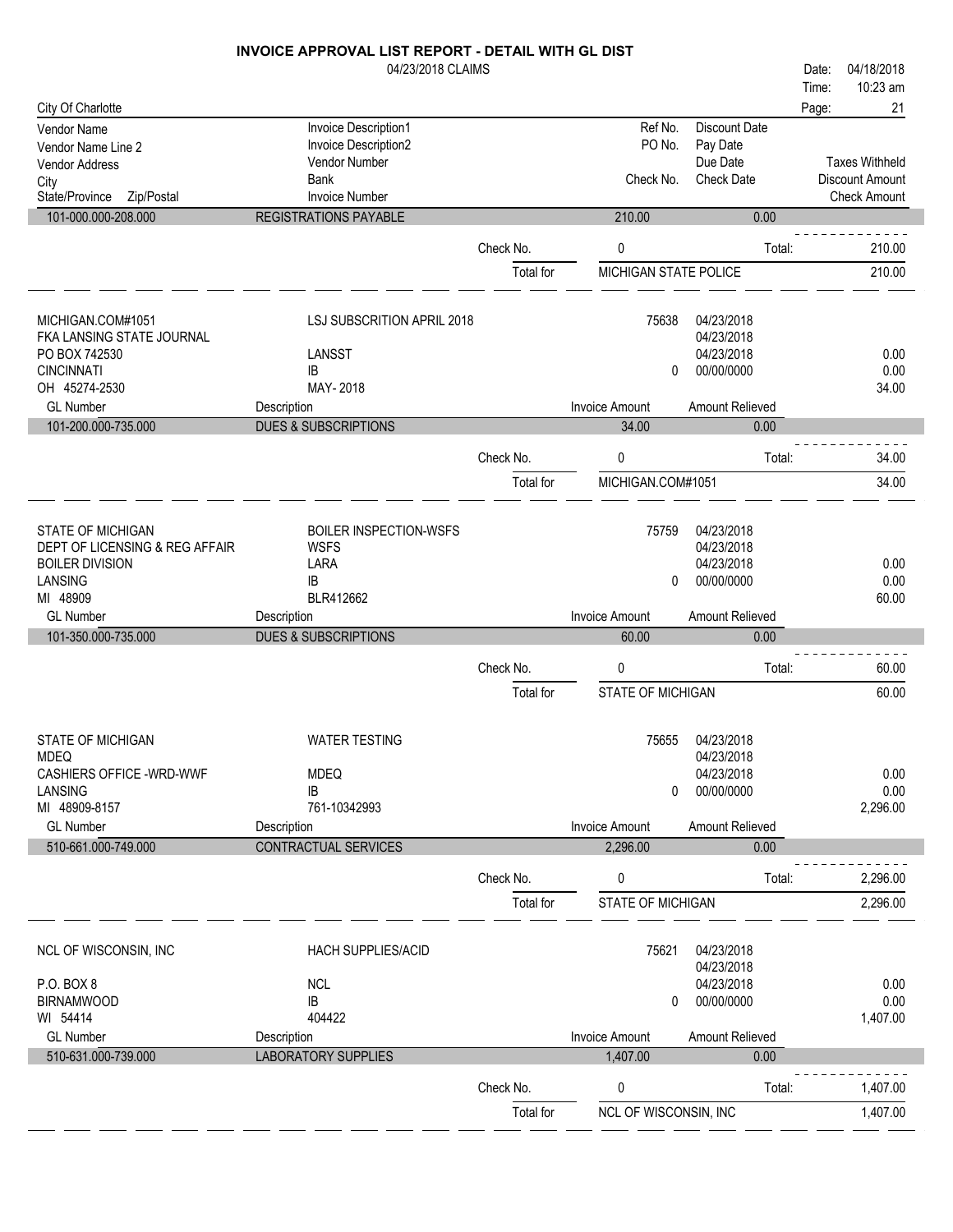|                                                     | 04/23/2018 CLAIMS                |           |                       |                               | Date: | 04/18/2018             |
|-----------------------------------------------------|----------------------------------|-----------|-----------------------|-------------------------------|-------|------------------------|
|                                                     |                                  |           |                       |                               | Time: | 10:23 am               |
| City Of Charlotte                                   |                                  |           |                       |                               | Page: | 22                     |
| <b>Vendor Name</b>                                  | Invoice Description1             |           | Ref No.               | <b>Discount Date</b>          |       |                        |
| Vendor Name Line 2                                  | Invoice Description2             |           | PO No.                | Pay Date                      |       |                        |
| <b>Vendor Address</b>                               | <b>Vendor Number</b>             |           |                       | Due Date                      |       | <b>Taxes Withheld</b>  |
| City                                                | <b>Bank</b>                      |           | Check No.             | <b>Check Date</b>             |       | <b>Discount Amount</b> |
| State/Province<br>Zip/Postal                        | <b>Invoice Number</b>            |           |                       |                               |       | <b>Check Amount</b>    |
| NEOFUNDS BY NEOPOST                                 | 2018 APRIL POSTAGE               |           | 75680                 | 04/23/2018                    |       |                        |
|                                                     |                                  |           |                       | 04/23/2018                    |       |                        |
| PO BOX 30193<br><b>TAMPA</b>                        | <b>NEOFUNDS</b><br>IB            |           |                       | 04/23/2018<br>00/00/0000      |       | 0.00                   |
| FL 33630-3193                                       | 2018 APRIL                       |           | 0                     |                               |       | 0.00<br>500.00         |
| <b>GL Number</b>                                    | Description                      |           | <b>Invoice Amount</b> | Amount Relieved               |       |                        |
|                                                     |                                  |           |                       |                               |       |                        |
| 101-150.000-732.000<br>101-200.000-732.000          | <b>POSTAGE</b><br><b>POSTAGE</b> |           | 15.00<br>25.00        | 0.00<br>0.00                  |       |                        |
| 101-210.000-732.000                                 | <b>POSTAGE</b>                   |           | 15.00                 | 0.00                          |       |                        |
| 101-220.000-732.000                                 | <b>POSTAGE</b>                   |           | 25.00                 | 0.00                          |       |                        |
| 101-230.000-732.000                                 | <b>POSTAGE</b>                   |           | 10.00                 | 0.00                          |       |                        |
| 101-300.000-732.000                                 | <b>POSTAGE</b>                   |           | 170.00                | 0.00                          |       |                        |
| 101-350.000-732.000                                 | <b>POSTAGE</b>                   |           | 65.00                 | 0.00                          |       |                        |
| 101-410.000-732.000                                 | <b>POSTAGE</b>                   |           | 175.00                | 0.00                          |       |                        |
|                                                     |                                  |           |                       |                               |       |                        |
|                                                     |                                  | Check No. | 0                     | Total:                        |       | 500.00                 |
|                                                     |                                  | Total for | NEOFUNDS BY NEOPOST   |                               |       | 500.00                 |
|                                                     |                                  |           |                       |                               |       |                        |
|                                                     |                                  |           |                       |                               |       |                        |
| PACE ANALYTICAL SERVICES, LLC<br><b>FKA KAR LAB</b> | AV CYANIDE ANALYSIS              |           | 75625                 | 04/23/2018<br>04/23/2018      |       |                        |
| PO BOX 684056                                       | <b>KARLAB</b>                    |           |                       | 04/23/2018                    |       | 0.00                   |
| CHICAGO,                                            | <b>IB</b>                        |           | 0                     | 00/00/0000                    |       | 0.00                   |
| IL 60695-4056                                       | 1846207288                       |           |                       |                               |       | 75.00                  |
| <b>GL Number</b>                                    | Description                      |           | <b>Invoice Amount</b> | Amount Relieved               |       |                        |
| 510-631.000-749.000                                 | <b>CONTRACTUAL SERVICES</b>      |           | 75.00                 | 0.00                          |       |                        |
| PACE ANALYTICAL SERVICES, LLC                       | AV. CYANIDE ANALYSIS             |           | 75626                 | 04/23/2018                    |       |                        |
| <b>FKA KAR LAB</b>                                  |                                  |           |                       | 04/23/2018                    |       |                        |
| PO BOX 684056                                       | <b>KARLAB</b>                    |           |                       | 04/23/2018                    |       | 0.00                   |
| CHICAGO,                                            | IB                               |           | 0                     | 00/00/0000                    |       | 0.00                   |
| IL 60695-4056                                       | 1846207291                       |           |                       |                               |       | 75.00                  |
| <b>GL Number</b>                                    | Description                      |           | <b>Invoice Amount</b> | <b>Amount Relieved</b>        |       |                        |
| 510-631.000-749.000                                 | CONTRACTUAL SERVICES             |           | 75.00                 | 0.00                          |       |                        |
| PACE ANALYTICAL SERVICES, LLC                       | BROMOMETHANE/AV. CYANIDE         |           | 75681                 | 04/23/2018                    |       |                        |
| FKA KAR LAB                                         |                                  |           |                       | 04/23/2018                    |       |                        |
| PO BOX 684056                                       | <b>KARLAB</b>                    |           |                       | 04/23/2018                    |       | 0.00                   |
| CHICAGO,                                            | IB                               |           | 0                     | 00/00/0000                    |       | 0.00                   |
| IL 60695-4056                                       | 1846207481                       |           |                       |                               |       | 135.00                 |
| <b>GL Number</b>                                    | Description                      |           | <b>Invoice Amount</b> | Amount Relieved               |       |                        |
| 510-631.000-749.000                                 | CONTRACTUAL SERVICES             |           | 135.00                | 0.00                          |       |                        |
|                                                     |                                  |           |                       |                               |       |                        |
|                                                     |                                  | Check No. | 0                     | Total:                        |       | 285.00                 |
|                                                     |                                  | Total for |                       | PACE ANALYTICAL SERVICES, LLC |       | 285.00                 |
|                                                     |                                  |           |                       |                               |       |                        |
|                                                     |                                  |           |                       |                               |       |                        |
| ROBERT PHILLIPS                                     | BOARD OF REVIEW 3/2018           |           | 75599                 | 04/23/2018<br>04/23/2018      |       |                        |
| 429 W HARRIS                                        | <b>PHILLIPSR</b>                 |           |                       | 04/23/2018                    |       | 0.00                   |
| <b>CHARLOTTE</b>                                    | IB                               |           | 0                     | 00/00/0000                    |       | 0.00                   |
| MI 48813                                            | <b>MARCH 2018</b>                |           |                       |                               |       | 87.50                  |
| <b>GL Number</b>                                    | Description                      |           | <b>Invoice Amount</b> | Amount Relieved               |       |                        |
| 101-210.000-709.000                                 | OTHER COMPENSATION               |           |                       | 0.00                          |       |                        |
|                                                     |                                  |           | 87.50                 |                               |       |                        |
|                                                     |                                  | Check No. | 0                     | Total:                        |       | 87.50                  |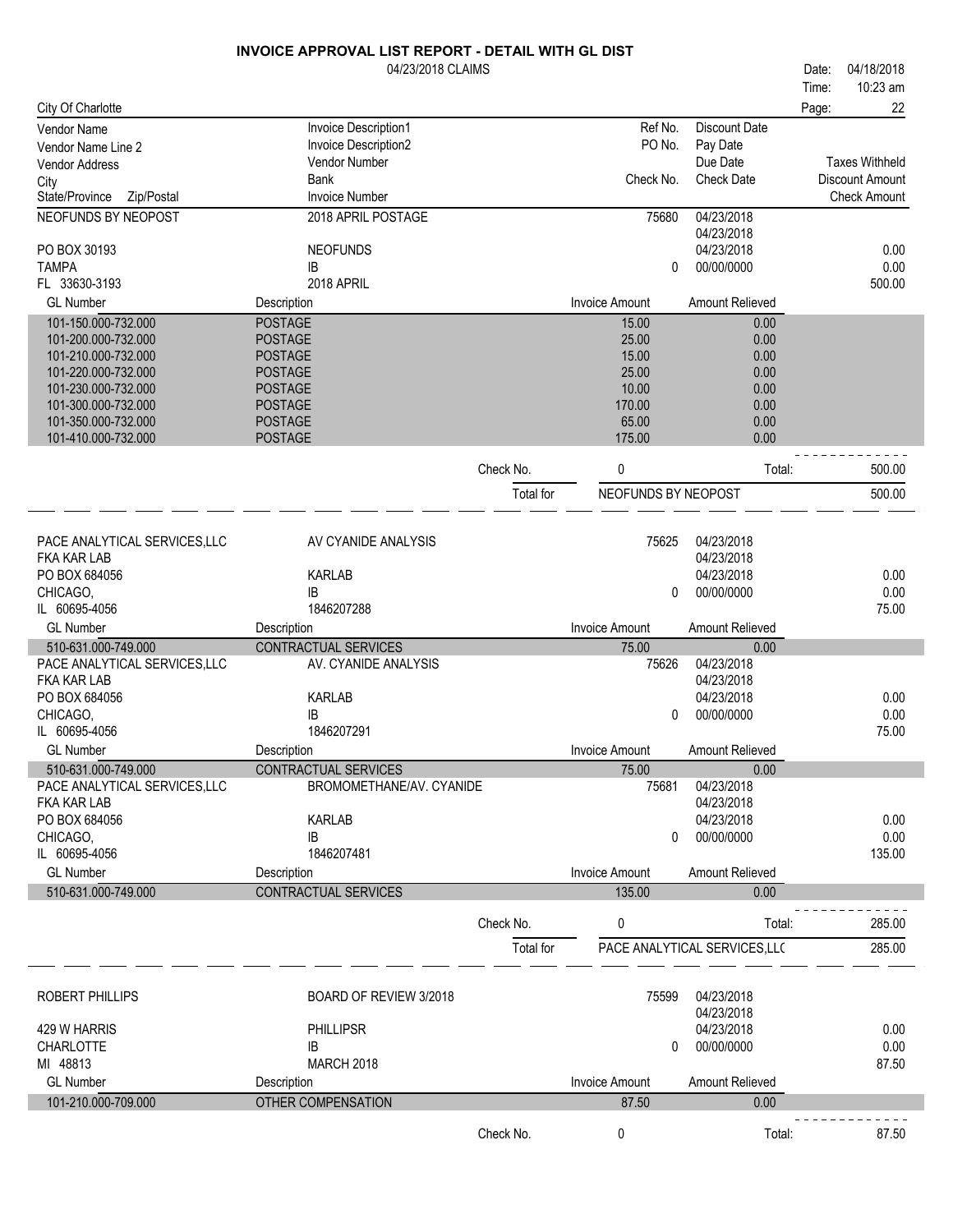|                                            | 04/23/2018 CLAIMS                                                  |           |                       |                          | Date: | 04/18/2018            |
|--------------------------------------------|--------------------------------------------------------------------|-----------|-----------------------|--------------------------|-------|-----------------------|
|                                            |                                                                    |           |                       |                          | Time: | 10:23 am              |
| City Of Charlotte                          |                                                                    |           |                       |                          | Page: | 23                    |
| Vendor Name                                | Invoice Description1                                               |           | Ref No.               | <b>Discount Date</b>     |       |                       |
| Vendor Name Line 2                         | Invoice Description2<br>Vendor Number                              |           | PO No.                | Pay Date<br>Due Date     |       | <b>Taxes Withheld</b> |
| Vendor Address<br>City                     | Bank                                                               |           | Check No.             | <b>Check Date</b>        |       | Discount Amount       |
| State/Province<br>Zip/Postal               | <b>Invoice Number</b>                                              |           |                       |                          |       | <b>Check Amount</b>   |
|                                            |                                                                    | Total for | ROBERT PHILLIPS       |                          |       | 87.50                 |
|                                            |                                                                    |           |                       |                          |       |                       |
|                                            |                                                                    |           |                       |                          |       |                       |
| PREIN & NEWHOF, P.C.                       | <b>ENIGINEERING FOR STATE &amp;</b>                                |           | 75682                 | 04/23/2018               |       |                       |
| 3260 EVERGREEN DR                          | LINCOLN ST PROJECT<br><b>PREINE</b>                                |           |                       | 04/23/2018<br>04/23/2018 |       | 0.00                  |
| <b>GRAND RAPIDS</b>                        | IB                                                                 |           | 0                     | 00/00/0000               |       | 0.00                  |
| MI 49525                                   | 44085                                                              |           |                       |                          |       | 2,000.00              |
| <b>GL Number</b>                           | Description                                                        |           | <b>Invoice Amount</b> | Amount Relieved          |       |                       |
| 202-524.000-746.000                        | PROFESSIONAL SERVICES                                              |           | 2,000.00              | 0.00                     |       |                       |
|                                            |                                                                    |           |                       |                          |       |                       |
|                                            |                                                                    | Check No. | 0                     | Total:                   |       | 2,000.00              |
|                                            |                                                                    | Total for | PREIN & NEWHOF, P.C.  |                          |       | 2,000.00              |
|                                            |                                                                    |           |                       |                          |       |                       |
| QUILL CORP.                                | 2-PLY TOWELS, CORRECTION                                           |           | 75609                 | 04/23/2018               |       |                       |
|                                            | TAPE, FILE FOLDERS                                                 |           |                       | 04/23/2018               |       |                       |
| P.O. BOX 37600                             | QUILCO                                                             |           |                       | 04/23/2018               |       | 0.00                  |
| PHLADELPHIA                                | IB                                                                 |           | 0                     | 00/00/0000               |       | 0.00                  |
| PA 19101-0600                              | 5001313                                                            |           |                       |                          |       | 146.08                |
| <b>GL Number</b>                           | Description                                                        |           | <b>Invoice Amount</b> | Amount Relieved          |       |                       |
| 101-220.000-731.000<br>101-300.000-731.000 | <b>MATERIALS &amp; SUPPLIES</b><br><b>MATERIALS &amp; SUPPLIES</b> |           | 7.48<br>138.60        | 0.00<br>0.00             |       |                       |
| QUILL CORP.                                | <b>SUPPLIES</b>                                                    |           | 75766                 | 04/23/2018               |       |                       |
|                                            |                                                                    |           |                       | 04/23/2018               |       |                       |
| P.O. BOX 37600                             | QUILCO                                                             |           |                       | 04/23/2018               |       | 0.00                  |
| PHLADELPHIA                                | IB                                                                 |           | 0                     | 00/00/0000               |       | 0.00                  |
| PA 19101-0600                              | 6118461                                                            |           |                       |                          |       | 372.52                |
| <b>GL Number</b><br>101-220.000-731.000    | Description<br><b>MATERIALS &amp; SUPPLIES</b>                     |           | Invoice Amount        | Amount Relieved<br>0.00  |       |                       |
| 101-300.000-731.000                        | <b>MATERIALS &amp; SUPPLIES</b>                                    |           | 29.50<br>316.12       | 0.00                     |       |                       |
| 101-410.000-731.000                        | <b>MATERIALS &amp; SUPPLIES</b>                                    |           | 26.90                 | 0.00                     |       |                       |
| QUILL CORP.                                | 500 HALF COIN BROWN                                                |           | 75767                 | 04/23/2018               |       |                       |
|                                            | <b>ENVELOPES</b>                                                   |           |                       | 04/23/2018               |       |                       |
| P.O. BOX 37600                             | QUILCO                                                             |           |                       | 04/23/2018               |       | 0.00                  |
| PHLADELPHIA<br>PA 19101-0600               | IB<br>6181812                                                      |           | 0                     | 00/00/0000               |       | 0.00<br>33.74         |
| <b>GL Number</b>                           | Description                                                        |           | <b>Invoice Amount</b> | Amount Relieved          |       |                       |
| 101-220.000-731.000                        | <b>MATERIALS &amp; SUPPLIES</b>                                    |           | 33.74                 | 0.00                     |       |                       |
|                                            |                                                                    |           |                       |                          |       |                       |
|                                            |                                                                    | Check No. | 0                     | Total:                   |       | 552.34                |
|                                            |                                                                    | Total for | QUILL CORP.           |                          |       | 552.34                |
|                                            |                                                                    |           |                       |                          |       |                       |
| RCL CONSTRUCTION COMPANY, INC              | FERRIC RELOCATION PROJECT                                          |           | 75647                 | 04/23/2018               |       |                       |
|                                            |                                                                    |           |                       | 04/23/2018               |       |                       |
| 777 W. MAYNARD RD                          | <b>RCL</b>                                                         |           |                       | 04/23/2018               |       | 0.00                  |
| SANFORD                                    | IB                                                                 |           | 0                     | 00/00/0000               |       | 0.00                  |
| MI 48657-9439                              | <b>FIVE</b>                                                        |           |                       |                          |       | 83,474.35             |
| <b>GL Number</b>                           | Description                                                        |           | <b>Invoice Amount</b> | Amount Relieved          |       |                       |
| 510-910.000-864.631                        | CAPITAL OUTLAY - WWTP                                              |           | 83,474.35             | 0.00                     |       |                       |
|                                            |                                                                    | Check No. | 0                     | Total:                   |       | 83,474.35             |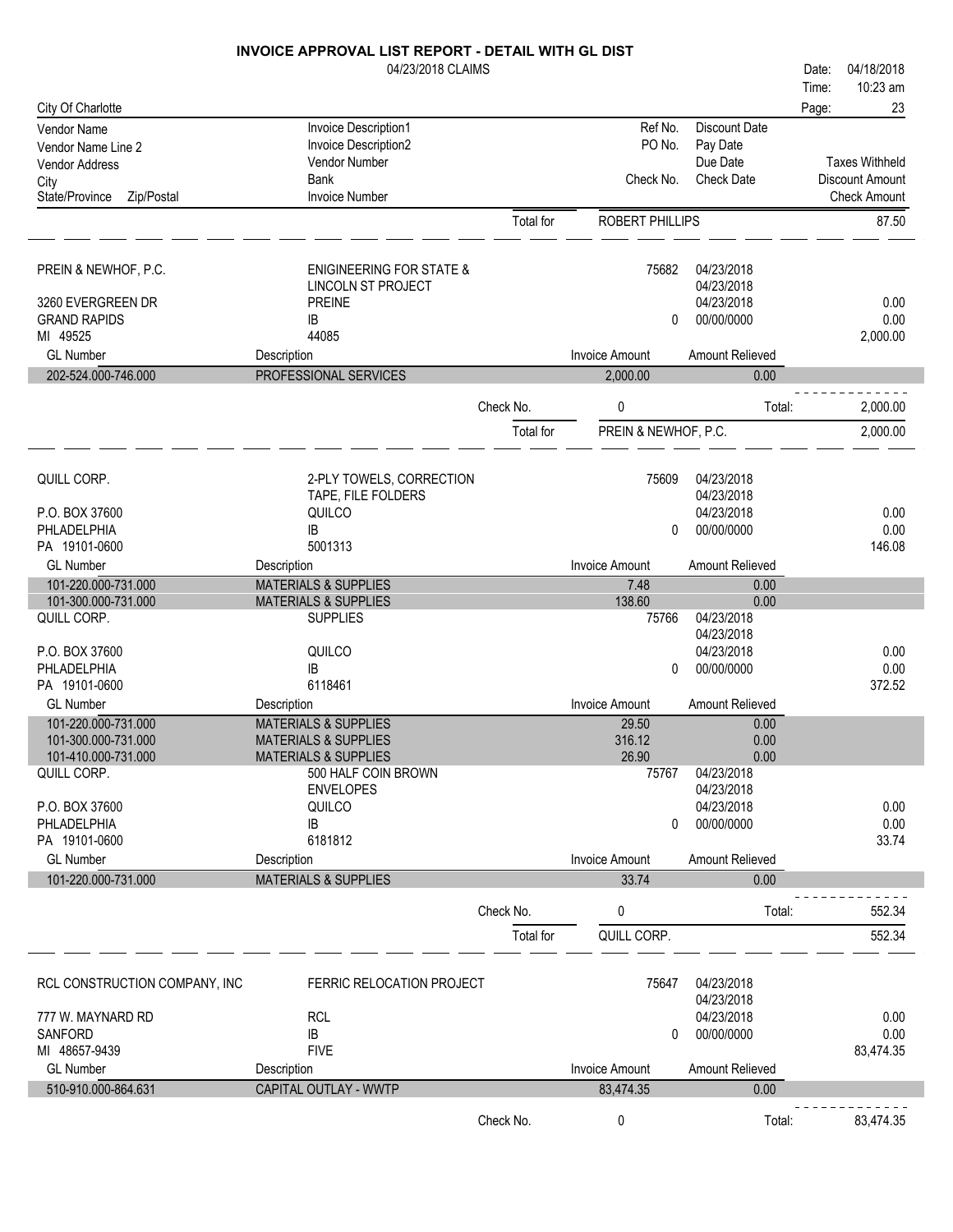|                                          | INVOICE APPROVAL LIST REPORT - DETAIL WITH GL DIST |                        |                                 |                                |       |                       |
|------------------------------------------|----------------------------------------------------|------------------------|---------------------------------|--------------------------------|-------|-----------------------|
|                                          | 04/23/2018 CLAIMS                                  |                        |                                 |                                | Date: | 04/18/2018            |
|                                          |                                                    |                        |                                 |                                | Time: | 10:23 am              |
| City Of Charlotte                        |                                                    |                        |                                 |                                | Page: | 24                    |
| <b>Vendor Name</b><br>Vendor Name Line 2 | Invoice Description1<br>Invoice Description2       |                        | Ref No.<br>PO No.               | Discount Date<br>Pay Date      |       |                       |
| Vendor Address                           | Vendor Number                                      |                        |                                 | Due Date                       |       | <b>Taxes Withheld</b> |
| City                                     | <b>Bank</b>                                        |                        | Check No.                       | <b>Check Date</b>              |       | Discount Amount       |
| State/Province<br>Zip/Postal             | <b>Invoice Number</b>                              |                        |                                 |                                |       | <b>Check Amount</b>   |
|                                          |                                                    | Total for              |                                 | RCL CONSTRUCTION COMPANY,      |       | 83,474.35             |
| <b>CECILIA SALDANA</b>                   | BOARD OF REVIEW 3/2018                             |                        | 75597                           | 04/23/2018                     |       |                       |
|                                          |                                                    |                        |                                 | 04/23/2018                     |       |                       |
| 718 E HENRY ST                           | SALDANAC                                           |                        |                                 | 04/23/2018                     |       | 0.00                  |
| CHARLOTTE                                | IB                                                 |                        | 0                               | 00/00/0000                     |       | 0.00                  |
| MI 48813<br><b>GL Number</b>             | <b>MARCH 2018</b>                                  |                        | <b>Invoice Amount</b>           | Amount Relieved                |       | 87.50                 |
| 101-210.000-709.000                      | Description<br><b>OTHER COMPENSATION</b>           |                        | 87.50                           | 0.00                           |       |                       |
|                                          |                                                    |                        |                                 |                                |       |                       |
|                                          |                                                    | Check No.              | 0                               | Total:                         |       | 87.50                 |
|                                          |                                                    | Total for              | CECILIA SALDANA                 |                                |       | 87.50                 |
| <b>JULIE SHAVER</b>                      | REIMBURSE FOR PURCHASE OF                          |                        | 75617                           | 04/23/2018                     |       |                       |
|                                          | RANGE CAMP FRANCES                                 |                        |                                 | 04/23/2018                     |       |                       |
| 1315 W, KALAMO<br><b>CHARLOTTE</b>       | <b>SHAV</b><br>IB                                  |                        | 10939                           | 04/23/2018<br>04/10/2018       |       | 0.00<br>0.00          |
| MI 48813                                 | 868513427                                          |                        |                                 |                                |       | 529.20                |
| <b>GL Number</b>                         |                                                    |                        |                                 |                                |       |                       |
|                                          |                                                    |                        |                                 |                                |       |                       |
|                                          | Description                                        |                        | <b>Invoice Amount</b><br>529.20 | Amount Relieved<br>0.00        |       |                       |
| 285-825.000-753.000                      | SPECIAL PURPOSE EXPENSES                           |                        |                                 |                                |       |                       |
|                                          |                                                    | Check No.              | 10939                           | Total:                         |       | 529.20 H              |
|                                          |                                                    | Total for              | <b>JULIE SHAVER</b>             |                                |       | 529.20                |
| SHERIDAN REALTY & AUCTION CO             | TORO RAKE-O-VAC                                    |                        | 75770                           | 04/23/2018                     |       |                       |
|                                          |                                                    |                        |                                 | 04/23/2018                     |       |                       |
| 740 S CEDAR ST<br>MASON                  | <b>SHERI</b><br>IB                                 |                        |                                 | 04/23/2018<br>10940 04/18/2018 |       | 0.00<br>0.00          |
| MI 48854                                 | 25665                                              |                        |                                 |                                |       | 1,980.00              |
| <b>GL Number</b>                         | Description                                        |                        | <b>Invoice Amount</b>           | Amount Relieved                |       |                       |
| 601-712.000-864.000                      | CAPITAL OUTLAY - EQUIPMENT                         |                        | 1,980.00                        | 0.00                           |       |                       |
|                                          |                                                    | Check No.              | 10940                           | Total:                         |       | 1,980.00 H            |
|                                          |                                                    | Total for              |                                 | SHERIDAN REALTY & AUCTION CO   |       | 1,980.00              |
| <b>WILLIAM SIARNY</b>                    | BOARD OF REVIEW 3/2018                             |                        | 75600                           | 04/23/2018                     |       |                       |
| 320 W HARRIS                             | <b>SIARNY</b>                                      |                        |                                 | 04/23/2018<br>04/23/2018       |       | 0.00                  |
| <b>CHARLOTTE</b>                         | IB                                                 |                        | 0                               | 00/00/0000                     |       | 0.00                  |
| MI 48813                                 | <b>MARCH 2018</b>                                  |                        |                                 |                                |       | 87.50                 |
| <b>GL Number</b>                         | Description                                        |                        | <b>Invoice Amount</b>           | Amount Relieved                |       |                       |
| 101-210.000-709.000                      | OTHER COMPENSATION                                 |                        | 87.50                           | 0.00                           |       |                       |
|                                          |                                                    | Check No.<br>Total for | 0<br><b>WILLIAM SIARNY</b>      | Total:                         |       | 87.50<br>87.50        |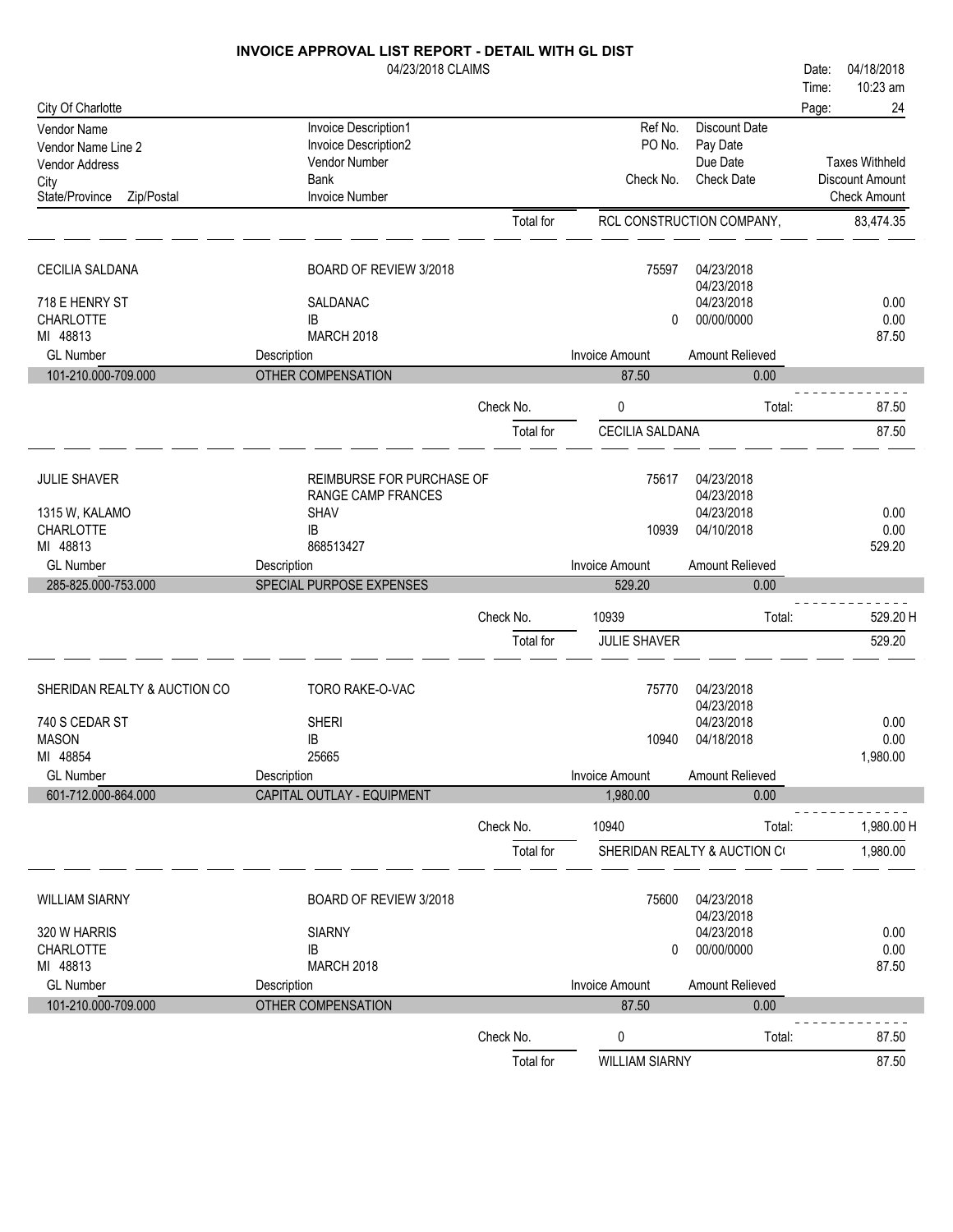|                              | 04/23/2018 CLAIMS                   |           |                       |                          | Date: | 04/18/2018             |
|------------------------------|-------------------------------------|-----------|-----------------------|--------------------------|-------|------------------------|
|                              |                                     |           |                       |                          | Time: | 10:23 am               |
| City Of Charlotte            |                                     |           |                       |                          | Page: | 25                     |
| Vendor Name                  | Invoice Description1                |           | Ref No.               | <b>Discount Date</b>     |       |                        |
| Vendor Name Line 2           | Invoice Description2                |           | PO No.                | Pay Date                 |       |                        |
| Vendor Address               | Vendor Number                       |           |                       | Due Date                 |       | <b>Taxes Withheld</b>  |
| City                         | <b>Bank</b>                         |           | Check No.             | <b>Check Date</b>        |       | <b>Discount Amount</b> |
| State/Province<br>Zip/Postal | <b>Invoice Number</b>               |           |                       |                          |       | <b>Check Amount</b>    |
| SUPERIOR ASPHALT INC         | 10 TON OF UPM                       |           | 75768                 | 04/23/2018<br>04/23/2018 |       |                        |
| 669 CENTURY S.W.             | <b>SUPERIORAS</b>                   |           |                       | 04/23/2018               |       | 0.00                   |
| <b>GRAND RAPIDS</b>          | IB                                  |           | 0                     | 00/00/0000               |       | 0.00                   |
| MI 49503                     | 54970                               |           |                       |                          |       | 1,250.00               |
| <b>GL Number</b>             | Description                         |           | <b>Invoice Amount</b> | Amount Relieved          |       |                        |
| 202-540.000-731.000          | <b>MATERIALS &amp; SUPPLIES</b>     |           | 625.00                | 0.00                     |       |                        |
| 203-540.000-731.000          | <b>MATERIALS &amp; SUPPLIES</b>     |           | 625.00                | 0.00                     |       |                        |
|                              |                                     |           |                       |                          |       |                        |
|                              | Check No.                           |           | 0                     | Total:                   |       | 1,250.00               |
|                              |                                     | Total for | SUPERIOR ASPHALT INC  |                          |       | 1,250.00               |
| THE PARTS PLACE              | <b>WIPER BLADES</b>                 |           | 75628                 | 04/23/2018               |       |                        |
|                              |                                     |           |                       | 04/23/2018               |       |                        |
| 320 LANSING RD               | CARQUE                              |           |                       | 04/23/2018               |       | 0.00                   |
| <b>CHARLOTTE</b>             | IB                                  |           | 0                     | 00/00/0000               |       | 0.00                   |
| MI 48813                     | 119310                              |           |                       |                          |       | 33.46                  |
| <b>GL Number</b>             | Description                         |           | <b>Invoice Amount</b> | Amount Relieved          |       |                        |
| 510-631.000-731.000          | <b>MATERIALS &amp; SUPPLIES</b>     |           | 33.46                 | 0.00                     |       |                        |
| THE PARTS PLACE              | <b>VEHICLE MAINTENANCE SUPPLIES</b> |           | 75630                 | 04/23/2018               |       |                        |
|                              |                                     |           |                       | 04/23/2018               |       |                        |
| 320 LANSING RD               | CARQUE                              |           |                       | 04/23/2018               |       | 0.00                   |
| <b>CHARLOTTE</b>             | IB                                  |           | 0                     | 00/00/0000               |       | 0.00                   |
| MI 48813                     | 115450                              |           |                       |                          |       | 26.36                  |
| <b>GL Number</b>             | Description                         |           | <b>Invoice Amount</b> | Amount Relieved          |       |                        |
| 101-300.000-740.000          | <b>VEHICLE MAINTENANCE</b>          |           | 26.36                 | 0.00                     |       |                        |
| THE PARTS PLACE              | <b>VEHICLE MAINTENANCE SUPPLIES</b> |           | 75631                 | 04/23/2018               |       |                        |
|                              |                                     |           |                       | 04/23/2018               |       |                        |
| 320 LANSING RD               | CARQUE                              |           |                       | 04/23/2018               |       | 0.00                   |
| CHARLOTTE                    | IB                                  |           | 0                     | 00/00/0000               |       | 0.00                   |
| MI 48813                     | 120159                              |           |                       |                          |       | 17.94                  |
| <b>GL Number</b>             | Description                         |           | <b>Invoice Amount</b> | Amount Relieved          |       |                        |
| 101-300.000-740.000          | <b>VEHICLE MAINTENANCE</b>          |           | 17.94                 | 0.00                     |       |                        |
| THE PARTS PLACE              | <b>VEHICLE MAINTENANCE SUPPLIES</b> |           | 75692                 | 04/23/2018               |       |                        |
|                              |                                     |           |                       | 04/23/2018               |       |                        |
| 320 LANSING RD               | CARQUE                              |           |                       | 04/23/2018               |       | 0.00                   |
| <b>CHARLOTTE</b>             | IB                                  |           | 0                     | 00/00/0000               |       | 0.00                   |
| MI 48813                     | 120862                              |           |                       |                          |       | 43.96                  |
| <b>GL Number</b>             | Description                         |           | <b>Invoice Amount</b> | Amount Relieved          |       |                        |
| 101-300.000-740.000          | <b>VEHICLE MAINTENANCE</b>          |           | 43.96                 | 0.00                     |       |                        |
| THE PARTS PLACE              | <b>BLISTER PACK CAPSULES</b>        |           | 75760                 | 04/23/2018               |       |                        |
|                              |                                     |           |                       | 04/23/2018               |       |                        |
| 320 LANSING RD               | CARQUE                              |           |                       | 04/23/2018               |       | 0.00                   |
| CHARLOTTE                    | IB                                  |           | 0                     | 00/00/0000               |       | 0.00                   |
| MI 48813                     | 115453                              |           |                       |                          |       | $-16.98$               |
| <b>GL Number</b>             | Description                         |           | <b>Invoice Amount</b> | Amount Relieved          |       |                        |
| 101-350.000-740.000          | <b>VEHICLE MAINTENANCE</b>          |           | $-16.98$              | 0.00                     |       |                        |
| THE PARTS PLACE              | <b>GREASE</b>                       |           | 75761                 | 04/23/2018               |       |                        |
|                              |                                     |           |                       | 04/23/2018               |       |                        |
| 320 LANSING RD               | CARQUE                              |           |                       | 04/23/2018               |       | 0.00                   |
| <b>CHARLOTTE</b>             | IB                                  |           | 0                     | 00/00/0000               |       | 0.00                   |
| MI 48813                     | 120593                              |           |                       |                          |       | 4.29                   |
| <b>GL Number</b>             | Description                         |           | <b>Invoice Amount</b> | Amount Relieved          |       |                        |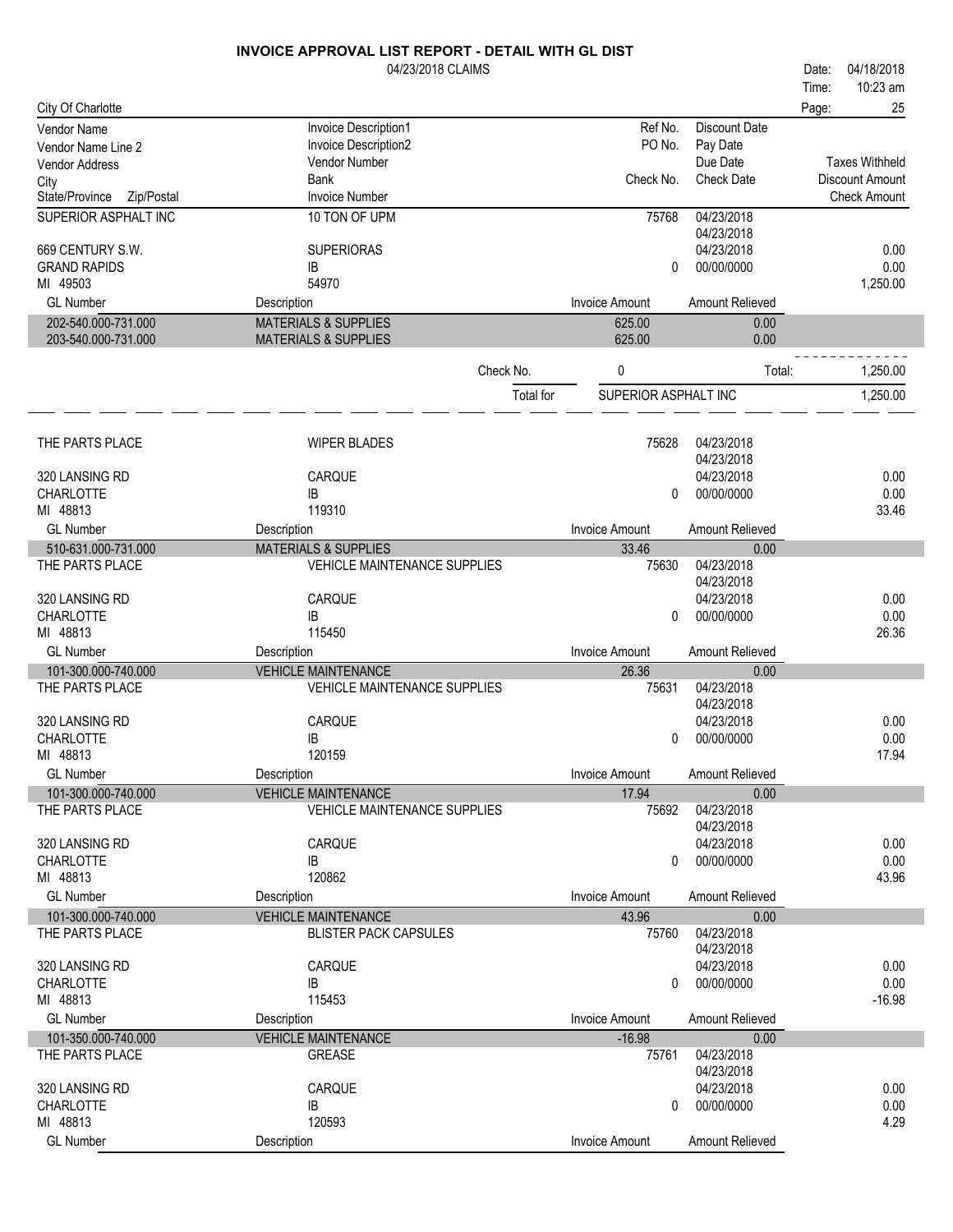| .                 | $\mathbf{r}$ $\mathbf{r}$ $\mathbf{r}$ $\mathbf{r}$ $\mathbf{r}$ $\mathbf{r}$ $\mathbf{r}$ $\mathbf{r}$ $\mathbf{r}$ $\mathbf{r}$ $\mathbf{r}$ $\mathbf{r}$ $\mathbf{r}$ $\mathbf{r}$ $\mathbf{r}$ $\mathbf{r}$ $\mathbf{r}$ $\mathbf{r}$ $\mathbf{r}$ $\mathbf{r}$ $\mathbf{r}$ $\mathbf{r}$ $\mathbf{r}$ $\mathbf{r}$ $\mathbf{$ |       |            |
|-------------------|------------------------------------------------------------------------------------------------------------------------------------------------------------------------------------------------------------------------------------------------------------------------------------------------------------------------------------|-------|------------|
|                   |                                                                                                                                                                                                                                                                                                                                    | Page: | 26         |
|                   |                                                                                                                                                                                                                                                                                                                                    | Time: | 10:23 am   |
| 04/23/2018 CLAIMS |                                                                                                                                                                                                                                                                                                                                    | Date: | 04/18/2018 |

10:23 am

| City Of Charlotte         |                                 |           |                           |                        | Page: | 26                    |
|---------------------------|---------------------------------|-----------|---------------------------|------------------------|-------|-----------------------|
| Vendor Name               | Invoice Description1            |           | Ref No.                   | <b>Discount Date</b>   |       |                       |
| Vendor Name Line 2        | Invoice Description2            |           | PO No.                    | Pay Date               |       |                       |
| <b>Vendor Address</b>     | Vendor Number                   |           |                           | Due Date               |       | <b>Taxes Withheld</b> |
| City                      | <b>Bank</b>                     |           | Check No.                 | <b>Check Date</b>      |       | Discount Amount       |
| State/Province Zip/Postal | <b>Invoice Number</b>           |           |                           |                        |       | <b>Check Amount</b>   |
| 101-350.000-734.000       | <b>GASOLINE &amp; OIL</b>       |           | 4.29                      | 0.00                   |       |                       |
|                           |                                 | Check No. | 0                         | Total:                 |       | 109.03                |
|                           |                                 | Total for | THE PARTS PLACE           |                        |       | 109.03                |
|                           |                                 |           |                           |                        |       |                       |
| TRI STATE TOOL & HOIST    | DAVIT CRANE WITH MOUNTS         |           | 75620                     | 04/23/2018             |       |                       |
|                           |                                 |           |                           | 04/23/2018             |       |                       |
| 707 S ELLSWORTH AVE.      | <b>TRISTATE</b>                 |           |                           | 04/23/2018             |       | 0.00                  |
| <b>SALEM</b>              | IB                              |           | 0                         | 00/00/0000             |       | 0.00                  |
| OH 44460                  | 17616                           |           |                           |                        |       | 1,181.15              |
| <b>GL Number</b>          | Description                     |           | <b>Invoice Amount</b>     | Amount Relieved        |       |                       |
| 510-631.000-731.000       | <b>MATERIALS &amp; SUPPLIES</b> |           | 1,181.15                  | 0.00                   |       |                       |
| TRI STATE TOOL & HOIST    | WALL MOUNT BASES FOR HOIST      |           | 75684                     | 04/23/2018             |       |                       |
|                           |                                 |           |                           | 04/23/2018             |       |                       |
| 707 S ELLSWORTH AVE.      | <b>TRISTATE</b>                 |           |                           | 04/23/2018             |       | 0.00                  |
| <b>SALEM</b>              | IB                              |           | 0                         | 00/00/0000             |       | 0.00                  |
| OH 44460                  | 17646                           |           |                           |                        |       | 613.50                |
| <b>GL Number</b>          | Description                     |           | <b>Invoice Amount</b>     | Amount Relieved        |       |                       |
| 510-631.000-738.000       | <b>OPERATING SUPPLIES</b>       |           | 613.50                    | 0.00                   |       |                       |
|                           |                                 | Check No. | 0                         | Total:                 |       | 1,794.65              |
|                           |                                 | Total for | TRI STATE TOOL & HOIST    |                        |       | 1,794.65              |
|                           |                                 |           |                           |                        |       |                       |
| TSC TRACTOR SUPPLY        | 5 GALLON DEF                    |           | 75612                     | 04/23/2018             |       |                       |
| ACT #6035301202507495     |                                 |           |                           | 04/23/2018             |       |                       |
| DEPT 30-1202507495        | <b>TSC</b>                      |           |                           | 04/23/2018             |       | 0.00                  |
| <b>PHOENIX</b>            | IB                              |           | $\Omega$                  | 00/00/0000             |       | 0.00                  |
| AZ 85062-8004             | 702360                          |           |                           |                        |       | 12.99                 |
| <b>GL Number</b>          | Description                     |           | <b>Invoice Amount</b>     | Amount Relieved        |       |                       |
| 601-712.000-731.000       | <b>MATERIALS &amp; SUPPLIES</b> |           | 12.99                     | 0.00                   |       |                       |
| <b>TSC TRACTOR SUPPLY</b> | WASH DOWN HOSE/HANGER           |           | 75627                     | 04/23/2018             |       |                       |
| ACT #6035301202507495     |                                 |           |                           | 04/23/2018             |       |                       |
| DEPT 30-1202507495        | <b>TSC</b>                      |           |                           | 04/23/2018             |       | 0.00                  |
| <b>PHOENIX</b>            | IB                              |           | 0                         | 00/00/0000             |       | 0.00                  |
| AZ 85062-8004             | 288371                          |           |                           |                        |       | 59.96                 |
| <b>GL Number</b>          | Description                     |           | <b>Invoice Amount</b>     | <b>Amount Relieved</b> |       |                       |
| 510-629.000-731.000       | <b>MATERIALS &amp; SUPPLIES</b> |           | 59.96                     | 0.00                   |       |                       |
| TSC TRACTOR SUPPLY        | SHOP VAC FOR WELLS              |           | 75685                     | 04/23/2018             |       |                       |
| ACT #6035301202507495     |                                 |           |                           | 04/23/2018             |       |                       |
| DEPT 30-1202507495        | <b>TSC</b>                      |           |                           | 04/23/2018             |       | 0.00                  |
| <b>PHOENIX</b>            | IB                              |           | 0                         | 00/00/0000             |       | 0.00                  |
| AZ 85062-8004             | 703410                          |           |                           |                        |       | 49.99                 |
| <b>GL Number</b>          | Description                     |           | <b>Invoice Amount</b>     | <b>Amount Relieved</b> |       |                       |
| 510-661.000-731.000       | <b>MATERIALS &amp; SUPPLIES</b> |           | 49.99                     | 0.00                   |       |                       |
|                           |                                 | Check No. | 0                         | Total:                 |       | 122.94                |
|                           |                                 | Total for | <b>TSC TRACTOR SUPPLY</b> |                        |       | 122.94                |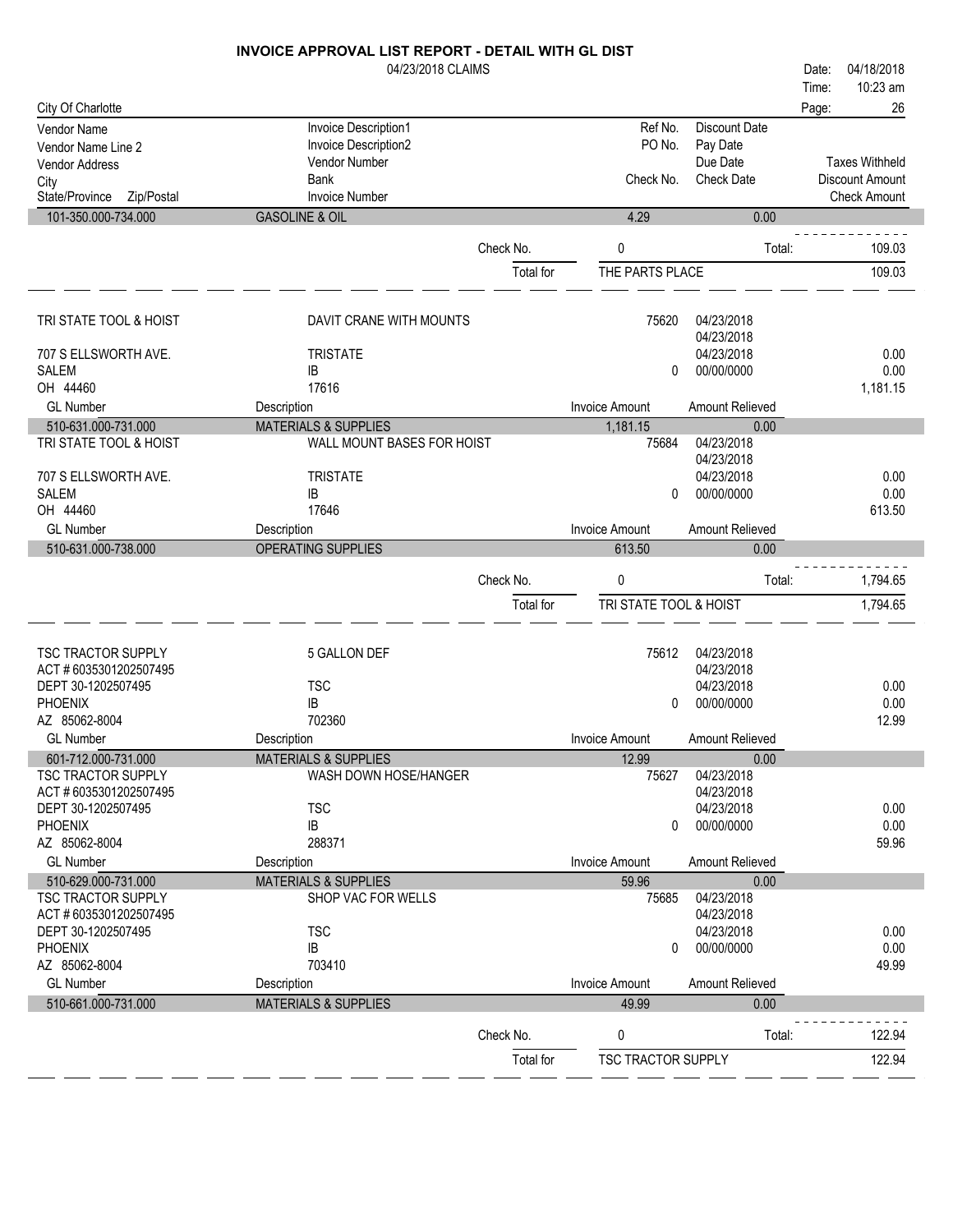|                                            | 04/23/2018 CLAIMS                                   |           |                          |                               | Date: | 04/18/2018                                      |
|--------------------------------------------|-----------------------------------------------------|-----------|--------------------------|-------------------------------|-------|-------------------------------------------------|
|                                            |                                                     |           |                          |                               | Time: | 10:23 am                                        |
| City Of Charlotte                          |                                                     |           |                          |                               | Page: | 27                                              |
| Vendor Name                                | Invoice Description1                                |           | Ref No.                  | <b>Discount Date</b>          |       |                                                 |
| Vendor Name Line 2                         | Invoice Description2                                |           | PO No.                   | Pay Date                      |       |                                                 |
| Vendor Address                             | Vendor Number<br><b>Bank</b>                        |           | Check No.                | Due Date<br><b>Check Date</b> |       | <b>Taxes Withheld</b><br><b>Discount Amount</b> |
| City<br>State/Province<br>Zip/Postal       | <b>Invoice Number</b>                               |           |                          |                               |       | <b>Check Amount</b>                             |
| TYLER TECHNOLOGIES INC                     | ANNUAL SOFTWARE                                     |           | 75646                    | 04/23/2018                    |       |                                                 |
|                                            | MAINTENANCE 3/18 - 2/19                             |           |                          | 04/23/2018                    |       |                                                 |
| P.O. BOX 203556                            | <b>TYLER</b>                                        |           |                          | 04/23/2018                    |       | 0.00                                            |
| <b>DALLAS</b>                              | IB                                                  |           | 0                        | 00/00/0000                    |       | 0.00                                            |
| TX 75320-3556                              | 025-219403                                          |           |                          |                               |       | 576.45                                          |
| <b>GL Number</b>                           | Description                                         |           | <b>Invoice Amount</b>    | Amount Relieved               |       |                                                 |
| 101-220.000-749.000                        | CONTRACTUAL SERVICES                                |           | 576.45                   | 0.00                          |       |                                                 |
|                                            |                                                     | Check No. |                          | Total:                        |       | 576.45                                          |
|                                            |                                                     |           | 0                        |                               |       |                                                 |
|                                            |                                                     | Total for | TYLER TECHNOLOGIES INC   |                               |       | 576.45                                          |
|                                            |                                                     |           |                          |                               |       |                                                 |
| <b>VIDCOM SOLUTIONS</b>                    | PD DOORS SECURITY ACCESS                            |           | 75688                    | 04/23/2018                    |       |                                                 |
|                                            | <b>LOCK UPGRADES/DURESS LIGHT</b>                   |           |                          | 04/23/2018                    |       |                                                 |
| 15559 S US 27                              | <b>VIDCOM</b>                                       |           |                          | 04/23/2018                    |       | 0.00                                            |
| LANSING                                    | IB                                                  |           | 0                        | 00/00/0000                    |       | 0.00                                            |
| MI 48906                                   | 25295                                               |           |                          |                               |       | 7,150.68                                        |
| <b>GL Number</b>                           | Description                                         |           | <b>Invoice Amount</b>    | Amount Relieved               |       |                                                 |
| 101-300.000-731.000                        | <b>MATERIALS &amp; SUPPLIES</b>                     |           | 7,150.68                 | 0.00                          |       |                                                 |
|                                            |                                                     | Check No. | 0                        | Total:                        |       | 7,150.68                                        |
|                                            |                                                     | Total for | VIDCOM SOLUTIONS         |                               |       | 7,150.68                                        |
|                                            |                                                     |           |                          |                               |       |                                                 |
|                                            |                                                     |           |                          |                               |       |                                                 |
| <b>WASTE MANAGEMENT-</b>                   | <b>RUFUSE PICKUP</b>                                |           | 75658                    | 04/23/2018<br>04/23/2018      |       |                                                 |
| PO BOX 4648                                | WASTMANG                                            |           |                          | 04/23/2018                    |       | 0.00                                            |
| <b>CAROL STREAM</b>                        | ΙB                                                  |           | 0                        | 00/00/0000                    |       | 0.00                                            |
| IL 60197-4648                              | 8394026-1710-5                                      |           |                          |                               |       | 1,215.36                                        |
| <b>GL Number</b>                           | Description                                         |           | <b>Invoice Amount</b>    | Amount Relieved               |       |                                                 |
| 101-350.000-749.000                        | <b>CONTRACTUAL SERVICES</b>                         |           | 240.90                   | 0.00                          |       |                                                 |
| 101-664.000-749.000                        | CONTRACTUAL SERVICES                                |           | 98.61                    | 0.00                          |       |                                                 |
| 260-800.000-749.000                        | <b>CONTRACTUAL SERVICES</b>                         |           | 201.36                   | 0.00                          |       |                                                 |
| 280-830.000-749.000                        | CONTRACTUAL SERVICES                                |           | 105.39                   | 0.00                          |       |                                                 |
| 500-841.000-749.000                        | CONTRACTUAL SERVICES                                |           | 353.70                   | 0.00                          |       |                                                 |
| 510-632.000-749.000<br>601-713.000-749.000 | CONTRACTUAL SERVICES<br><b>CONTRACTUAL SERVICES</b> |           | 110.01<br>105.39         | 0.00<br>0.00                  |       |                                                 |
|                                            |                                                     |           |                          |                               |       |                                                 |
|                                            |                                                     | Check No. | 0                        | Total:                        |       | 1,215.36                                        |
|                                            |                                                     | Total for | <b>WASTE MANAGEMENT-</b> |                               |       | 1,215.36                                        |
|                                            |                                                     |           |                          |                               |       |                                                 |
| <b>WINDEMULLER</b>                         | UPDATE SCADA COMPUTER-                              |           | 75629                    | 04/23/2018                    |       |                                                 |
|                                            | OPTO WIN911 FILES                                   |           |                          | 04/23/2018                    |       |                                                 |
| 1176 ELECTRIC AVENUE                       | <b>WINDEMULLE</b>                                   |           |                          | 04/23/2018                    |       | 0.00                                            |
| WAYLAND                                    | IB                                                  |           | $\Omega$                 | 00/00/0000                    |       | 0.00                                            |
| MI 49348-8901                              | 185854                                              |           |                          |                               |       | 755.00                                          |
| <b>GL Number</b>                           | Description                                         |           | <b>Invoice Amount</b>    | Amount Relieved               |       |                                                 |
| 510-661.000-746.000                        | PROFESSIONAL SERVICES                               |           | 755.00                   | 0.00                          |       |                                                 |
| WINDEMULLER                                | INFRARED SCANS-WASTEWATER                           |           | 75686                    | 04/23/2018                    |       |                                                 |
|                                            |                                                     |           |                          | 04/23/2018                    |       |                                                 |
| 1176 ELECTRIC AVENUE                       | WINDEMULLE                                          |           |                          | 04/23/2018                    |       | 0.00                                            |
| WAYLAND<br>MI 49348-8901                   | IB<br>186080                                        |           | 0                        | 00/00/0000                    |       | 0.00<br>800.00                                  |
|                                            |                                                     |           |                          |                               |       |                                                 |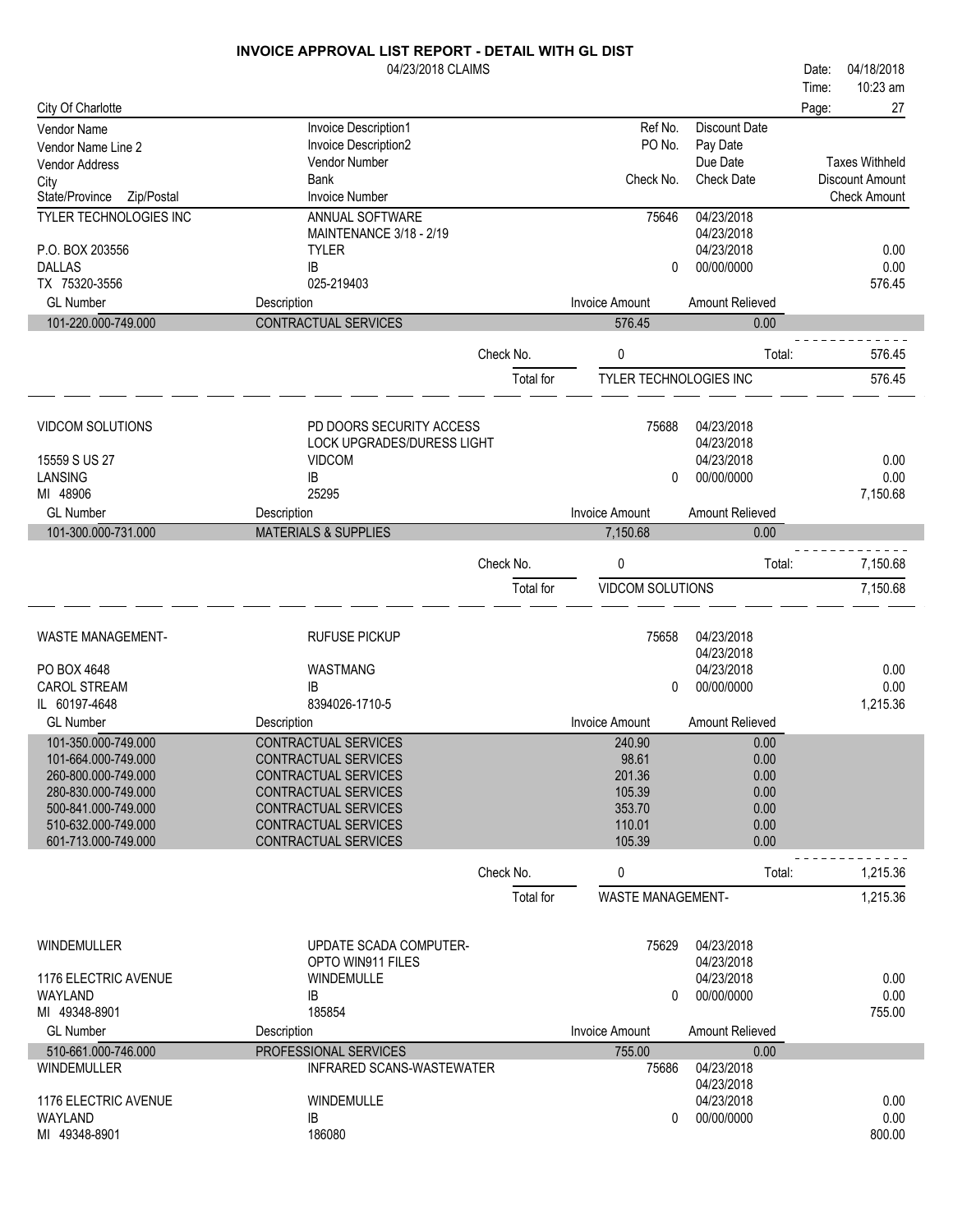|                                          | <b>INVOICE APPROVAL LIST REPORT - DETAIL WITH GL DIST</b><br>04/23/2018 CLAIMS |           |                       |                                   | 04/18/2018<br>Date:<br>10:23 am<br>Time: |
|------------------------------------------|--------------------------------------------------------------------------------|-----------|-----------------------|-----------------------------------|------------------------------------------|
| City Of Charlotte                        |                                                                                |           |                       |                                   | 28<br>Page:                              |
| <b>Vendor Name</b><br>Vendor Name Line 2 | Invoice Description1<br>Invoice Description2                                   |           | Ref No.<br>PO No.     | Discount Date<br>Pay Date         |                                          |
| <b>Vendor Address</b>                    | Vendor Number                                                                  |           |                       | Due Date                          | <b>Taxes Withheld</b>                    |
| City<br>State/Province<br>Zip/Postal     | <b>Bank</b><br><b>Invoice Number</b>                                           |           | Check No.             | <b>Check Date</b>                 | Discount Amount<br><b>Check Amount</b>   |
| <b>GL Number</b>                         | Description                                                                    |           | <b>Invoice Amount</b> | Amount Relieved                   |                                          |
| 510-631.000-746.000                      | PROFESSIONAL SERVICES                                                          |           | 800.00                | 0.00                              |                                          |
|                                          |                                                                                | Check No. | 0                     | Total:                            | 1,555.00                                 |
|                                          |                                                                                | Total for | WINDEMULLER           |                                   | 1,555.00                                 |
|                                          |                                                                                |           |                       | Grand Total:                      | 220,810.81                               |
|                                          | 140<br>Total Invoices:                                                         |           |                       | Less Credit Memos:                | $-414.04$                                |
|                                          |                                                                                |           |                       | Net Total:                        | 220,396.77                               |
|                                          |                                                                                |           |                       | Less Hand Check Total:            | 2,509.20                                 |
|                                          |                                                                                |           |                       | <b>Outstanding Invoice Total:</b> | 217,887.57                               |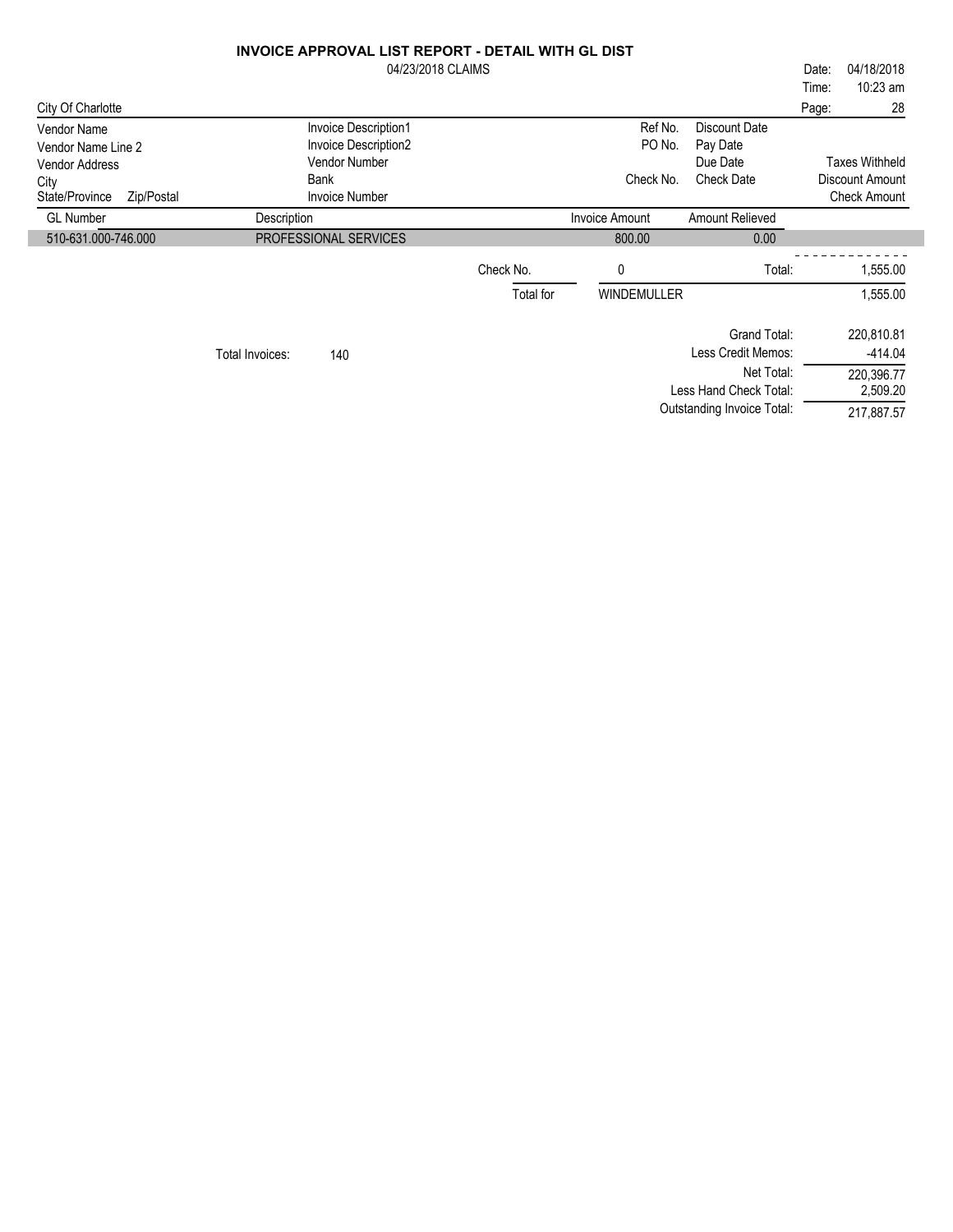|                                         | 04/23/2018 WIRE                                |                                |                         | 04/18/2018<br>Date:   |
|-----------------------------------------|------------------------------------------------|--------------------------------|-------------------------|-----------------------|
|                                         |                                                |                                |                         | 10:41 am<br>Time:     |
| City Of Charlotte                       |                                                |                                |                         | Page:<br>-1           |
| Vendor Name                             | Invoice Description1                           | Ref No.                        | <b>Discount Date</b>    |                       |
| Vendor Name Line 2                      | Invoice Description2                           | PO No.                         | Pay Date                |                       |
| <b>Vendor Address</b>                   | <b>Vendor Number</b>                           |                                | Due Date                | <b>Taxes Withheld</b> |
| City                                    | <b>Bank</b>                                    | Check No.                      | <b>Check Date</b>       | Discount Amount       |
| State/Province<br>Zip/Postal            | <b>Invoice Number</b>                          |                                |                         | <b>Check Amount</b>   |
|                                         |                                                |                                |                         |                       |
| <b>BANK OF AMERICA</b>                  | <b>STAPLES</b>                                 | 75698                          | 04/23/2018              |                       |
| COMMERCIAL CARD SERVICES                | <b>BINDERS</b>                                 |                                | 04/23/2018              |                       |
| 8036 INNOVATION WAY                     | <b>BANK OF AM</b>                              |                                | 04/23/2018              | 0.00                  |
| <b>CHICAGO</b>                          | LA SA                                          | 0                              | 00/00/0000              | 0.00                  |
| IL 60682                                | GILSON 03/21/18                                |                                |                         | 63.45                 |
| <b>GL Number</b>                        | Description                                    | <b>Invoice Amount</b>          | Amount Relieved         |                       |
| 101-410.000-731.000                     | <b>MATERIALS &amp; SUPPLIES</b>                | 63.45                          | 0.00                    |                       |
| <b>BANK OF AMERICA</b>                  | <b>APWA</b>                                    | 75699                          | 04/23/2018              |                       |
| COMMERCIAL CARD SERVICES                | CONFERENCE REGISTRATION                        |                                | 04/23/2018              |                       |
| 8036 INNOVATION WAY                     | <b>BANK OF AM</b>                              |                                | 04/23/2018              | 0.00                  |
| <b>CHICAGO</b>                          | LA SA                                          | $\Omega$                       | 00/00/0000              | 0.00                  |
| IL 60682                                | GILSON 03/26/18                                |                                |                         | 250.00                |
| <b>GL Number</b>                        | Description                                    | <b>Invoice Amount</b>          | Amount Relieved         |                       |
| 101-410.000-748.000                     | <b>CONFERENCES &amp; TRAINING</b>              | 250.00                         | 0.00                    |                       |
| <b>BANK OF AMERICA</b>                  | ELGA LABWATER                                  | 75700                          | 04/23/2018              |                       |
| COMMERCIAL CARD SERVICES                | <b>CHLORINE TABLETS</b>                        |                                | 04/23/2018              |                       |
| 8036 INNOVATION WAY                     | <b>BANK OF AM</b>                              |                                | 04/23/2018              | 0.00                  |
| <b>CHICAGO</b>                          | LA SA                                          | $\Omega$                       | 00/00/0000              | 0.00                  |
| IL 60682                                | GRIFFITH 03/03/18                              |                                |                         | 60.03                 |
| <b>GL Number</b>                        | Description                                    | <b>Invoice Amount</b>          | Amount Relieved         |                       |
|                                         |                                                |                                |                         |                       |
| 510-631.000-739.000                     | <b>LABORATORY SUPPLIES</b>                     | 60.03                          | 0.00                    |                       |
| <b>BANK OF AMERICA</b>                  | SOARING EAGEL HOTEL                            | 75701                          | 04/23/2018              |                       |
| <b>COMMERCIAL CARD SERVICES</b>         | MRWA CONFERENCE/COWHAM                         |                                | 04/23/2018              |                       |
| 8036 INNOVATION WAY                     | <b>BANK OF AM</b>                              |                                | 04/23/2018              | 0.00                  |
| <b>CHICAGO</b>                          | LA SA                                          | $\Omega$                       | 00/00/0000              | 0.00                  |
| IL 60682                                | GRIFFITH 03/20/18                              |                                |                         | 271.32                |
| <b>GL Number</b>                        | Description                                    | <b>Invoice Amount</b>          | Amount Relieved         |                       |
| 510-640.000-748.000                     | <b>CONFERENCES &amp; TRAINING</b>              | 271.32                         | 0.00                    |                       |
| <b>BANK OF AMERICA</b>                  | SOARING EAGLE HOTEL                            | 75702                          | 04/23/2018              |                       |
| COMMERCIAL CARD SERVICES                | MRWA CONDERENCE/GRIFFITH                       |                                | 04/23/2018              |                       |
| 8036 INNOVATION WAY                     | <b>BANK OF AM</b>                              |                                | 04/23/2018              | 0.00                  |
| <b>CHICAGO</b>                          | LA SA                                          | $\mathbf{0}$                   | 00/00/0000              | 0.00                  |
| IL 60682                                | GRIFFITH 03/20/2018                            |                                |                         | 271.32                |
| <b>GL Number</b>                        | Description                                    | <b>Invoice Amount</b>          | <b>Amount Relieved</b>  |                       |
| 510-640.000-748.000                     | <b>CONFERENCES &amp; TRAINING</b>              | 271.32                         | 0.00                    |                       |
| <b>BANK OF AMERICA</b>                  | EATON PUB & GRILLE                             | 75703                          | 04/23/2018              |                       |
| <b>COMMERCIAL CARD SERVICES</b>         | LUNCH W/REHMANN ASSOCS                         |                                | 04/23/2018              |                       |
| 8036 INNOVATION WAY                     | <b>BANK OF AM</b>                              |                                | 04/23/2018              | 0.00                  |
| <b>CHICAGO</b>                          | LA SA                                          | 0                              | 00/00/0000              | 0.00                  |
| IL 60682                                | GUETSCHOW 03/22/18                             |                                |                         | 52.79                 |
| <b>GL Number</b>                        | Description                                    | <b>Invoice Amount</b>          | <b>Amount Relieved</b>  |                       |
| 101-150.000-751.000                     | MEETING EXPENSE                                | 52.79                          | 0.00                    |                       |
| <b>BANK OF AMERICA</b>                  | OFFICE MAX                                     | 75704                          | 04/23/2018              |                       |
| COMMERCIAL CARD SERVICES                | CASH REGISTER TAPE                             |                                | 04/23/2018              |                       |
| 8036 INNOVATION WAY                     | <b>BANK OF AM</b>                              |                                | 04/23/2018              | 0.00                  |
| <b>CHICAGO</b>                          | LA SA                                          | 0                              | 00/00/0000              | 0.00                  |
| IL 60682                                | MOSSNER 3/5/18                                 |                                |                         | 99.99                 |
| <b>GL Number</b><br>101-220.000-731.000 | Description<br><b>MATERIALS &amp; SUPPLIES</b> | <b>Invoice Amount</b><br>99.99 | Amount Relieved<br>0.00 |                       |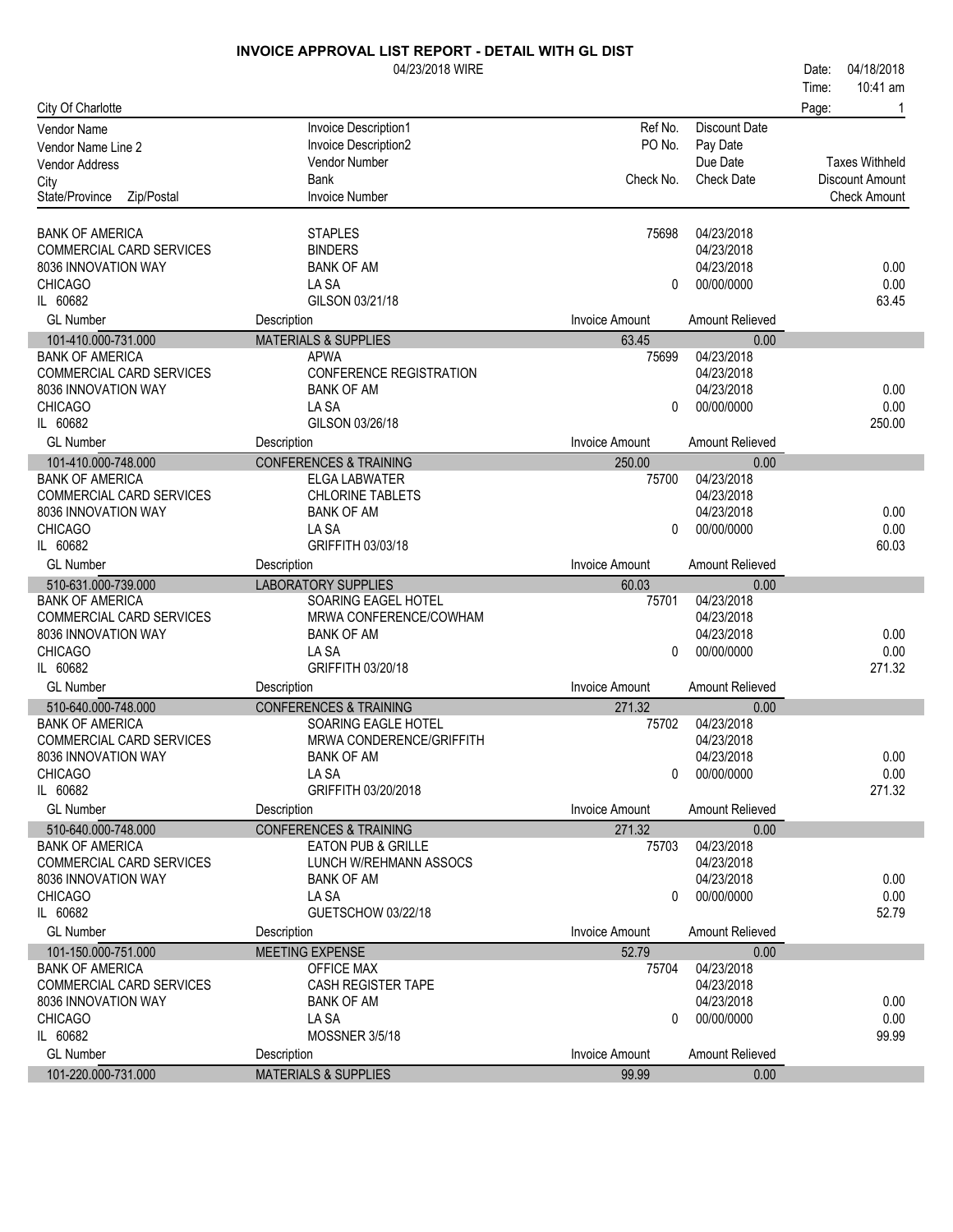|                                                 | 04/23/2018 WIRE                            |                       |                          | 04/18/2018<br>Date:    |
|-------------------------------------------------|--------------------------------------------|-----------------------|--------------------------|------------------------|
|                                                 |                                            |                       |                          | 10:41 am<br>Time:      |
| City Of Charlotte                               |                                            |                       |                          | 2<br>Page:             |
| Vendor Name                                     | Invoice Description1                       | Ref No.               | <b>Discount Date</b>     |                        |
| Vendor Name Line 2                              | Invoice Description2                       | PO No.                | Pay Date                 |                        |
| Vendor Address                                  | Vendor Number                              |                       | Due Date                 | <b>Taxes Withheld</b>  |
| City                                            | Bank                                       | Check No.             | <b>Check Date</b>        | <b>Discount Amount</b> |
| State/Province<br>Zip/Postal                    | <b>Invoice Number</b>                      |                       |                          | <b>Check Amount</b>    |
| <b>BANK OF AMERICA</b>                          | <b>DELUXE FOR BUSINESS</b>                 | 75705                 | 04/23/2018               |                        |
| COMMERCIAL CARD SERVICES                        | <b>DEPOSIT SLIPS</b>                       |                       | 04/23/2018               |                        |
| 8036 INNOVATION WAY                             | <b>BANK OF AM</b>                          |                       | 04/23/2018               | 0.00                   |
| <b>CHICAGO</b>                                  | LA SA                                      | 0                     | 00/00/0000               | 0.00                   |
| IL 60682                                        | MOSSNER 3/6/18                             |                       |                          | 171.83                 |
| <b>GL Number</b>                                | Description                                | <b>Invoice Amount</b> | Amount Relieved          |                        |
| 101-220.000-731.000                             | <b>MATERIALS &amp; SUPPLIES</b>            | 171.83                | 0.00                     |                        |
| <b>BANK OF AMERICA</b>                          | OFFICE MAX DEPOT                           | 75706                 | 04/23/2018               |                        |
| COMMERCIAL CARD SERVICES                        | <b>COPY PAPER</b>                          |                       | 04/23/2018               |                        |
| 8036 INNOVATION WAY                             | <b>BANK OF AM</b>                          |                       | 04/23/2018               | 0.00                   |
| <b>CHICAGO</b>                                  | LA SA                                      | 0                     | 00/00/0000               | 0.00                   |
| IL 60682                                        | MOSSNER 3/8/18                             |                       |                          | 111.96                 |
| <b>GL Number</b>                                | Description                                | <b>Invoice Amount</b> | Amount Relieved          |                        |
| 101-150.000-731.000                             | <b>MATERIALS &amp; SUPPLIES</b>            | 3.36                  | 0.00                     |                        |
| 101-200.000-731.000                             | <b>MATERIALS &amp; SUPPLIES</b>            | 5.60                  | 0.00                     |                        |
| 101-210.000-731.000                             | <b>MATERIALS &amp; SUPPLIES</b>            | 3.36                  | 0.00                     |                        |
| 101-220.000-731.000                             | <b>MATERIALS &amp; SUPPLIES</b>            | 5.60                  | 0.00                     |                        |
| 101-230.000-731.000                             | <b>MATERIALS &amp; SUPPLIES</b>            | 2.24                  | 0.00                     |                        |
| 101-300.000-731.000                             | <b>MATERIALS &amp; SUPPLIES</b>            | 38.06                 | 0.00                     |                        |
| 101-350.000-731.000                             | <b>MATERIALS &amp; SUPPLIES</b>            | 14.55                 | 0.00                     |                        |
| 101-410.000-731.000                             | <b>MATERIALS &amp; SUPPLIES</b>            | 39.19                 | 0.00                     |                        |
| <b>BANK OF AMERICA</b>                          | OFFICE MAX DEPOT                           | 75707                 | 04/23/2018               |                        |
| COMMERCIAL CARD SERVICES<br>8036 INNOVATION WAY | FORAY RETRACTABLE PEN<br><b>BANK OF AM</b> |                       | 04/23/2018<br>04/23/2018 | 0.00                   |
| <b>CHICAGO</b>                                  | LA SA                                      | 0                     | 00/00/0000               | 0.00                   |
| IL 60682                                        | MOSSNER 3/20/18                            |                       |                          | 25.98                  |
| <b>GL Number</b>                                |                                            | Invoice Amount        | Amount Relieved          |                        |
|                                                 | Description                                |                       |                          |                        |
| 101-200.000-731.000<br><b>BANK OF AMERICA</b>   | <b>MATERIALS &amp; SUPPLIES</b>            | 25.98                 | 0.00<br>04/23/2018       |                        |
| COMMERCIAL CARD SERVICES                        | LOGMEIN*PRO2<br><b>INTERNET ACCESS</b>     | 75708                 | 04/23/2018               |                        |
| 8036 INNOVATION WAY                             | <b>BANK OF AM</b>                          |                       | 04/23/2018               | 0.00                   |
| <b>CHICAGO</b>                                  | LA SA                                      | 0                     | 00/00/0000               | 0.00                   |
| IL 60682                                        | MOSSNER 3/23/18                            |                       |                          | 349.99                 |
| <b>GL Number</b>                                | Description                                | Invoice Amount        | <b>Amount Relieved</b>   |                        |
| 101-300.000-865.000                             | CAP. OUTLAY - COMPUTER EQUIP               | 349.99                | 0.00                     |                        |
| <b>BANK OF AMERICA</b>                          | DASH MEDICAL GLOVES                        | 75709                 | 04/23/2018               |                        |
| COMMERCIAL CARD SERVICES                        | PROTETIVE GLOVES                           |                       | 04/23/2018               |                        |
| 8036 INNOVATION WAY                             | <b>BANK OF AM</b>                          |                       | 04/23/2018               | 0.00                   |
| <b>CHICAGO</b>                                  | LA SA                                      | 0                     | 00/00/0000               | 0.00                   |
| IL 60682                                        | SHERMAN 3/2/18                             |                       |                          | 141.80                 |
| <b>GL Number</b>                                | Description                                | Invoice Amount        | Amount Relieved          |                        |
| 101-300.000-731.000                             | <b>MATERIALS &amp; SUPPLIES</b>            | 141.80                | 0.00                     |                        |
| <b>BANK OF AMERICA</b>                          | HANDGUN COMBATIVES STORE                   | 75710                 | 04/23/2018               |                        |
| <b>COMMERCIAL CARD SERVICES</b>                 | TRAINING DVD'S                             |                       | 04/23/2018               |                        |
| 8036 INNOVATION WAY                             | <b>BANK OF AM</b>                          |                       | 04/23/2018               | 0.00                   |
| <b>CHICAGO</b>                                  | LA SA                                      | $\Omega$              | 00/00/0000               | 0.00                   |
| IL 60682                                        | SHERMAN 3/5/18                             |                       |                          | 73.94                  |
| <b>GL Number</b>                                | Description                                | <b>Invoice Amount</b> | Amount Relieved          |                        |
| 101-300.000-731.000                             | <b>MATERIALS &amp; SUPPLIES</b>            | 73.94                 | 0.00                     |                        |
| <b>BANK OF AMERICA</b>                          | <b>ACT TRAINING FORCE</b>                  | 75711                 | 04/23/2018               |                        |
| <b>COMMERCIAL CARD SERVICES</b>                 | <b>FOIA TRAINING SECRETARY</b>             |                       | 04/23/2018               |                        |
| 8036 INNOVATION WAY                             | <b>BANK OF AM</b>                          |                       | 04/23/2018               | 0.00                   |
| <b>CHICAGO</b>                                  | LA SA                                      | 0                     | 00/00/0000               | 0.00                   |
| IL 60682                                        | SHERMAN 3/6/18                             |                       |                          | 199.00                 |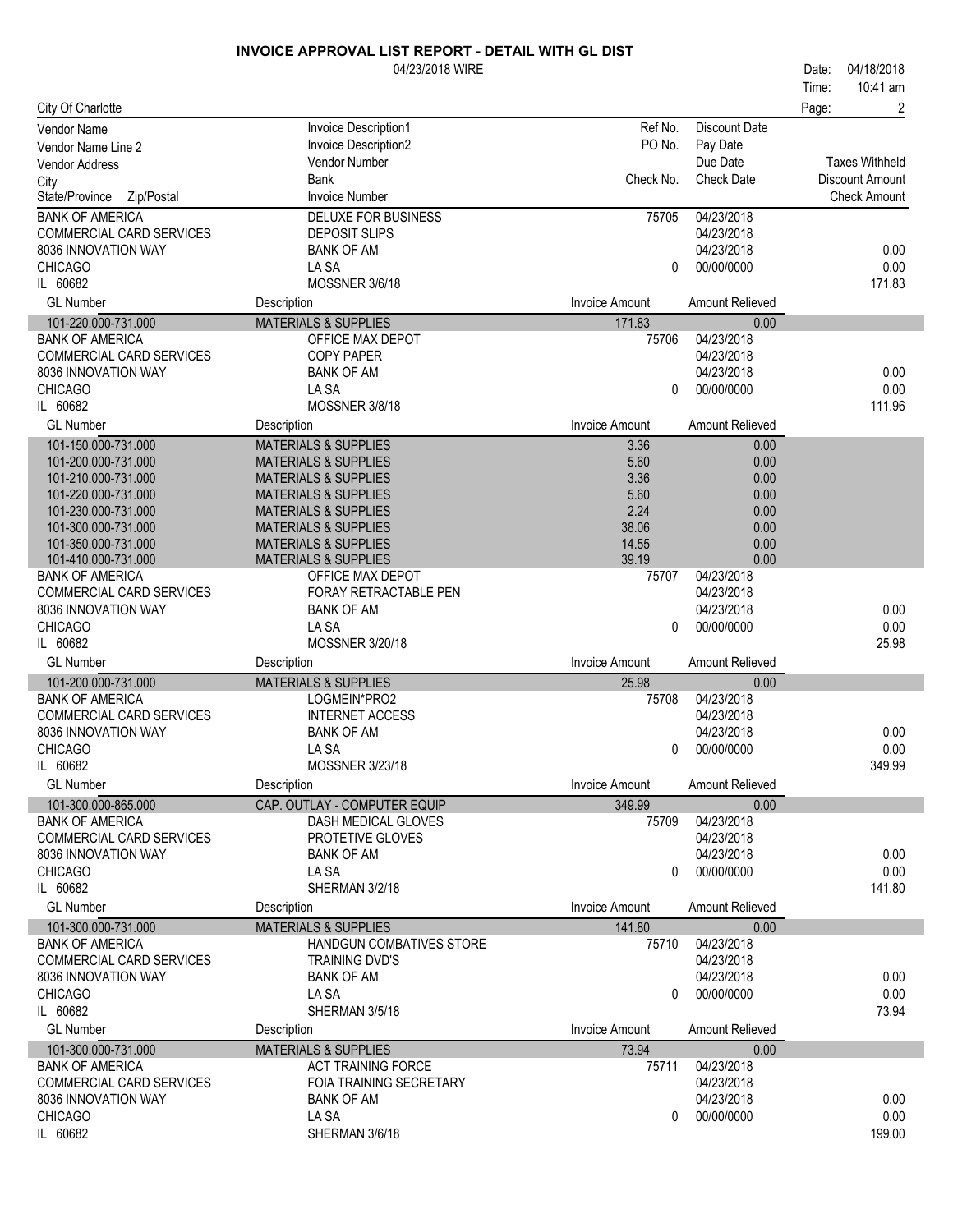|                                                    | 04/23/2018 WIRE                                 |                       |                          | 04/18/2018<br>Date:    |
|----------------------------------------------------|-------------------------------------------------|-----------------------|--------------------------|------------------------|
|                                                    |                                                 |                       |                          | 10:41 am<br>Time:      |
| City Of Charlotte                                  |                                                 |                       |                          | Page:<br>3             |
| <b>Vendor Name</b>                                 | Invoice Description1                            | Ref No.               | <b>Discount Date</b>     |                        |
| Vendor Name Line 2                                 | Invoice Description2                            | PO No.                | Pay Date                 |                        |
| <b>Vendor Address</b>                              | Vendor Number                                   |                       | Due Date                 | <b>Taxes Withheld</b>  |
| City                                               | Bank                                            | Check No.             | <b>Check Date</b>        | <b>Discount Amount</b> |
| State/Province<br>Zip/Postal                       | <b>Invoice Number</b>                           |                       |                          | <b>Check Amount</b>    |
| <b>GL Number</b>                                   | Description                                     | <b>Invoice Amount</b> | Amount Relieved          |                        |
| 240-302.000-748.000                                | <b>CONFERENCES &amp; TRAINING</b>               | 199.00                | 0.00                     |                        |
| <b>BANK OF AMERICA</b>                             | <b>CDW</b>                                      | 75712                 | 04/23/2018               |                        |
| COMMERCIAL CARD SERVICES                           | PRINTER ROLLS FOR CAR PRINTER                   |                       | 04/23/2018               |                        |
| 8036 INNOVATION WAY                                | <b>BANK OF AM</b>                               |                       | 04/23/2018               | 0.00                   |
| <b>CHICAGO</b>                                     | LA SA                                           | $\Omega$              | 00/00/0000               | 0.00                   |
| IL 60682                                           | SHERMAN 3/6/2018                                |                       |                          | 56.85                  |
| <b>GL Number</b>                                   | Description                                     | <b>Invoice Amount</b> | <b>Amount Relieved</b>   |                        |
| 101-300.000-731.000                                | <b>MATERIALS &amp; SUPPLIES</b>                 | 56.85                 | 0.00                     |                        |
| <b>BANK OF AMERICA</b>                             | <b>GALLS POLICE</b>                             | 75713                 | 04/23/2018               |                        |
| <b>COMMERCIAL CARD SERVICES</b>                    | <b>BDU PANTS</b>                                |                       | 04/23/2018               |                        |
| 8036 INNOVATION WAY                                | <b>BANK OF AM</b>                               |                       | 04/23/2018               | 0.00                   |
| <b>CHICAGO</b>                                     | LA SA                                           | 0                     | 00/00/0000               | 0.00                   |
| IL 60682                                           | SHERMAN 3/7/18                                  |                       |                          | 91.10                  |
| <b>GL Number</b>                                   | Description                                     | <b>Invoice Amount</b> | <b>Amount Relieved</b>   |                        |
| 101-300.000-733.000                                | <b>UNIFORM &amp; CLEANING</b>                   | 91.10                 | 0.00                     |                        |
| <b>BANK OF AMERICA</b><br>COMMERCIAL CARD SERVICES | <b>BATTERIES PLUS</b>                           | 75714                 | 04/23/2018<br>04/23/2018 |                        |
| 8036 INNOVATION WAY                                | AA/AAA BATTERIES FOR EQUIP<br><b>BANK OF AM</b> |                       | 04/23/2018               | 0.00                   |
| <b>CHICAGO</b>                                     | LA SA                                           | $\Omega$              | 00/00/0000               | 0.00                   |
| IL 60682                                           | SHERMAN 3/8/18                                  |                       |                          | 90.05                  |
| <b>GL Number</b>                                   | Description                                     | <b>Invoice Amount</b> | Amount Relieved          |                        |
| 101-300.000-731.000                                | <b>MATERIALS &amp; SUPPLIES</b>                 | 90.05                 | 0.00                     |                        |
| <b>BANK OF AMERICA</b>                             | LOGMEINPRO2                                     | 75715                 | 04/23/2018               |                        |
| COMMERCIAL CARD SERVICES                           | REMOTE COMPUTER SOFTWARE                        |                       | 04/23/2018               |                        |
| 8036 INNOVATION WAY                                | <b>BANK OF AM</b>                               |                       | 04/23/2018               | 0.00                   |
| <b>CHICAGO</b>                                     | LA SA                                           | 0                     | 00/00/0000               | 0.00                   |
| IL 60682                                           | SHERMAN 3/9/18                                  |                       |                          | 349.99                 |
| <b>GL Number</b>                                   | Description                                     | <b>Invoice Amount</b> | <b>Amount Relieved</b>   |                        |
| 101-300.000-865.000                                | CAP. OUTLAY - COMPUTER EQUIP                    | 349.99                | 0.00                     |                        |
| <b>BANK OF AMERICA</b>                             | EASY ID SOLUTION                                | 75716                 | 04/23/2018               |                        |
| COMMERCIAL CARD SERVICES                           | DEPARTMENT ID CARDS                             |                       | 04/23/2018               |                        |
| 8036 INNOVATION WAY                                | <b>BANK OF AM</b>                               |                       | 04/23/2018               | 0.00                   |
| <b>CHICAGO</b>                                     | LA SA                                           | $\Omega$              | 00/00/0000               | 0.00                   |
| IL 60682                                           | SHERMAN 3/20/18                                 |                       |                          | 30.00                  |
| <b>GL Number</b>                                   | Description                                     | <b>Invoice Amount</b> | <b>Amount Relieved</b>   |                        |
| 101-300.000-731.000                                | <b>MATERIALS &amp; SUPPLIES</b>                 | 30.00                 | 0.00                     |                        |
| <b>BANK OF AMERICA</b>                             | COMFORT INN MT PLEASANT                         | 75717                 | 04/23/2018               |                        |
| COMMERCIAL CARD SERVICES                           | CLERK'S INSTITUE/JESSICA                        |                       | 04/23/2018               |                        |
| 8036 INNOVATION WAY                                | <b>BANK OF AM</b>                               |                       | 04/23/2018               | 0.00                   |
| <b>CHICAGO</b>                                     | LA SA                                           | 0                     | 00/00/0000               | 0.00                   |
| IL 60682                                           | TERPSTRA 3/15/18                                |                       |                          | 306.00                 |
| <b>GL Number</b>                                   | Description                                     | <b>Invoice Amount</b> | Amount Relieved          |                        |
| 101-200.000-748.000                                | <b>CONFERENCES &amp; TRAINING</b>               | 306.00                | 0.00                     |                        |
| <b>BANK OF AMERICA</b>                             | COMFORT INN MT PLEASANT                         | 75718                 | 04/23/2018               |                        |
| COMMERCIAL CARD SERVICES                           | MASTER ACADEMY/JESSICA                          |                       | 04/23/2018               |                        |
| 8036 INNOVATION WAY                                | <b>BANK OF AM</b>                               |                       | 04/23/2018               | 0.00                   |
| <b>CHICAGO</b>                                     | LA SA                                           | 0                     | 00/00/0000               | 0.00                   |
| IL 60682                                           | TERPSTRA 3/16/18                                |                       |                          | 76.50                  |
| <b>GL Number</b>                                   | Description                                     | <b>Invoice Amount</b> | Amount Relieved          |                        |
| 101-200.000-748.000                                | <b>CONFERENCES &amp; TRAINING</b>               | 76.50                 | 0.00                     |                        |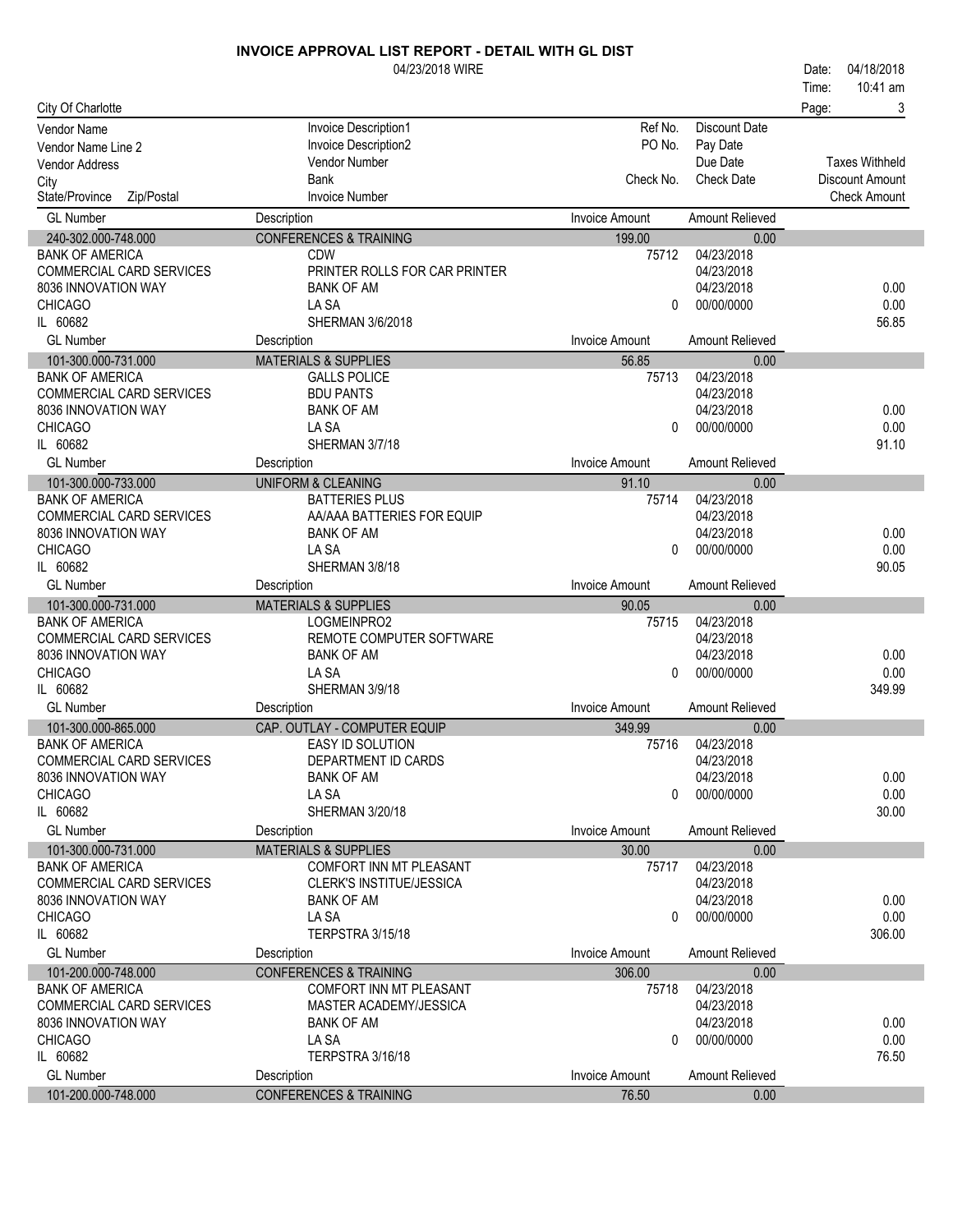| 10:41 am<br>Time:<br>City Of Charlotte<br>Page:<br>4<br>Invoice Description1<br>Ref No.<br>Discount Date<br>Vendor Name<br>Invoice Description2<br>PO No.<br>Pay Date<br>Vendor Name Line 2<br>Vendor Number<br>Due Date<br><b>Taxes Withheld</b><br>Vendor Address<br><b>Bank</b><br>Check No.<br><b>Check Date</b><br>Discount Amount<br>City<br>State/Province<br><b>Invoice Number</b><br><b>Check Amount</b><br>Zip/Postal<br><b>BANK OF AMERICA</b><br><b>JIMMY JOHNS</b><br>04/23/2018<br>75719<br>COMMERCIAL CARD SERVICES<br>DINNER MASTER ACADEMY<br>04/23/2018<br>04/23/2018<br>0.00<br>8036 INNOVATION WAY<br><b>BANK OF AM</b><br><b>CHICAGO</b><br>LA SA<br>0.00<br>00/00/0000<br>0<br>IL 60682<br>TERPSTRA 3/19/18<br>6.67<br><b>GL Number</b><br><b>Invoice Amount</b><br>Amount Relieved<br>Description<br><b>CONFERENCES &amp; TRAINING</b><br>101-200.000-748.000<br>6.67<br>0.00<br>04/23/2018<br><b>BANK OF AMERICA</b><br><b>BENNIGANS</b><br>75720<br>COMMERCIAL CARD SERVICES<br>DINNER MASTER ACADEMY<br>04/23/2018<br>04/23/2018<br>8036 INNOVATION WAY<br><b>BANK OF AM</b><br>0.00<br>LA SA<br>00/00/0000<br>0.00<br><b>CHICAGO</b><br>$\Omega$<br>IL 60682<br>TERPSTRA 3/20/18<br>14.00<br><b>GL Number</b><br><b>Invoice Amount</b><br>Description<br><b>Amount Relieved</b><br><b>CONFERENCES &amp; TRAINING</b><br>101-200.000-748.000<br>14.00<br>0.00<br>04/23/2018<br><b>BANK OF AMERICA</b><br><b>COMFORT INN MT PLEASANT</b><br>75721<br>COMMERCIAL CARD SERVICES<br>04/23/2018<br><b>MASTER ACADEMY/GINGER</b><br>8036 INNOVATION WAY<br><b>BANK OF AM</b><br>04/23/2018<br>0.00<br>LA SA<br>0.00<br><b>CHICAGO</b><br>00/00/0000<br>0<br>IL 60682<br>TERPSTRA 3/21/18<br>153.00<br><b>GL Number</b><br><b>Invoice Amount</b><br>Amount Relieved<br>Description<br><b>CONFERENCES &amp; TRAINING</b><br>101-200.000-748.000<br>153.00<br>0.00<br><b>CRACKER BARREL</b><br>04/23/2018<br><b>BANK OF AMERICA</b><br>75722<br>COMMERCIAL CARD SERVICES<br><b>BREAKFAST MEETING</b><br>04/23/2018<br>0.00<br>8036 INNOVATION WAY<br><b>BANK OF AM</b><br>04/23/2018<br>0.00<br><b>CHICAGO</b><br>LA SA<br>00/00/0000<br>$\Omega$<br>12.00<br>IL 60682<br>TERPSTRA 3/29/18<br><b>GL Number</b><br><b>Invoice Amount</b><br>Description<br>Amount Relieved<br><b>CONFERENCES &amp; TRAINING</b><br>12.00<br>101-200.000-748.000<br>0.00<br>04/23/2018<br><b>BANK OF AMERICA</b><br><b>ACTIVE 911</b><br>75723<br>COMMERCIAL CARD SERVICES<br>PHONE NOTIFICATION FOR CALLS<br>04/23/2018<br>04/23/2018<br>8036 INNOVATION WAY<br><b>BANK OF AM</b><br>0.00<br>00/00/0000<br>0.00<br><b>CHICAGO</b><br>LA SA<br>$\mathbf{0}$<br>IL 60682<br>FULLERTON 3/6/18<br>528.75<br><b>GL Number</b><br>Description<br><b>Invoice Amount</b><br>Amount Relieved<br>101-350.000-735.000<br><b>DUES &amp; SUBSCRIPTIONS</b><br>528.75<br>0.00<br>04/23/2018<br><b>BANK OF AMERICA</b><br>PARK PLACE HOTEL<br>75724<br>04/23/2018<br>COMMERCIAL CARD SERVICES<br>ASST. CHIEF STAY FOR MTG.<br>8036 INNOVATION WAY<br><b>BANK OF AM</b><br>04/23/2018<br>0.00<br>0.00<br><b>CHICAGO</b><br>LA SA<br>00/00/0000<br>0<br>IL 60682<br>FULLERTON 3/11/18<br>94.31<br><b>Invoice Amount</b><br><b>GL Number</b><br>Description<br>Amount Relieved<br>101-350.000-748.000<br><b>CONFERENCES &amp; TRAINING</b><br>94.31<br>0.00<br>04/23/2018<br><b>BANK OF AMERICA</b><br>NORTHERN TOOL<br>75725<br>COMMERCIAL CARD SERVICES<br>PARTS FOR PUMP - GATOR<br>04/23/2018<br>04/23/2018<br>0.00<br>8036 INNOVATION WAY<br><b>BANK OF AM</b><br>0.00<br><b>CHICAGO</b><br>LA SA<br>00/00/0000<br>0<br>IL 60682<br>FULLETON 3/14/18<br>92.50<br><b>GL Number</b><br><b>Invoice Amount</b><br>Amount Relieved<br>Description<br>101-350.000-740.000<br>92.50<br><b>VEHICLE MAINTENANCE</b><br>0.00<br>04/23/2018<br><b>BANK OF AMERICA</b><br><b>HOME DEPOT</b><br>75726<br>COMMERCIAL CARD SERVICES<br>04/23/2018<br><b>DISHWASHER - WSFS</b><br>8036 INNOVATION WAY<br><b>BANK OF AM</b><br>04/23/2018<br>0.00<br><b>CHICAGO</b><br>LA SA<br>00/00/0000<br>0.00<br>$\Omega$ |          | 04/23/2018 WIRE   |  | 04/18/2018<br>Date: |
|----------------------------------------------------------------------------------------------------------------------------------------------------------------------------------------------------------------------------------------------------------------------------------------------------------------------------------------------------------------------------------------------------------------------------------------------------------------------------------------------------------------------------------------------------------------------------------------------------------------------------------------------------------------------------------------------------------------------------------------------------------------------------------------------------------------------------------------------------------------------------------------------------------------------------------------------------------------------------------------------------------------------------------------------------------------------------------------------------------------------------------------------------------------------------------------------------------------------------------------------------------------------------------------------------------------------------------------------------------------------------------------------------------------------------------------------------------------------------------------------------------------------------------------------------------------------------------------------------------------------------------------------------------------------------------------------------------------------------------------------------------------------------------------------------------------------------------------------------------------------------------------------------------------------------------------------------------------------------------------------------------------------------------------------------------------------------------------------------------------------------------------------------------------------------------------------------------------------------------------------------------------------------------------------------------------------------------------------------------------------------------------------------------------------------------------------------------------------------------------------------------------------------------------------------------------------------------------------------------------------------------------------------------------------------------------------------------------------------------------------------------------------------------------------------------------------------------------------------------------------------------------------------------------------------------------------------------------------------------------------------------------------------------------------------------------------------------------------------------------------------------------------------------------------------------------------------------------------------------------------------------------------------------------------------------------------------------------------------------------------------------------------------------------------------------------------------------------------------------------------------------------------------------------------------------------------------------------------------------------------------------------------------------------------------------------------------------------------------------------------------------------------------------------------------------------------------------------------------------------------------------------------------------------------------------------------------------------------------------------------------------------------------------------------------------------------------------|----------|-------------------|--|---------------------|
|                                                                                                                                                                                                                                                                                                                                                                                                                                                                                                                                                                                                                                                                                                                                                                                                                                                                                                                                                                                                                                                                                                                                                                                                                                                                                                                                                                                                                                                                                                                                                                                                                                                                                                                                                                                                                                                                                                                                                                                                                                                                                                                                                                                                                                                                                                                                                                                                                                                                                                                                                                                                                                                                                                                                                                                                                                                                                                                                                                                                                                                                                                                                                                                                                                                                                                                                                                                                                                                                                                                                                                                                                                                                                                                                                                                                                                                                                                                                                                                                                                                                                  |          |                   |  |                     |
|                                                                                                                                                                                                                                                                                                                                                                                                                                                                                                                                                                                                                                                                                                                                                                                                                                                                                                                                                                                                                                                                                                                                                                                                                                                                                                                                                                                                                                                                                                                                                                                                                                                                                                                                                                                                                                                                                                                                                                                                                                                                                                                                                                                                                                                                                                                                                                                                                                                                                                                                                                                                                                                                                                                                                                                                                                                                                                                                                                                                                                                                                                                                                                                                                                                                                                                                                                                                                                                                                                                                                                                                                                                                                                                                                                                                                                                                                                                                                                                                                                                                                  |          |                   |  |                     |
|                                                                                                                                                                                                                                                                                                                                                                                                                                                                                                                                                                                                                                                                                                                                                                                                                                                                                                                                                                                                                                                                                                                                                                                                                                                                                                                                                                                                                                                                                                                                                                                                                                                                                                                                                                                                                                                                                                                                                                                                                                                                                                                                                                                                                                                                                                                                                                                                                                                                                                                                                                                                                                                                                                                                                                                                                                                                                                                                                                                                                                                                                                                                                                                                                                                                                                                                                                                                                                                                                                                                                                                                                                                                                                                                                                                                                                                                                                                                                                                                                                                                                  |          |                   |  |                     |
|                                                                                                                                                                                                                                                                                                                                                                                                                                                                                                                                                                                                                                                                                                                                                                                                                                                                                                                                                                                                                                                                                                                                                                                                                                                                                                                                                                                                                                                                                                                                                                                                                                                                                                                                                                                                                                                                                                                                                                                                                                                                                                                                                                                                                                                                                                                                                                                                                                                                                                                                                                                                                                                                                                                                                                                                                                                                                                                                                                                                                                                                                                                                                                                                                                                                                                                                                                                                                                                                                                                                                                                                                                                                                                                                                                                                                                                                                                                                                                                                                                                                                  |          |                   |  |                     |
|                                                                                                                                                                                                                                                                                                                                                                                                                                                                                                                                                                                                                                                                                                                                                                                                                                                                                                                                                                                                                                                                                                                                                                                                                                                                                                                                                                                                                                                                                                                                                                                                                                                                                                                                                                                                                                                                                                                                                                                                                                                                                                                                                                                                                                                                                                                                                                                                                                                                                                                                                                                                                                                                                                                                                                                                                                                                                                                                                                                                                                                                                                                                                                                                                                                                                                                                                                                                                                                                                                                                                                                                                                                                                                                                                                                                                                                                                                                                                                                                                                                                                  |          |                   |  |                     |
|                                                                                                                                                                                                                                                                                                                                                                                                                                                                                                                                                                                                                                                                                                                                                                                                                                                                                                                                                                                                                                                                                                                                                                                                                                                                                                                                                                                                                                                                                                                                                                                                                                                                                                                                                                                                                                                                                                                                                                                                                                                                                                                                                                                                                                                                                                                                                                                                                                                                                                                                                                                                                                                                                                                                                                                                                                                                                                                                                                                                                                                                                                                                                                                                                                                                                                                                                                                                                                                                                                                                                                                                                                                                                                                                                                                                                                                                                                                                                                                                                                                                                  |          |                   |  |                     |
|                                                                                                                                                                                                                                                                                                                                                                                                                                                                                                                                                                                                                                                                                                                                                                                                                                                                                                                                                                                                                                                                                                                                                                                                                                                                                                                                                                                                                                                                                                                                                                                                                                                                                                                                                                                                                                                                                                                                                                                                                                                                                                                                                                                                                                                                                                                                                                                                                                                                                                                                                                                                                                                                                                                                                                                                                                                                                                                                                                                                                                                                                                                                                                                                                                                                                                                                                                                                                                                                                                                                                                                                                                                                                                                                                                                                                                                                                                                                                                                                                                                                                  |          |                   |  |                     |
|                                                                                                                                                                                                                                                                                                                                                                                                                                                                                                                                                                                                                                                                                                                                                                                                                                                                                                                                                                                                                                                                                                                                                                                                                                                                                                                                                                                                                                                                                                                                                                                                                                                                                                                                                                                                                                                                                                                                                                                                                                                                                                                                                                                                                                                                                                                                                                                                                                                                                                                                                                                                                                                                                                                                                                                                                                                                                                                                                                                                                                                                                                                                                                                                                                                                                                                                                                                                                                                                                                                                                                                                                                                                                                                                                                                                                                                                                                                                                                                                                                                                                  |          |                   |  |                     |
|                                                                                                                                                                                                                                                                                                                                                                                                                                                                                                                                                                                                                                                                                                                                                                                                                                                                                                                                                                                                                                                                                                                                                                                                                                                                                                                                                                                                                                                                                                                                                                                                                                                                                                                                                                                                                                                                                                                                                                                                                                                                                                                                                                                                                                                                                                                                                                                                                                                                                                                                                                                                                                                                                                                                                                                                                                                                                                                                                                                                                                                                                                                                                                                                                                                                                                                                                                                                                                                                                                                                                                                                                                                                                                                                                                                                                                                                                                                                                                                                                                                                                  |          |                   |  |                     |
|                                                                                                                                                                                                                                                                                                                                                                                                                                                                                                                                                                                                                                                                                                                                                                                                                                                                                                                                                                                                                                                                                                                                                                                                                                                                                                                                                                                                                                                                                                                                                                                                                                                                                                                                                                                                                                                                                                                                                                                                                                                                                                                                                                                                                                                                                                                                                                                                                                                                                                                                                                                                                                                                                                                                                                                                                                                                                                                                                                                                                                                                                                                                                                                                                                                                                                                                                                                                                                                                                                                                                                                                                                                                                                                                                                                                                                                                                                                                                                                                                                                                                  |          |                   |  |                     |
|                                                                                                                                                                                                                                                                                                                                                                                                                                                                                                                                                                                                                                                                                                                                                                                                                                                                                                                                                                                                                                                                                                                                                                                                                                                                                                                                                                                                                                                                                                                                                                                                                                                                                                                                                                                                                                                                                                                                                                                                                                                                                                                                                                                                                                                                                                                                                                                                                                                                                                                                                                                                                                                                                                                                                                                                                                                                                                                                                                                                                                                                                                                                                                                                                                                                                                                                                                                                                                                                                                                                                                                                                                                                                                                                                                                                                                                                                                                                                                                                                                                                                  |          |                   |  |                     |
|                                                                                                                                                                                                                                                                                                                                                                                                                                                                                                                                                                                                                                                                                                                                                                                                                                                                                                                                                                                                                                                                                                                                                                                                                                                                                                                                                                                                                                                                                                                                                                                                                                                                                                                                                                                                                                                                                                                                                                                                                                                                                                                                                                                                                                                                                                                                                                                                                                                                                                                                                                                                                                                                                                                                                                                                                                                                                                                                                                                                                                                                                                                                                                                                                                                                                                                                                                                                                                                                                                                                                                                                                                                                                                                                                                                                                                                                                                                                                                                                                                                                                  |          |                   |  |                     |
|                                                                                                                                                                                                                                                                                                                                                                                                                                                                                                                                                                                                                                                                                                                                                                                                                                                                                                                                                                                                                                                                                                                                                                                                                                                                                                                                                                                                                                                                                                                                                                                                                                                                                                                                                                                                                                                                                                                                                                                                                                                                                                                                                                                                                                                                                                                                                                                                                                                                                                                                                                                                                                                                                                                                                                                                                                                                                                                                                                                                                                                                                                                                                                                                                                                                                                                                                                                                                                                                                                                                                                                                                                                                                                                                                                                                                                                                                                                                                                                                                                                                                  |          |                   |  |                     |
|                                                                                                                                                                                                                                                                                                                                                                                                                                                                                                                                                                                                                                                                                                                                                                                                                                                                                                                                                                                                                                                                                                                                                                                                                                                                                                                                                                                                                                                                                                                                                                                                                                                                                                                                                                                                                                                                                                                                                                                                                                                                                                                                                                                                                                                                                                                                                                                                                                                                                                                                                                                                                                                                                                                                                                                                                                                                                                                                                                                                                                                                                                                                                                                                                                                                                                                                                                                                                                                                                                                                                                                                                                                                                                                                                                                                                                                                                                                                                                                                                                                                                  |          |                   |  |                     |
|                                                                                                                                                                                                                                                                                                                                                                                                                                                                                                                                                                                                                                                                                                                                                                                                                                                                                                                                                                                                                                                                                                                                                                                                                                                                                                                                                                                                                                                                                                                                                                                                                                                                                                                                                                                                                                                                                                                                                                                                                                                                                                                                                                                                                                                                                                                                                                                                                                                                                                                                                                                                                                                                                                                                                                                                                                                                                                                                                                                                                                                                                                                                                                                                                                                                                                                                                                                                                                                                                                                                                                                                                                                                                                                                                                                                                                                                                                                                                                                                                                                                                  |          |                   |  |                     |
|                                                                                                                                                                                                                                                                                                                                                                                                                                                                                                                                                                                                                                                                                                                                                                                                                                                                                                                                                                                                                                                                                                                                                                                                                                                                                                                                                                                                                                                                                                                                                                                                                                                                                                                                                                                                                                                                                                                                                                                                                                                                                                                                                                                                                                                                                                                                                                                                                                                                                                                                                                                                                                                                                                                                                                                                                                                                                                                                                                                                                                                                                                                                                                                                                                                                                                                                                                                                                                                                                                                                                                                                                                                                                                                                                                                                                                                                                                                                                                                                                                                                                  |          |                   |  |                     |
|                                                                                                                                                                                                                                                                                                                                                                                                                                                                                                                                                                                                                                                                                                                                                                                                                                                                                                                                                                                                                                                                                                                                                                                                                                                                                                                                                                                                                                                                                                                                                                                                                                                                                                                                                                                                                                                                                                                                                                                                                                                                                                                                                                                                                                                                                                                                                                                                                                                                                                                                                                                                                                                                                                                                                                                                                                                                                                                                                                                                                                                                                                                                                                                                                                                                                                                                                                                                                                                                                                                                                                                                                                                                                                                                                                                                                                                                                                                                                                                                                                                                                  |          |                   |  |                     |
|                                                                                                                                                                                                                                                                                                                                                                                                                                                                                                                                                                                                                                                                                                                                                                                                                                                                                                                                                                                                                                                                                                                                                                                                                                                                                                                                                                                                                                                                                                                                                                                                                                                                                                                                                                                                                                                                                                                                                                                                                                                                                                                                                                                                                                                                                                                                                                                                                                                                                                                                                                                                                                                                                                                                                                                                                                                                                                                                                                                                                                                                                                                                                                                                                                                                                                                                                                                                                                                                                                                                                                                                                                                                                                                                                                                                                                                                                                                                                                                                                                                                                  |          |                   |  |                     |
|                                                                                                                                                                                                                                                                                                                                                                                                                                                                                                                                                                                                                                                                                                                                                                                                                                                                                                                                                                                                                                                                                                                                                                                                                                                                                                                                                                                                                                                                                                                                                                                                                                                                                                                                                                                                                                                                                                                                                                                                                                                                                                                                                                                                                                                                                                                                                                                                                                                                                                                                                                                                                                                                                                                                                                                                                                                                                                                                                                                                                                                                                                                                                                                                                                                                                                                                                                                                                                                                                                                                                                                                                                                                                                                                                                                                                                                                                                                                                                                                                                                                                  |          |                   |  |                     |
|                                                                                                                                                                                                                                                                                                                                                                                                                                                                                                                                                                                                                                                                                                                                                                                                                                                                                                                                                                                                                                                                                                                                                                                                                                                                                                                                                                                                                                                                                                                                                                                                                                                                                                                                                                                                                                                                                                                                                                                                                                                                                                                                                                                                                                                                                                                                                                                                                                                                                                                                                                                                                                                                                                                                                                                                                                                                                                                                                                                                                                                                                                                                                                                                                                                                                                                                                                                                                                                                                                                                                                                                                                                                                                                                                                                                                                                                                                                                                                                                                                                                                  |          |                   |  |                     |
|                                                                                                                                                                                                                                                                                                                                                                                                                                                                                                                                                                                                                                                                                                                                                                                                                                                                                                                                                                                                                                                                                                                                                                                                                                                                                                                                                                                                                                                                                                                                                                                                                                                                                                                                                                                                                                                                                                                                                                                                                                                                                                                                                                                                                                                                                                                                                                                                                                                                                                                                                                                                                                                                                                                                                                                                                                                                                                                                                                                                                                                                                                                                                                                                                                                                                                                                                                                                                                                                                                                                                                                                                                                                                                                                                                                                                                                                                                                                                                                                                                                                                  |          |                   |  |                     |
|                                                                                                                                                                                                                                                                                                                                                                                                                                                                                                                                                                                                                                                                                                                                                                                                                                                                                                                                                                                                                                                                                                                                                                                                                                                                                                                                                                                                                                                                                                                                                                                                                                                                                                                                                                                                                                                                                                                                                                                                                                                                                                                                                                                                                                                                                                                                                                                                                                                                                                                                                                                                                                                                                                                                                                                                                                                                                                                                                                                                                                                                                                                                                                                                                                                                                                                                                                                                                                                                                                                                                                                                                                                                                                                                                                                                                                                                                                                                                                                                                                                                                  |          |                   |  |                     |
|                                                                                                                                                                                                                                                                                                                                                                                                                                                                                                                                                                                                                                                                                                                                                                                                                                                                                                                                                                                                                                                                                                                                                                                                                                                                                                                                                                                                                                                                                                                                                                                                                                                                                                                                                                                                                                                                                                                                                                                                                                                                                                                                                                                                                                                                                                                                                                                                                                                                                                                                                                                                                                                                                                                                                                                                                                                                                                                                                                                                                                                                                                                                                                                                                                                                                                                                                                                                                                                                                                                                                                                                                                                                                                                                                                                                                                                                                                                                                                                                                                                                                  |          |                   |  |                     |
|                                                                                                                                                                                                                                                                                                                                                                                                                                                                                                                                                                                                                                                                                                                                                                                                                                                                                                                                                                                                                                                                                                                                                                                                                                                                                                                                                                                                                                                                                                                                                                                                                                                                                                                                                                                                                                                                                                                                                                                                                                                                                                                                                                                                                                                                                                                                                                                                                                                                                                                                                                                                                                                                                                                                                                                                                                                                                                                                                                                                                                                                                                                                                                                                                                                                                                                                                                                                                                                                                                                                                                                                                                                                                                                                                                                                                                                                                                                                                                                                                                                                                  |          |                   |  |                     |
|                                                                                                                                                                                                                                                                                                                                                                                                                                                                                                                                                                                                                                                                                                                                                                                                                                                                                                                                                                                                                                                                                                                                                                                                                                                                                                                                                                                                                                                                                                                                                                                                                                                                                                                                                                                                                                                                                                                                                                                                                                                                                                                                                                                                                                                                                                                                                                                                                                                                                                                                                                                                                                                                                                                                                                                                                                                                                                                                                                                                                                                                                                                                                                                                                                                                                                                                                                                                                                                                                                                                                                                                                                                                                                                                                                                                                                                                                                                                                                                                                                                                                  |          |                   |  |                     |
|                                                                                                                                                                                                                                                                                                                                                                                                                                                                                                                                                                                                                                                                                                                                                                                                                                                                                                                                                                                                                                                                                                                                                                                                                                                                                                                                                                                                                                                                                                                                                                                                                                                                                                                                                                                                                                                                                                                                                                                                                                                                                                                                                                                                                                                                                                                                                                                                                                                                                                                                                                                                                                                                                                                                                                                                                                                                                                                                                                                                                                                                                                                                                                                                                                                                                                                                                                                                                                                                                                                                                                                                                                                                                                                                                                                                                                                                                                                                                                                                                                                                                  |          |                   |  |                     |
|                                                                                                                                                                                                                                                                                                                                                                                                                                                                                                                                                                                                                                                                                                                                                                                                                                                                                                                                                                                                                                                                                                                                                                                                                                                                                                                                                                                                                                                                                                                                                                                                                                                                                                                                                                                                                                                                                                                                                                                                                                                                                                                                                                                                                                                                                                                                                                                                                                                                                                                                                                                                                                                                                                                                                                                                                                                                                                                                                                                                                                                                                                                                                                                                                                                                                                                                                                                                                                                                                                                                                                                                                                                                                                                                                                                                                                                                                                                                                                                                                                                                                  |          |                   |  |                     |
|                                                                                                                                                                                                                                                                                                                                                                                                                                                                                                                                                                                                                                                                                                                                                                                                                                                                                                                                                                                                                                                                                                                                                                                                                                                                                                                                                                                                                                                                                                                                                                                                                                                                                                                                                                                                                                                                                                                                                                                                                                                                                                                                                                                                                                                                                                                                                                                                                                                                                                                                                                                                                                                                                                                                                                                                                                                                                                                                                                                                                                                                                                                                                                                                                                                                                                                                                                                                                                                                                                                                                                                                                                                                                                                                                                                                                                                                                                                                                                                                                                                                                  |          |                   |  |                     |
|                                                                                                                                                                                                                                                                                                                                                                                                                                                                                                                                                                                                                                                                                                                                                                                                                                                                                                                                                                                                                                                                                                                                                                                                                                                                                                                                                                                                                                                                                                                                                                                                                                                                                                                                                                                                                                                                                                                                                                                                                                                                                                                                                                                                                                                                                                                                                                                                                                                                                                                                                                                                                                                                                                                                                                                                                                                                                                                                                                                                                                                                                                                                                                                                                                                                                                                                                                                                                                                                                                                                                                                                                                                                                                                                                                                                                                                                                                                                                                                                                                                                                  |          |                   |  |                     |
|                                                                                                                                                                                                                                                                                                                                                                                                                                                                                                                                                                                                                                                                                                                                                                                                                                                                                                                                                                                                                                                                                                                                                                                                                                                                                                                                                                                                                                                                                                                                                                                                                                                                                                                                                                                                                                                                                                                                                                                                                                                                                                                                                                                                                                                                                                                                                                                                                                                                                                                                                                                                                                                                                                                                                                                                                                                                                                                                                                                                                                                                                                                                                                                                                                                                                                                                                                                                                                                                                                                                                                                                                                                                                                                                                                                                                                                                                                                                                                                                                                                                                  |          |                   |  |                     |
|                                                                                                                                                                                                                                                                                                                                                                                                                                                                                                                                                                                                                                                                                                                                                                                                                                                                                                                                                                                                                                                                                                                                                                                                                                                                                                                                                                                                                                                                                                                                                                                                                                                                                                                                                                                                                                                                                                                                                                                                                                                                                                                                                                                                                                                                                                                                                                                                                                                                                                                                                                                                                                                                                                                                                                                                                                                                                                                                                                                                                                                                                                                                                                                                                                                                                                                                                                                                                                                                                                                                                                                                                                                                                                                                                                                                                                                                                                                                                                                                                                                                                  |          |                   |  |                     |
|                                                                                                                                                                                                                                                                                                                                                                                                                                                                                                                                                                                                                                                                                                                                                                                                                                                                                                                                                                                                                                                                                                                                                                                                                                                                                                                                                                                                                                                                                                                                                                                                                                                                                                                                                                                                                                                                                                                                                                                                                                                                                                                                                                                                                                                                                                                                                                                                                                                                                                                                                                                                                                                                                                                                                                                                                                                                                                                                                                                                                                                                                                                                                                                                                                                                                                                                                                                                                                                                                                                                                                                                                                                                                                                                                                                                                                                                                                                                                                                                                                                                                  |          |                   |  |                     |
|                                                                                                                                                                                                                                                                                                                                                                                                                                                                                                                                                                                                                                                                                                                                                                                                                                                                                                                                                                                                                                                                                                                                                                                                                                                                                                                                                                                                                                                                                                                                                                                                                                                                                                                                                                                                                                                                                                                                                                                                                                                                                                                                                                                                                                                                                                                                                                                                                                                                                                                                                                                                                                                                                                                                                                                                                                                                                                                                                                                                                                                                                                                                                                                                                                                                                                                                                                                                                                                                                                                                                                                                                                                                                                                                                                                                                                                                                                                                                                                                                                                                                  |          |                   |  |                     |
|                                                                                                                                                                                                                                                                                                                                                                                                                                                                                                                                                                                                                                                                                                                                                                                                                                                                                                                                                                                                                                                                                                                                                                                                                                                                                                                                                                                                                                                                                                                                                                                                                                                                                                                                                                                                                                                                                                                                                                                                                                                                                                                                                                                                                                                                                                                                                                                                                                                                                                                                                                                                                                                                                                                                                                                                                                                                                                                                                                                                                                                                                                                                                                                                                                                                                                                                                                                                                                                                                                                                                                                                                                                                                                                                                                                                                                                                                                                                                                                                                                                                                  |          |                   |  |                     |
|                                                                                                                                                                                                                                                                                                                                                                                                                                                                                                                                                                                                                                                                                                                                                                                                                                                                                                                                                                                                                                                                                                                                                                                                                                                                                                                                                                                                                                                                                                                                                                                                                                                                                                                                                                                                                                                                                                                                                                                                                                                                                                                                                                                                                                                                                                                                                                                                                                                                                                                                                                                                                                                                                                                                                                                                                                                                                                                                                                                                                                                                                                                                                                                                                                                                                                                                                                                                                                                                                                                                                                                                                                                                                                                                                                                                                                                                                                                                                                                                                                                                                  |          |                   |  |                     |
|                                                                                                                                                                                                                                                                                                                                                                                                                                                                                                                                                                                                                                                                                                                                                                                                                                                                                                                                                                                                                                                                                                                                                                                                                                                                                                                                                                                                                                                                                                                                                                                                                                                                                                                                                                                                                                                                                                                                                                                                                                                                                                                                                                                                                                                                                                                                                                                                                                                                                                                                                                                                                                                                                                                                                                                                                                                                                                                                                                                                                                                                                                                                                                                                                                                                                                                                                                                                                                                                                                                                                                                                                                                                                                                                                                                                                                                                                                                                                                                                                                                                                  |          |                   |  |                     |
|                                                                                                                                                                                                                                                                                                                                                                                                                                                                                                                                                                                                                                                                                                                                                                                                                                                                                                                                                                                                                                                                                                                                                                                                                                                                                                                                                                                                                                                                                                                                                                                                                                                                                                                                                                                                                                                                                                                                                                                                                                                                                                                                                                                                                                                                                                                                                                                                                                                                                                                                                                                                                                                                                                                                                                                                                                                                                                                                                                                                                                                                                                                                                                                                                                                                                                                                                                                                                                                                                                                                                                                                                                                                                                                                                                                                                                                                                                                                                                                                                                                                                  |          |                   |  |                     |
|                                                                                                                                                                                                                                                                                                                                                                                                                                                                                                                                                                                                                                                                                                                                                                                                                                                                                                                                                                                                                                                                                                                                                                                                                                                                                                                                                                                                                                                                                                                                                                                                                                                                                                                                                                                                                                                                                                                                                                                                                                                                                                                                                                                                                                                                                                                                                                                                                                                                                                                                                                                                                                                                                                                                                                                                                                                                                                                                                                                                                                                                                                                                                                                                                                                                                                                                                                                                                                                                                                                                                                                                                                                                                                                                                                                                                                                                                                                                                                                                                                                                                  |          |                   |  |                     |
|                                                                                                                                                                                                                                                                                                                                                                                                                                                                                                                                                                                                                                                                                                                                                                                                                                                                                                                                                                                                                                                                                                                                                                                                                                                                                                                                                                                                                                                                                                                                                                                                                                                                                                                                                                                                                                                                                                                                                                                                                                                                                                                                                                                                                                                                                                                                                                                                                                                                                                                                                                                                                                                                                                                                                                                                                                                                                                                                                                                                                                                                                                                                                                                                                                                                                                                                                                                                                                                                                                                                                                                                                                                                                                                                                                                                                                                                                                                                                                                                                                                                                  |          |                   |  |                     |
|                                                                                                                                                                                                                                                                                                                                                                                                                                                                                                                                                                                                                                                                                                                                                                                                                                                                                                                                                                                                                                                                                                                                                                                                                                                                                                                                                                                                                                                                                                                                                                                                                                                                                                                                                                                                                                                                                                                                                                                                                                                                                                                                                                                                                                                                                                                                                                                                                                                                                                                                                                                                                                                                                                                                                                                                                                                                                                                                                                                                                                                                                                                                                                                                                                                                                                                                                                                                                                                                                                                                                                                                                                                                                                                                                                                                                                                                                                                                                                                                                                                                                  |          |                   |  |                     |
|                                                                                                                                                                                                                                                                                                                                                                                                                                                                                                                                                                                                                                                                                                                                                                                                                                                                                                                                                                                                                                                                                                                                                                                                                                                                                                                                                                                                                                                                                                                                                                                                                                                                                                                                                                                                                                                                                                                                                                                                                                                                                                                                                                                                                                                                                                                                                                                                                                                                                                                                                                                                                                                                                                                                                                                                                                                                                                                                                                                                                                                                                                                                                                                                                                                                                                                                                                                                                                                                                                                                                                                                                                                                                                                                                                                                                                                                                                                                                                                                                                                                                  |          |                   |  |                     |
|                                                                                                                                                                                                                                                                                                                                                                                                                                                                                                                                                                                                                                                                                                                                                                                                                                                                                                                                                                                                                                                                                                                                                                                                                                                                                                                                                                                                                                                                                                                                                                                                                                                                                                                                                                                                                                                                                                                                                                                                                                                                                                                                                                                                                                                                                                                                                                                                                                                                                                                                                                                                                                                                                                                                                                                                                                                                                                                                                                                                                                                                                                                                                                                                                                                                                                                                                                                                                                                                                                                                                                                                                                                                                                                                                                                                                                                                                                                                                                                                                                                                                  |          |                   |  |                     |
|                                                                                                                                                                                                                                                                                                                                                                                                                                                                                                                                                                                                                                                                                                                                                                                                                                                                                                                                                                                                                                                                                                                                                                                                                                                                                                                                                                                                                                                                                                                                                                                                                                                                                                                                                                                                                                                                                                                                                                                                                                                                                                                                                                                                                                                                                                                                                                                                                                                                                                                                                                                                                                                                                                                                                                                                                                                                                                                                                                                                                                                                                                                                                                                                                                                                                                                                                                                                                                                                                                                                                                                                                                                                                                                                                                                                                                                                                                                                                                                                                                                                                  |          |                   |  |                     |
|                                                                                                                                                                                                                                                                                                                                                                                                                                                                                                                                                                                                                                                                                                                                                                                                                                                                                                                                                                                                                                                                                                                                                                                                                                                                                                                                                                                                                                                                                                                                                                                                                                                                                                                                                                                                                                                                                                                                                                                                                                                                                                                                                                                                                                                                                                                                                                                                                                                                                                                                                                                                                                                                                                                                                                                                                                                                                                                                                                                                                                                                                                                                                                                                                                                                                                                                                                                                                                                                                                                                                                                                                                                                                                                                                                                                                                                                                                                                                                                                                                                                                  |          |                   |  |                     |
|                                                                                                                                                                                                                                                                                                                                                                                                                                                                                                                                                                                                                                                                                                                                                                                                                                                                                                                                                                                                                                                                                                                                                                                                                                                                                                                                                                                                                                                                                                                                                                                                                                                                                                                                                                                                                                                                                                                                                                                                                                                                                                                                                                                                                                                                                                                                                                                                                                                                                                                                                                                                                                                                                                                                                                                                                                                                                                                                                                                                                                                                                                                                                                                                                                                                                                                                                                                                                                                                                                                                                                                                                                                                                                                                                                                                                                                                                                                                                                                                                                                                                  |          |                   |  |                     |
|                                                                                                                                                                                                                                                                                                                                                                                                                                                                                                                                                                                                                                                                                                                                                                                                                                                                                                                                                                                                                                                                                                                                                                                                                                                                                                                                                                                                                                                                                                                                                                                                                                                                                                                                                                                                                                                                                                                                                                                                                                                                                                                                                                                                                                                                                                                                                                                                                                                                                                                                                                                                                                                                                                                                                                                                                                                                                                                                                                                                                                                                                                                                                                                                                                                                                                                                                                                                                                                                                                                                                                                                                                                                                                                                                                                                                                                                                                                                                                                                                                                                                  |          |                   |  |                     |
|                                                                                                                                                                                                                                                                                                                                                                                                                                                                                                                                                                                                                                                                                                                                                                                                                                                                                                                                                                                                                                                                                                                                                                                                                                                                                                                                                                                                                                                                                                                                                                                                                                                                                                                                                                                                                                                                                                                                                                                                                                                                                                                                                                                                                                                                                                                                                                                                                                                                                                                                                                                                                                                                                                                                                                                                                                                                                                                                                                                                                                                                                                                                                                                                                                                                                                                                                                                                                                                                                                                                                                                                                                                                                                                                                                                                                                                                                                                                                                                                                                                                                  |          |                   |  |                     |
|                                                                                                                                                                                                                                                                                                                                                                                                                                                                                                                                                                                                                                                                                                                                                                                                                                                                                                                                                                                                                                                                                                                                                                                                                                                                                                                                                                                                                                                                                                                                                                                                                                                                                                                                                                                                                                                                                                                                                                                                                                                                                                                                                                                                                                                                                                                                                                                                                                                                                                                                                                                                                                                                                                                                                                                                                                                                                                                                                                                                                                                                                                                                                                                                                                                                                                                                                                                                                                                                                                                                                                                                                                                                                                                                                                                                                                                                                                                                                                                                                                                                                  |          |                   |  |                     |
|                                                                                                                                                                                                                                                                                                                                                                                                                                                                                                                                                                                                                                                                                                                                                                                                                                                                                                                                                                                                                                                                                                                                                                                                                                                                                                                                                                                                                                                                                                                                                                                                                                                                                                                                                                                                                                                                                                                                                                                                                                                                                                                                                                                                                                                                                                                                                                                                                                                                                                                                                                                                                                                                                                                                                                                                                                                                                                                                                                                                                                                                                                                                                                                                                                                                                                                                                                                                                                                                                                                                                                                                                                                                                                                                                                                                                                                                                                                                                                                                                                                                                  |          |                   |  |                     |
|                                                                                                                                                                                                                                                                                                                                                                                                                                                                                                                                                                                                                                                                                                                                                                                                                                                                                                                                                                                                                                                                                                                                                                                                                                                                                                                                                                                                                                                                                                                                                                                                                                                                                                                                                                                                                                                                                                                                                                                                                                                                                                                                                                                                                                                                                                                                                                                                                                                                                                                                                                                                                                                                                                                                                                                                                                                                                                                                                                                                                                                                                                                                                                                                                                                                                                                                                                                                                                                                                                                                                                                                                                                                                                                                                                                                                                                                                                                                                                                                                                                                                  |          |                   |  |                     |
|                                                                                                                                                                                                                                                                                                                                                                                                                                                                                                                                                                                                                                                                                                                                                                                                                                                                                                                                                                                                                                                                                                                                                                                                                                                                                                                                                                                                                                                                                                                                                                                                                                                                                                                                                                                                                                                                                                                                                                                                                                                                                                                                                                                                                                                                                                                                                                                                                                                                                                                                                                                                                                                                                                                                                                                                                                                                                                                                                                                                                                                                                                                                                                                                                                                                                                                                                                                                                                                                                                                                                                                                                                                                                                                                                                                                                                                                                                                                                                                                                                                                                  |          |                   |  |                     |
|                                                                                                                                                                                                                                                                                                                                                                                                                                                                                                                                                                                                                                                                                                                                                                                                                                                                                                                                                                                                                                                                                                                                                                                                                                                                                                                                                                                                                                                                                                                                                                                                                                                                                                                                                                                                                                                                                                                                                                                                                                                                                                                                                                                                                                                                                                                                                                                                                                                                                                                                                                                                                                                                                                                                                                                                                                                                                                                                                                                                                                                                                                                                                                                                                                                                                                                                                                                                                                                                                                                                                                                                                                                                                                                                                                                                                                                                                                                                                                                                                                                                                  |          |                   |  |                     |
|                                                                                                                                                                                                                                                                                                                                                                                                                                                                                                                                                                                                                                                                                                                                                                                                                                                                                                                                                                                                                                                                                                                                                                                                                                                                                                                                                                                                                                                                                                                                                                                                                                                                                                                                                                                                                                                                                                                                                                                                                                                                                                                                                                                                                                                                                                                                                                                                                                                                                                                                                                                                                                                                                                                                                                                                                                                                                                                                                                                                                                                                                                                                                                                                                                                                                                                                                                                                                                                                                                                                                                                                                                                                                                                                                                                                                                                                                                                                                                                                                                                                                  |          |                   |  |                     |
|                                                                                                                                                                                                                                                                                                                                                                                                                                                                                                                                                                                                                                                                                                                                                                                                                                                                                                                                                                                                                                                                                                                                                                                                                                                                                                                                                                                                                                                                                                                                                                                                                                                                                                                                                                                                                                                                                                                                                                                                                                                                                                                                                                                                                                                                                                                                                                                                                                                                                                                                                                                                                                                                                                                                                                                                                                                                                                                                                                                                                                                                                                                                                                                                                                                                                                                                                                                                                                                                                                                                                                                                                                                                                                                                                                                                                                                                                                                                                                                                                                                                                  |          |                   |  |                     |
|                                                                                                                                                                                                                                                                                                                                                                                                                                                                                                                                                                                                                                                                                                                                                                                                                                                                                                                                                                                                                                                                                                                                                                                                                                                                                                                                                                                                                                                                                                                                                                                                                                                                                                                                                                                                                                                                                                                                                                                                                                                                                                                                                                                                                                                                                                                                                                                                                                                                                                                                                                                                                                                                                                                                                                                                                                                                                                                                                                                                                                                                                                                                                                                                                                                                                                                                                                                                                                                                                                                                                                                                                                                                                                                                                                                                                                                                                                                                                                                                                                                                                  |          |                   |  |                     |
|                                                                                                                                                                                                                                                                                                                                                                                                                                                                                                                                                                                                                                                                                                                                                                                                                                                                                                                                                                                                                                                                                                                                                                                                                                                                                                                                                                                                                                                                                                                                                                                                                                                                                                                                                                                                                                                                                                                                                                                                                                                                                                                                                                                                                                                                                                                                                                                                                                                                                                                                                                                                                                                                                                                                                                                                                                                                                                                                                                                                                                                                                                                                                                                                                                                                                                                                                                                                                                                                                                                                                                                                                                                                                                                                                                                                                                                                                                                                                                                                                                                                                  |          |                   |  |                     |
|                                                                                                                                                                                                                                                                                                                                                                                                                                                                                                                                                                                                                                                                                                                                                                                                                                                                                                                                                                                                                                                                                                                                                                                                                                                                                                                                                                                                                                                                                                                                                                                                                                                                                                                                                                                                                                                                                                                                                                                                                                                                                                                                                                                                                                                                                                                                                                                                                                                                                                                                                                                                                                                                                                                                                                                                                                                                                                                                                                                                                                                                                                                                                                                                                                                                                                                                                                                                                                                                                                                                                                                                                                                                                                                                                                                                                                                                                                                                                                                                                                                                                  |          |                   |  |                     |
|                                                                                                                                                                                                                                                                                                                                                                                                                                                                                                                                                                                                                                                                                                                                                                                                                                                                                                                                                                                                                                                                                                                                                                                                                                                                                                                                                                                                                                                                                                                                                                                                                                                                                                                                                                                                                                                                                                                                                                                                                                                                                                                                                                                                                                                                                                                                                                                                                                                                                                                                                                                                                                                                                                                                                                                                                                                                                                                                                                                                                                                                                                                                                                                                                                                                                                                                                                                                                                                                                                                                                                                                                                                                                                                                                                                                                                                                                                                                                                                                                                                                                  |          |                   |  |                     |
|                                                                                                                                                                                                                                                                                                                                                                                                                                                                                                                                                                                                                                                                                                                                                                                                                                                                                                                                                                                                                                                                                                                                                                                                                                                                                                                                                                                                                                                                                                                                                                                                                                                                                                                                                                                                                                                                                                                                                                                                                                                                                                                                                                                                                                                                                                                                                                                                                                                                                                                                                                                                                                                                                                                                                                                                                                                                                                                                                                                                                                                                                                                                                                                                                                                                                                                                                                                                                                                                                                                                                                                                                                                                                                                                                                                                                                                                                                                                                                                                                                                                                  |          |                   |  |                     |
|                                                                                                                                                                                                                                                                                                                                                                                                                                                                                                                                                                                                                                                                                                                                                                                                                                                                                                                                                                                                                                                                                                                                                                                                                                                                                                                                                                                                                                                                                                                                                                                                                                                                                                                                                                                                                                                                                                                                                                                                                                                                                                                                                                                                                                                                                                                                                                                                                                                                                                                                                                                                                                                                                                                                                                                                                                                                                                                                                                                                                                                                                                                                                                                                                                                                                                                                                                                                                                                                                                                                                                                                                                                                                                                                                                                                                                                                                                                                                                                                                                                                                  | IL 60682 | FULLERTON 3/15/18 |  | 458.10              |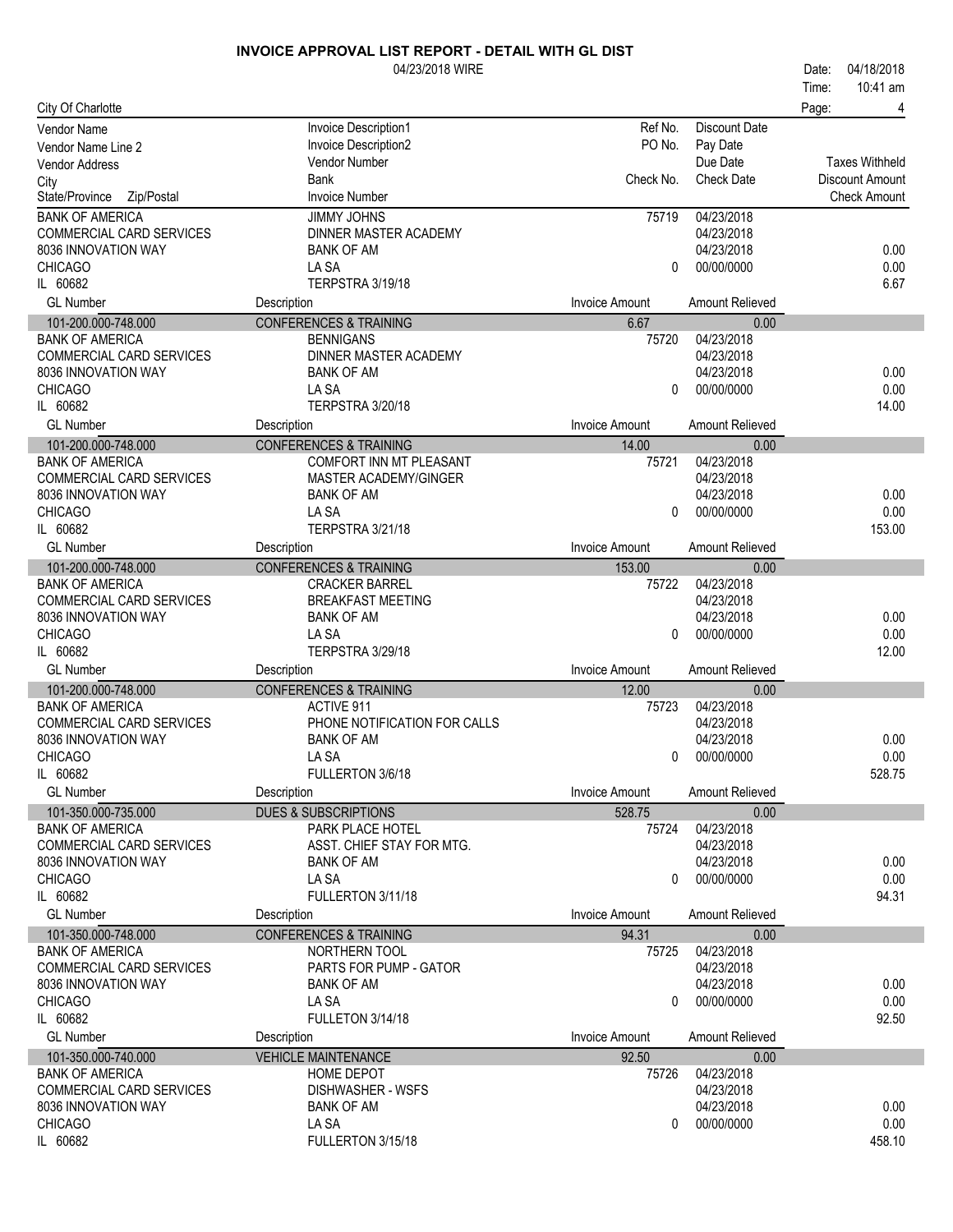|                                                 | 04/23/2018 WIRE                           |                       |                          | 04/18/2018<br>Date:    |
|-------------------------------------------------|-------------------------------------------|-----------------------|--------------------------|------------------------|
|                                                 |                                           |                       |                          | 10:41 am<br>Time:      |
| City Of Charlotte                               |                                           |                       |                          | Page:<br>5             |
| <b>Vendor Name</b>                              | Invoice Description1                      | Ref No.               | <b>Discount Date</b>     |                        |
| Vendor Name Line 2                              | Invoice Description2                      | PO No.                | Pay Date                 |                        |
| <b>Vendor Address</b>                           | Vendor Number                             |                       | Due Date                 | <b>Taxes Withheld</b>  |
| City                                            | <b>Bank</b>                               | Check No.             | <b>Check Date</b>        | <b>Discount Amount</b> |
| State/Province<br>Zip/Postal                    | <b>Invoice Number</b>                     |                       |                          | <b>Check Amount</b>    |
| <b>GL Number</b>                                | Description                               | <b>Invoice Amount</b> | Amount Relieved          |                        |
| 101-350.000-864.000                             | CAPITAL OUTLAY - EQUIPMENT                | 458.10                | 0.00                     |                        |
| <b>BANK OF AMERICA</b>                          | <b>MEIJER</b>                             | 75727                 | 04/23/2018               |                        |
| COMMERCIAL CARD SERVICES<br>8036 INNOVATION WAY | LAUNDRY SOAP, TISSUE<br><b>BANK OF AM</b> |                       | 04/23/2018<br>04/23/2018 | 0.00                   |
| <b>CHICAGO</b>                                  | LA SA                                     | 0                     | 00/00/0000               | 0.00                   |
| IL 60682                                        | FULLERTON 3/25/18                         |                       |                          | 96.35                  |
| <b>GL Number</b>                                | Description                               | <b>Invoice Amount</b> | Amount Relieved          |                        |
| 101-350.000-731.000                             | <b>MATERIALS &amp; SUPPLIES</b>           | 96.35                 | 0.00                     |                        |
| <b>BANK OF AMERICA</b>                          | <b>CHRISTMAS NIGHT INC</b>                | 75728                 | 04/23/2018               |                        |
| <b>COMMERCIAL CARD SERVICES</b>                 | <b>DALMATION STATUTE</b>                  |                       | 04/23/2018               |                        |
| 8036 INNOVATION WAY                             | <b>BANK OF AM</b>                         |                       | 04/23/2018               | 0.00                   |
| <b>CHICAGO</b>                                  | LA SA                                     | $\Omega$              | 00/00/0000               | 0.00                   |
| IL 60682                                        | FULLERTON 3/30/18                         |                       |                          | 449.00                 |
| <b>GL Number</b>                                | Description                               | <b>Invoice Amount</b> | <b>Amount Relieved</b>   |                        |
| 101-664.000-731.000                             | <b>MATERIALS &amp; SUPPLIES</b>           | 449.00                | 0.00                     |                        |
| <b>BANK OF AMERICA</b>                          | <b>CHRISTMAS NIGHT INC</b>                | 75729                 | 04/23/2018               |                        |
| <b>COMMERCIAL CARD SERVICES</b>                 | SHIPPING FOR STATUTE                      |                       | 04/23/2018               |                        |
| 8036 INNOVATION WAY                             | <b>BANK OF AM</b>                         |                       | 04/23/2018               | 0.00                   |
| <b>CHICAGO</b><br>IL 60682                      | LA SA<br>FULLETON 3/30/18                 | 0                     | 00/00/0000               | 0.00<br>93.11          |
| <b>GL Number</b>                                | Description                               | <b>Invoice Amount</b> | <b>Amount Relieved</b>   |                        |
| 101-664.000-731.000                             | <b>MATERIALS &amp; SUPPLIES</b>           | 93.11                 | 0.00                     |                        |
| <b>BANK OF AMERICA</b>                          | <b>TRINITY INDUSTRIES</b>                 | 75730                 | 04/23/2018               |                        |
| COMMERCIAL CARD SERVICES                        | TRENCH SAFETY CLASS                       |                       | 04/23/2018               |                        |
| 8036 INNOVATION WAY                             | <b>BANK OF AM</b>                         |                       | 04/23/2018               | 0.00                   |
| <b>CHICAGO</b>                                  | LA SA                                     | 0                     | 00/00/0000               | 0.00                   |
| IL 60682                                        | VANDORPE 3/1/18                           |                       |                          | 150.00                 |
| <b>GL Number</b>                                | Description                               | <b>Invoice Amount</b> | Amount Relieved          |                        |
| 101-410.000-748.000                             | <b>CONFERENCES &amp; TRAINING</b>         | 150.00                | 0.00                     |                        |
| <b>BANK OF AMERICA</b>                          | SHELL OIL                                 | 75731                 | 04/23/2018               |                        |
| COMMERCIAL CARD SERVICES                        | <b>KEROSENE</b>                           |                       | 04/23/2018               |                        |
| 8036 INNOVATION WAY<br><b>CHICAGO</b>           | <b>BANK OF AM</b><br>LA SA                | 0                     | 04/23/2018<br>00/00/0000 | 0.00<br>0.00           |
| IL 60682                                        | VANDORPE 3/16/18                          |                       |                          | 54.95                  |
| <b>GL Number</b>                                | Description                               | <b>Invoice Amount</b> | <b>Amount Relieved</b>   |                        |
| 601-712.000-734.000                             | <b>GASOLINE &amp; OIL</b>                 | 54.95                 | 0.00                     |                        |
| <b>BANK OF AMERICA</b>                          | <b>MEIJER</b>                             | 75732                 | 04/23/2018               |                        |
| COMMERCIAL CARD SERVICES                        | OFFICE SUPPLIES                           |                       | 04/23/2018               |                        |
| 8036 INNOVATION WAY                             | <b>BANK OF AM</b>                         |                       | 04/23/2018               | 0.00                   |
| <b>CHICAGO</b>                                  | LA SA                                     | 0                     | 00/00/0000               | 0.00                   |
| IL 60682                                        | VANDORPE 3/19/18                          |                       |                          | 28.04                  |
| <b>GL Number</b>                                | Description                               | <b>Invoice Amount</b> | <b>Amount Relieved</b>   |                        |
| 601-713.000-731.000                             | <b>MATERIALS &amp; SUPPLIES</b>           | 28.04                 | 0.00                     |                        |
| <b>BANK OF AMERICA</b>                          | NORTHERN SAFETY                           | 75733                 | 04/23/2018               |                        |
| COMMERCIAL CARD SERVICES                        | <b>INDUSTRIAL WIPES</b>                   |                       | 04/23/2018               |                        |
| 8036 INNOVATION WAY                             | <b>BANK OF AM</b>                         |                       | 04/23/2018               | 0.00                   |
| <b>CHICAGO</b>                                  | LA SA                                     | 0                     | 00/00/0000               | 0.00                   |
| IL 60682                                        | VANDORPE 3/19/18                          |                       |                          | 66.83                  |
| <b>GL Number</b><br>601-713.000-731.000         | Description                               | <b>Invoice Amount</b> | Amount Relieved          |                        |
|                                                 | <b>MATERIALS &amp; SUPPLIES</b>           | 66.83                 | 0.00                     |                        |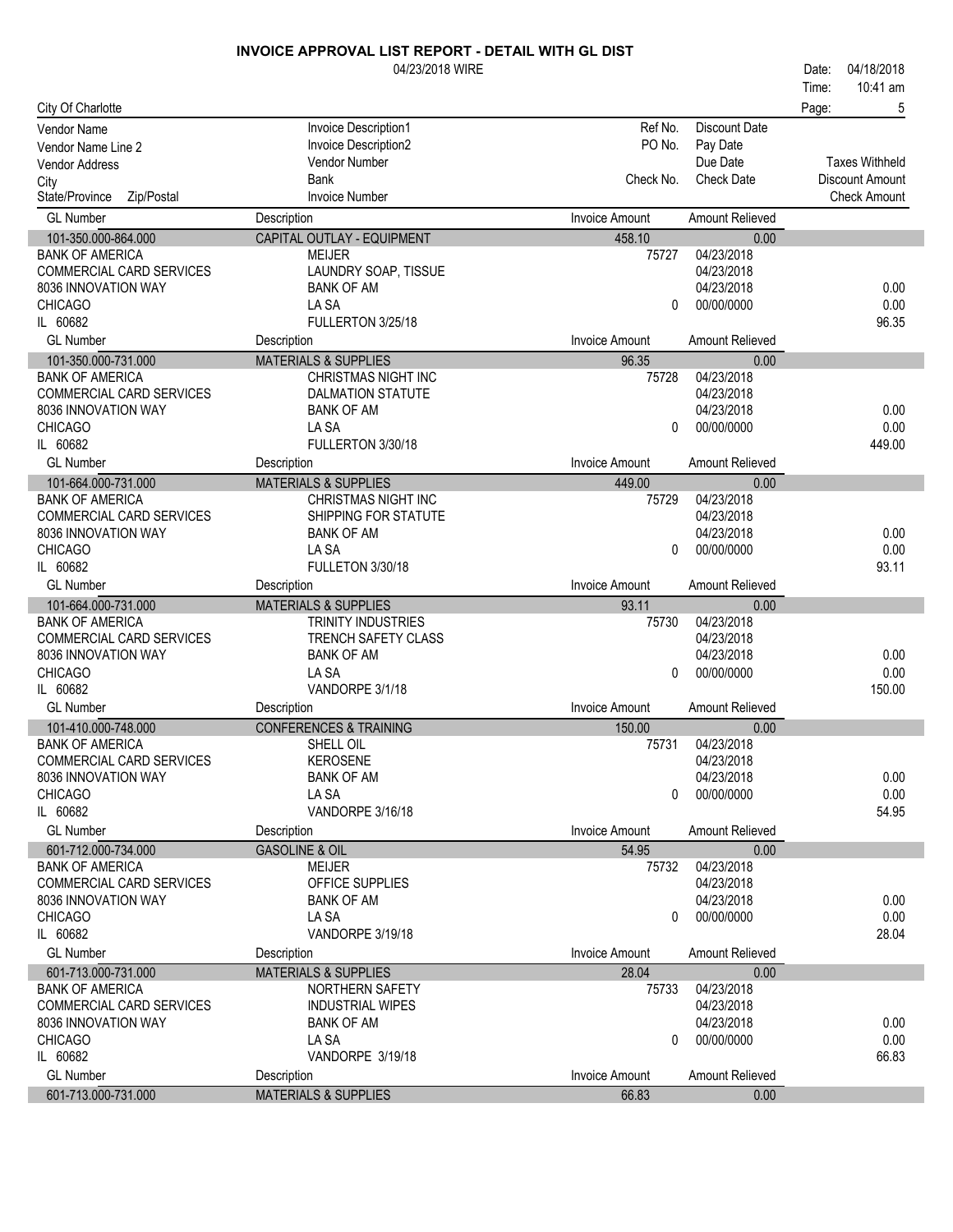|                                                 | 04/23/2018 WIRE                          |           |                        |                          | 04/18/2018<br>Date:   |
|-------------------------------------------------|------------------------------------------|-----------|------------------------|--------------------------|-----------------------|
|                                                 |                                          |           |                        |                          | 10:41 am<br>Time:     |
| City Of Charlotte                               |                                          |           |                        |                          | 6<br>Page:            |
| <b>Vendor Name</b>                              | Invoice Description1                     |           | Ref No.                | <b>Discount Date</b>     |                       |
| Vendor Name Line 2                              | Invoice Description2                     |           | PO No.                 | Pay Date                 |                       |
| Vendor Address                                  | Vendor Number                            |           |                        | Due Date                 | <b>Taxes Withheld</b> |
| City                                            | <b>Bank</b>                              |           | Check No.              | <b>Check Date</b>        | Discount Amount       |
| State/Province<br>Zip/Postal                    | <b>Invoice Number</b>                    |           |                        |                          | <b>Check Amount</b>   |
| <b>BANK OF AMERICA</b>                          | <b>ALLEN PRECISION</b>                   |           | 75734                  | 04/23/2018               |                       |
| COMMERCIAL CARD SERVICES                        | <b>MAGNETIC LOCATOR</b>                  |           |                        | 04/23/2018               |                       |
| 8036 INNOVATION WAY                             | <b>BANK OF AM</b>                        |           |                        | 04/23/2018               | 0.00                  |
| <b>CHICAGO</b>                                  | LA SA                                    |           | 0                      | 00/00/0000               | 0.00                  |
| IL 60682                                        | VANDORPE 3/19/201818                     |           |                        |                          | 699.00                |
| <b>GL Number</b>                                | Description                              |           | <b>Invoice Amount</b>  | Amount Relieved          |                       |
| 510-684.000-731.000                             | <b>MATERIALS &amp; SUPPLIES</b>          |           | 699.00                 | 0.00                     |                       |
| <b>BANK OF AMERICA</b>                          | <b>GOOGLE</b>                            |           | 75735                  | 04/23/2018               |                       |
| COMMERCIAL CARD SERVICES                        | RECHARGEABLE MAGLIGHT                    |           |                        | 04/23/2018               |                       |
| 8036 INNOVATION WAY                             | <b>BANK OF AM</b>                        |           |                        | 04/23/2018               | 0.00                  |
| <b>CHICAGO</b>                                  | LA SA                                    |           | $\Omega$               | 00/00/0000               | 0.00                  |
| IL 60682                                        | VANDORPE 3/23/18                         |           |                        |                          | 78.44                 |
| <b>GL Number</b>                                | Description                              |           | <b>Invoice Amount</b>  | Amount Relieved          |                       |
| 510-621.000-731.000                             | <b>MATERIALS &amp; SUPPLIES</b>          |           | 78.44                  | 0.00                     |                       |
| <b>BANK OF AMERICA</b>                          | NORTHERN SAFETY                          |           | 75736                  | 04/23/2018               |                       |
| COMMERCIAL CARD SERVICES                        | RAIN BIBS, HARD HATS, SHEILDS            |           |                        | 04/23/2018               |                       |
| 8036 INNOVATION WAY                             | <b>BANK OF AM</b>                        |           |                        | 04/23/2018               | 0.00                  |
| <b>CHICAGO</b>                                  | LA SA                                    |           | $\Omega$               | 00/00/0000               | 0.00                  |
| IL 60682                                        | VANDORPE 03/26/18                        |           |                        |                          | 251.54                |
| <b>GL Number</b>                                | Description                              |           | <b>Invoice Amount</b>  | Amount Relieved          |                       |
| 510-651.000-731.000                             | <b>MATERIALS &amp; SUPPLIES</b>          |           | 251.54                 | 0.00                     |                       |
| <b>BANK OF AMERICA</b>                          | <b>SEAL MASTER</b>                       |           | 75737                  | 04/23/2018               |                       |
| COMMERCIAL CARD SERVICES                        | 2 5 GALLON PAILS CRACK FILLER            |           |                        | 04/23/2018               |                       |
| 8036 INNOVATION WAY                             | <b>BANK OF AM</b>                        |           |                        | 04/23/2018               | 0.00                  |
| <b>CHICAGO</b>                                  | LA SA                                    |           | $\Omega$               | 00/00/0000               | 0.00                  |
| IL 60682                                        | VANDORPE 3/30/18                         |           |                        |                          | 157.98                |
| <b>GL Number</b>                                | Description                              |           | <b>Invoice Amount</b>  | Amount Relieved          |                       |
| 101-825.000-731.000                             | <b>MATERIALS &amp; SUPPLIES</b>          |           | 157.98                 | 0.00                     |                       |
| <b>BANK OF AMERICA</b>                          | MI SECTION AAWWA                         |           | 75739                  | 04/23/2018               |                       |
| COMMERCIAL CARD SERVICES                        | SPRING REGIONAL MEETING                  |           |                        | 04/23/2018               |                       |
| 8036 INNOVATION WAY                             | <b>BANK OF AM</b>                        |           |                        | 04/23/2018               | 0.00                  |
| <b>CHICAGO</b>                                  | I A SA                                   |           | $\mathbf{0}$           | 00/00/0000               | 0.00                  |
| IL 60682                                        | HAMMAN 03/20/18                          |           |                        |                          | 165.00                |
| <b>GL Number</b>                                | Description                              |           | <b>Invoice Amount</b>  | Amount Relieved          |                       |
| 510-640.000-748.000                             | <b>CONFERENCES &amp; TRAINING</b>        |           | 165.00                 | 0.00                     |                       |
| <b>BANK OF AMERICA</b>                          | <b>MENARDS</b>                           |           | 75740                  | 04/23/2018               |                       |
| COMMERCIAL CARD SERVICES<br>8036 INNOVATION WAY | <b>INFLUENT SAMPLER REFRIG.</b>          |           |                        | 04/23/2018               |                       |
|                                                 | <b>BANK OF AM</b>                        |           |                        | 04/23/2018               | 0.00                  |
| <b>CHICAGO</b>                                  | LA SA                                    |           | 0                      | 00/00/0000               | 0.00                  |
| IL 60682                                        | HAMMAN 03/20/2018                        |           |                        |                          | 135.00                |
| <b>GL Number</b>                                | Description                              |           | <b>Invoice Amount</b>  | Amount Relieved          |                       |
| 510-631.000-731.000                             | <b>MATERIALS &amp; SUPPLIES</b>          |           | 135.00                 | 0.00                     |                       |
| <b>BANK OF AMERICA</b>                          | NOR'TOOL HOTLINE MEMBERSHIP              |           | 75746                  | 04/23/2018               |                       |
| COMMERCIAL CARD SERVICES<br>8036 INNOVATION WAY | ONLINE SUBSCRIPTION<br><b>BANK OF AM</b> |           |                        | 04/23/2018<br>04/23/2018 | 0.00                  |
| <b>CHICAGO</b>                                  | LA SA                                    |           | 0                      | 00/00/0000               | 0.00                  |
| IL 60682                                        | 04/17/2018 FULLERTON                     |           |                        |                          | 39.99                 |
| <b>GL Number</b>                                |                                          |           | <b>Invoice Amount</b>  | Amount Relieved          |                       |
|                                                 | Description                              |           |                        |                          |                       |
| 101-350.000-735.000                             | <b>DUES &amp; SUBSCRIPTIONS</b>          |           | 39.99                  | 0.00                     |                       |
|                                                 |                                          | Check No. | 0                      | Total:                   | 6,968.45              |
|                                                 |                                          |           |                        |                          |                       |
|                                                 |                                          | Total for | <b>BANK OF AMERICA</b> |                          | 6,968.45              |

 $\overline{a}$ 

 $\sim$ 

J.